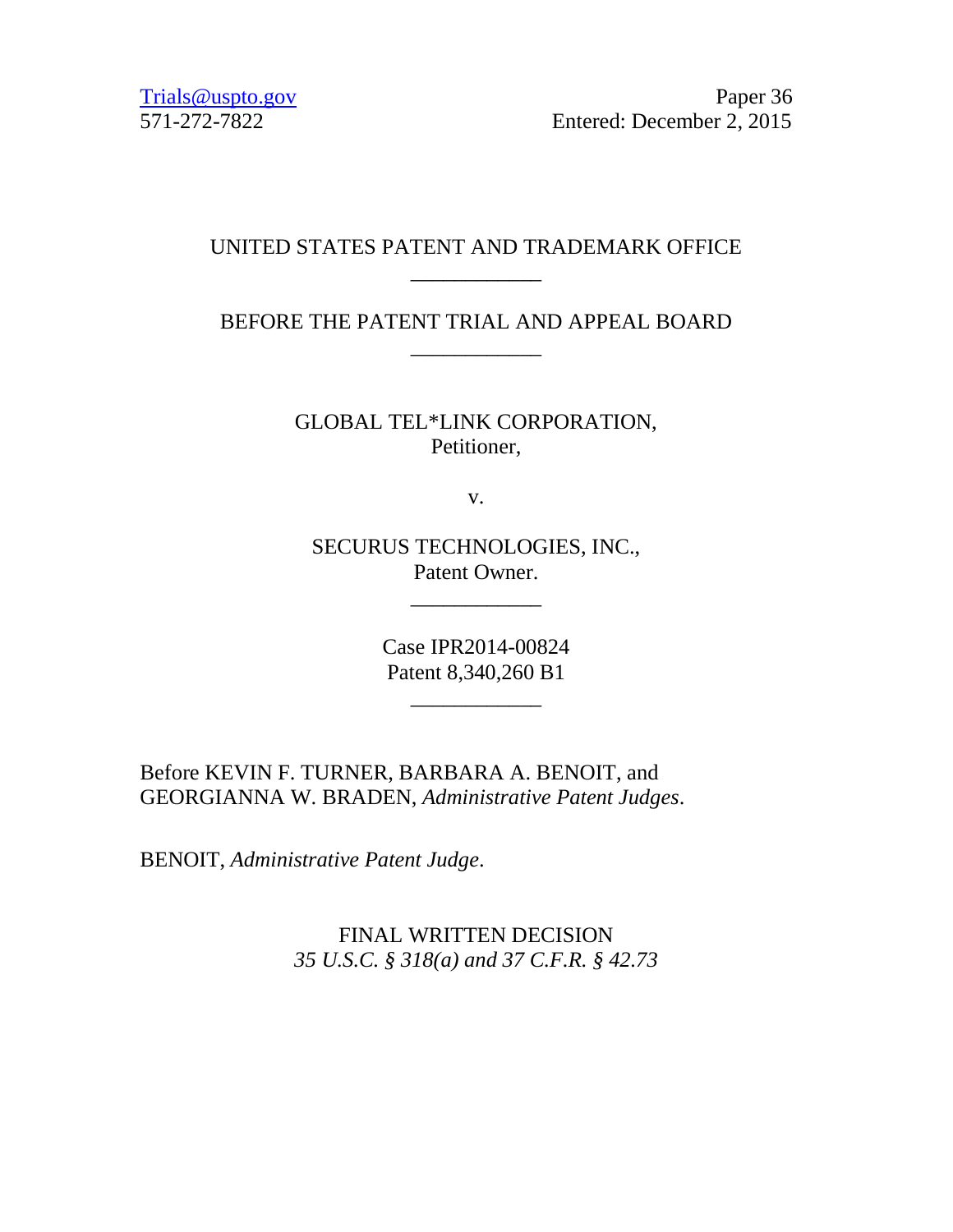### I. INTRODUCTION

We have jurisdiction to hear this *inter partes* review under 35 U.S.C. § 6(c). This Final Written Decision is issued pursuant to 35 U.S.C. § 318(a) and 37 C.F.R. § 42.73. For the reasons that follow, we determine that Petitioner has shown by a preponderance of the evidence that claims 1, 3, 4, 6, 7, 10, 13, 19, and 20 of U.S. Patent No. 8,340,260 B1 (Ex. 1001, "the '260 patent") are unpatentable, but has not shown by a preponderance of the evidence that claims 2, 5, 8, 9, 11, 12, and 14–18 are unpatentable.

### *A. Procedural History*

Global Tel\*Link Corporation ("Petitioner") filed a Petition (Paper 1; "Pet.") for an *inter partes* review of claims 1–20 ("the challenged claims") of the '260 patent. Patent Owner, Securus Technologies, Inc., filed a Preliminary Response opposing institution of a review. Paper 8. On December 8, 2014, pursuant to 35 U.S.C. § 314(a), we instituted an *inter partes* review for claims 1–20 of the '260 patent as unpatentable under 35 U.S.C. § 103(a) over the following references.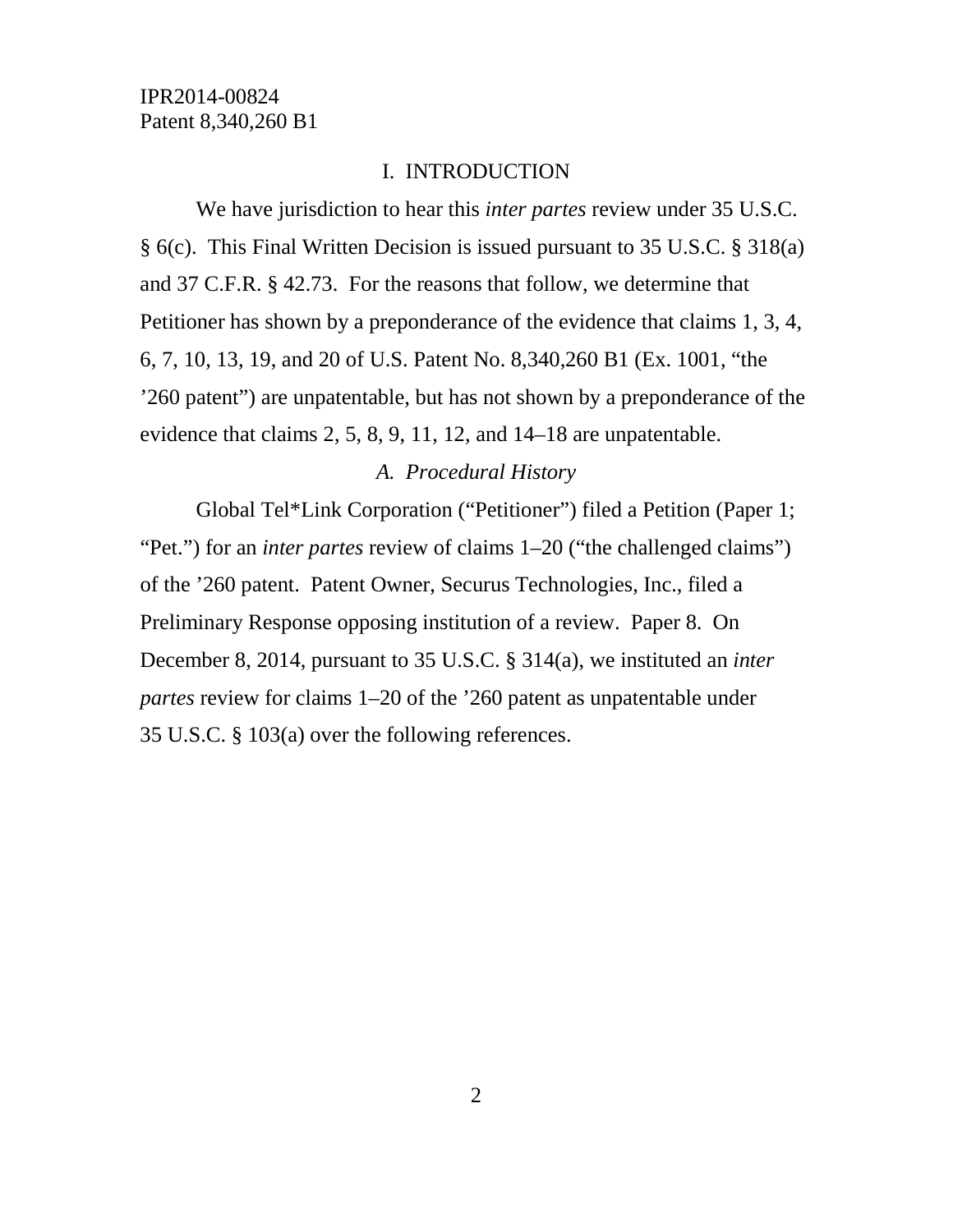| <b>Reference(s)</b>                     | <b>Claims Challenged</b>            |
|-----------------------------------------|-------------------------------------|
| Spadaro <sup>1</sup> and $Hodge2$       | $1-4, 6-11, 14, 16, 17, 19,$ and 20 |
| Spadaro, Hodge, and Boykin <sup>3</sup> | 5 and 12                            |
| Spadaro, Hodge, and Cree <sup>4</sup>   |                                     |
| Spadaro, Hodge, and Nguyen <sup>3</sup> | 15 and 18                           |

Paper 9 ("Inst. Dec."), 35.

 $\overline{a}$ 

Subsequent to institution, Patent Owner filed a Patent Owner Response (Paper 15, "PO Resp."), and Petitioner filed a Reply (Paper 19, "Reply"). Patent Owner filed observations on the cross-examination of Petitioner's declarant (Paper 22), to which Petitioner filed a response (Paper 27). An oral hearing was held on July 7, 2015. $^6$  $^6$  A transcript of the oral hearing is included in the record.<sup>[7](#page-2-6)</sup> Paper 35 ("Tr.").

<span id="page-2-1"></span><sup>2</sup> U.S. Patent No. 7,333,798 B2, issued Feb. 19, 2008, filed Aug. 8, 2002 (Ex. 1005, "Hodge").

<span id="page-2-0"></span><sup>&</sup>lt;sup>1</sup> U.S. Patent No. 7,505,406 B1, issued Mar. 17, 2009, filed July 13, 2001 (Ex. 1004, "Spadaro").

<span id="page-2-2"></span> $3 \text{ U.S.}$  Patent No. 6,831,556 B1, issued Dec. 14, 2004, filed May 16, 2001 (Ex. 1007, "Boykin").

<span id="page-2-3"></span><sup>&</sup>lt;sup>4</sup> U.S. Patent No. 6,665,380 B1, issued Dec. 16, 2003, filed Jan. 11, 1999 (Ex. 1008, "Cree").

<span id="page-2-4"></span><sup>&</sup>lt;sup>5</sup> U.S. Patent No. 5,861,810, issued Jan. 19, 1999, filed Sept. 27, 1996 (Ex. 1009, "Nguyen").

<span id="page-2-5"></span><sup>&</sup>lt;sup>6</sup> The oral arguments for this proceeding and IPR2014-00825 were conducted at the same time. Paper 26, 2.

<span id="page-2-6"></span> $<sup>7</sup>$  The parties filed Objections to Demonstrative Exhibits. Papers 28–31. In</sup> this Final Written Decision, we rely directly on the arguments presented properly in the parties' briefs and the evidence of record. The demonstrative exhibits were considered only to the extent that they were consistent with those arguments and evidence. The objections, therefore, are overruled.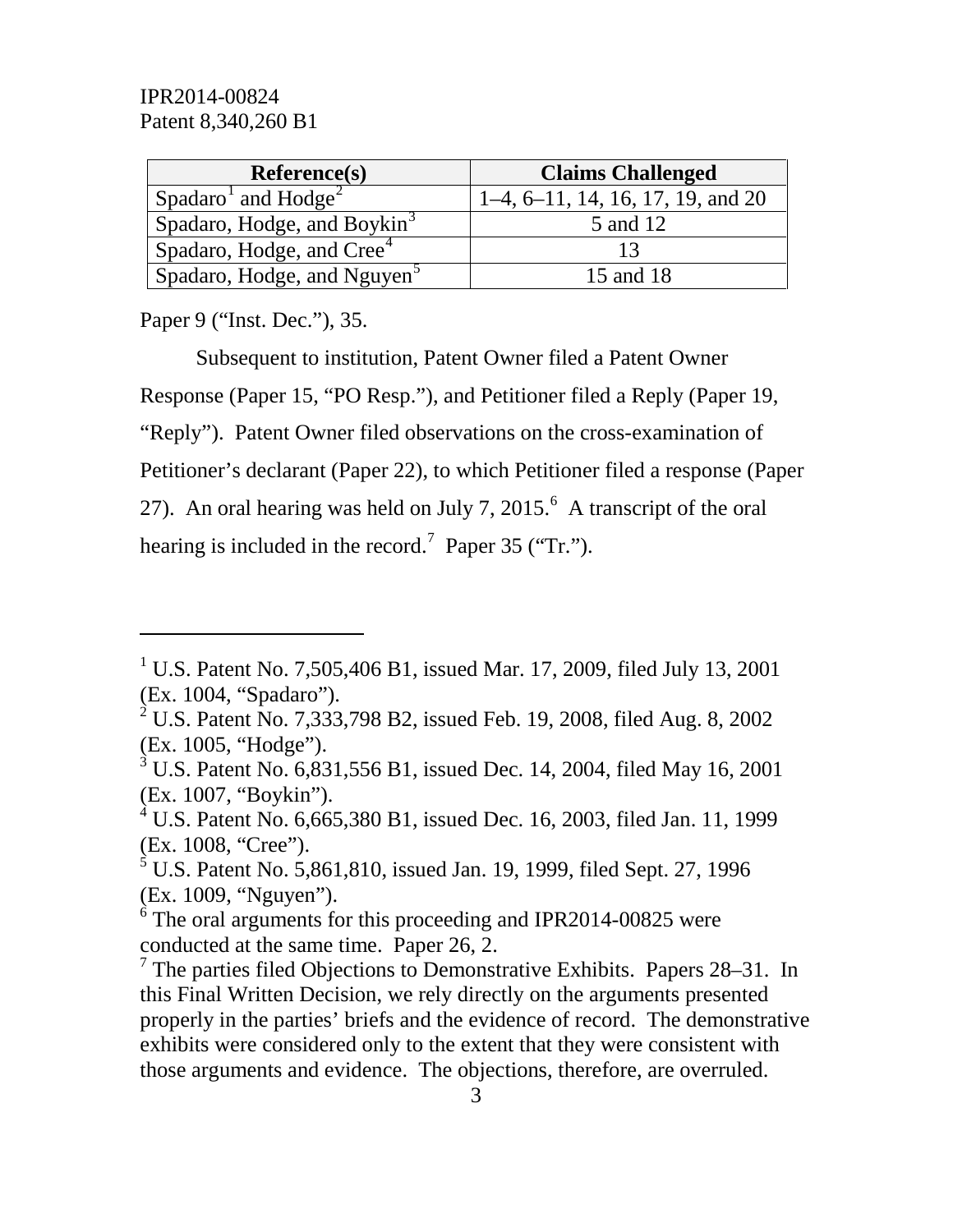$\overline{a}$ 

### *B. Related Matters*

Petitioner requested *inter partes* review of related patents— U.S. Patent No. 7,899,167 B1 (IPR2014-00493), U.S. Patent No. 8,577,003 B2 (Case IPR2014-00749), and U.S. Patent No. 7,529,357 B1 (Case IPR2014-00825). Final written decisions have been entered in Cases IPR2014-00493 and IPR2014-00749. A final written decision in Case IPR2014-00825 is being issued concurrently with the one in this case.

### *C. The '260 Patent*

The '260 patent, titled "Inmate Management and Call Processing Systems and Methods," issued December 25, 2012 from an application that is a continuation of an application filed July 12, 2007 (U.S. Patent Appln. No. 11/777,168, "parent"), which, in turn, is a continuation-in-part of an application filed on August 15, 2003 (U.S. Patent Appln. No. 10/642,532, "grandparent"). $8$  The parent issued as U.S. Patent No. 7,529,357 (Ex. 3004, "the '357 patent"), and the grandparent issued as U.S. Patent No. 7,899,167 (Ex. 3003, "the '167 patent"). Both the '260 patent and the '357 patent include additional description not part of the '167 patent. *See, e.g.*, Ex. 1001, Fig. 2, 18:15–19:17; Ex. 3003, Figs. 1–2; Ex. 3004, Fig. 2, 18:15– 19:7.

<span id="page-3-0"></span><sup>&</sup>lt;sup>8</sup> A continuation-in-part application contains a portion or all of the disclosure of an earlier application together with added matter not present in that earlier application. *Transco Prods., Inc. v. Performance Contracting, Inc.*, 38 F.3d 551, 555 (Fed. Cir. 1994) (citing Manual of Patent Examining Procedure § 201.08).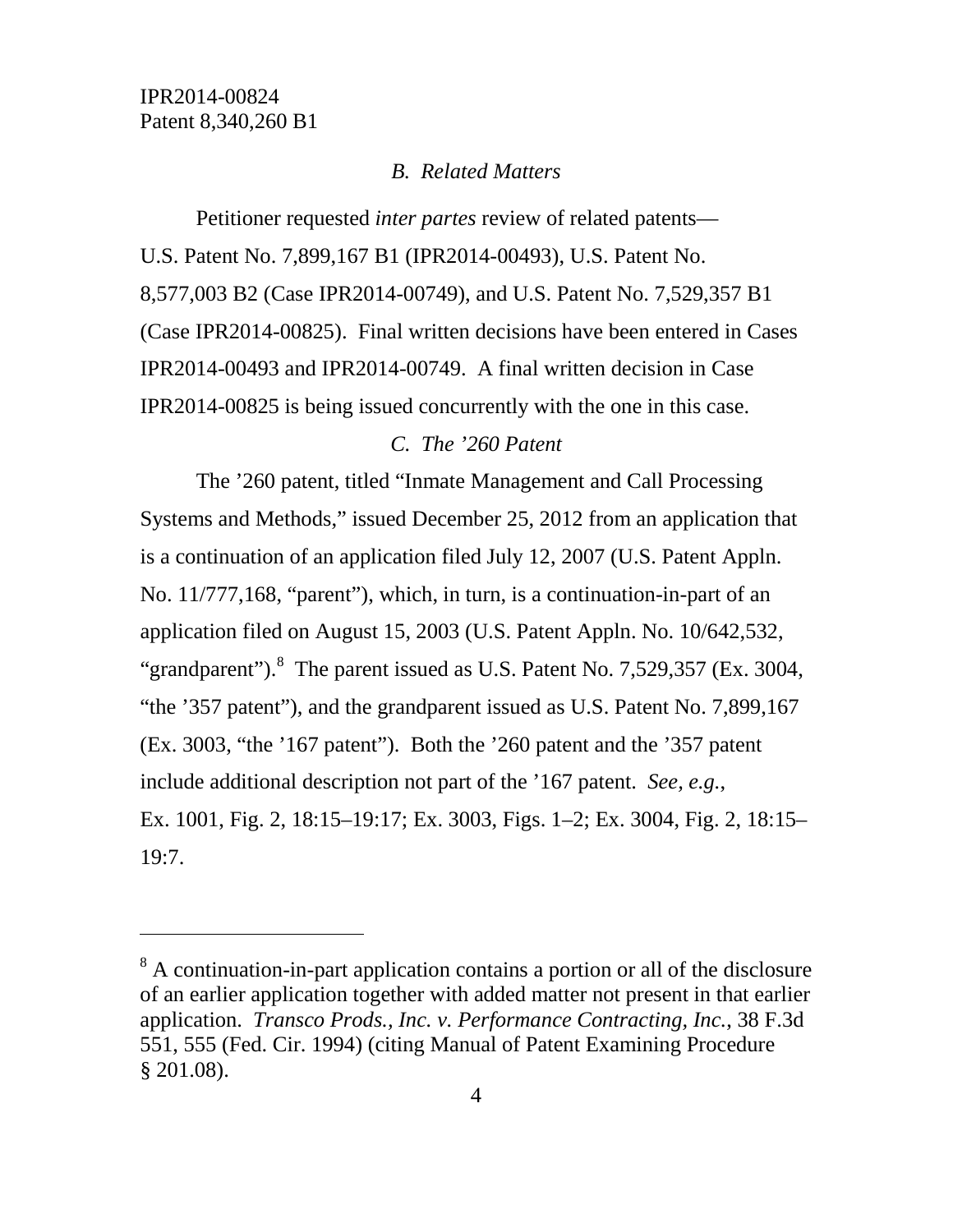The '260 patent describes providing centralized inmate management and call processing capabilities to controlled-environment facilities, such as prisons. Ex. 1001, Abstract, 2:62–65. The described techniques, for example, address information management problems that may occur when an inmate is transferred to a different facility. *Id.* at 2:52–59; *see generally id.* at 1:65–2:51. Such problems include gathering information multiple times, processing the same information by multiple facilities, and storing information about an inmate in different systems so that multiple systems must be accessed to obtain information about an inmate. *Id.* at 2:52–59.

Figure 1 of the '260 patent is set forth below: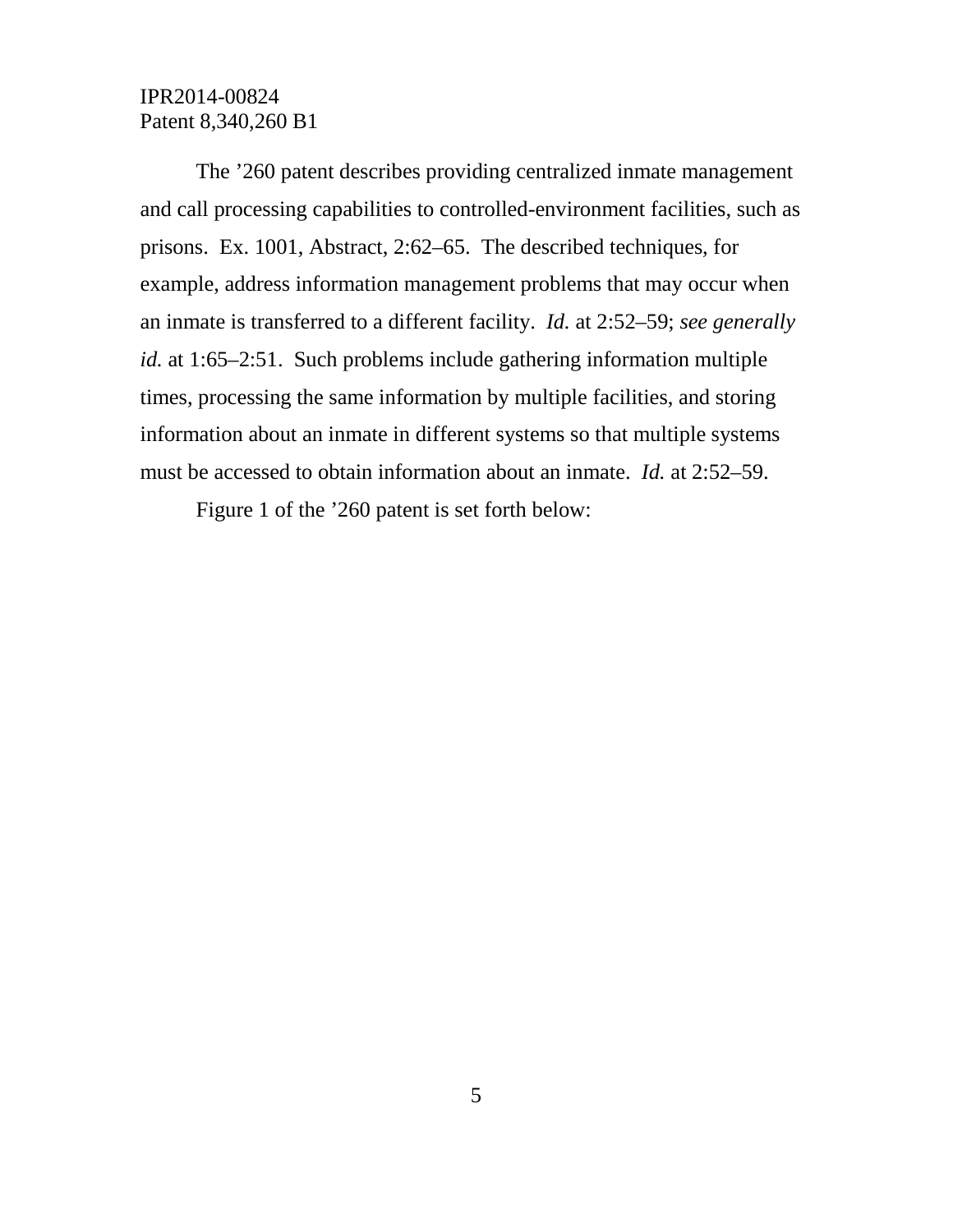

Figure 1 illustrates a centralized inmate management and call processing system 100.

Centralized inmate management and call processing system 100 provides calling services to facilities 150, 160, 170, 180 and includes computer-based platform 101, which communicates with facilities 150, 160, 170, 180 through network 130. *Id.* at 6:37–42, 6:53–55. Call processing gateways 140, at or near sites for which inmate management and calling services are to be provided (i.e., facilities 150, 160, 170, 180), convert analog signals associated with telephone terminals 141 (or visitation telephones 143) to digital data packets sent over network 130. *Id.* at 6:66– 7:3, 7:12–16.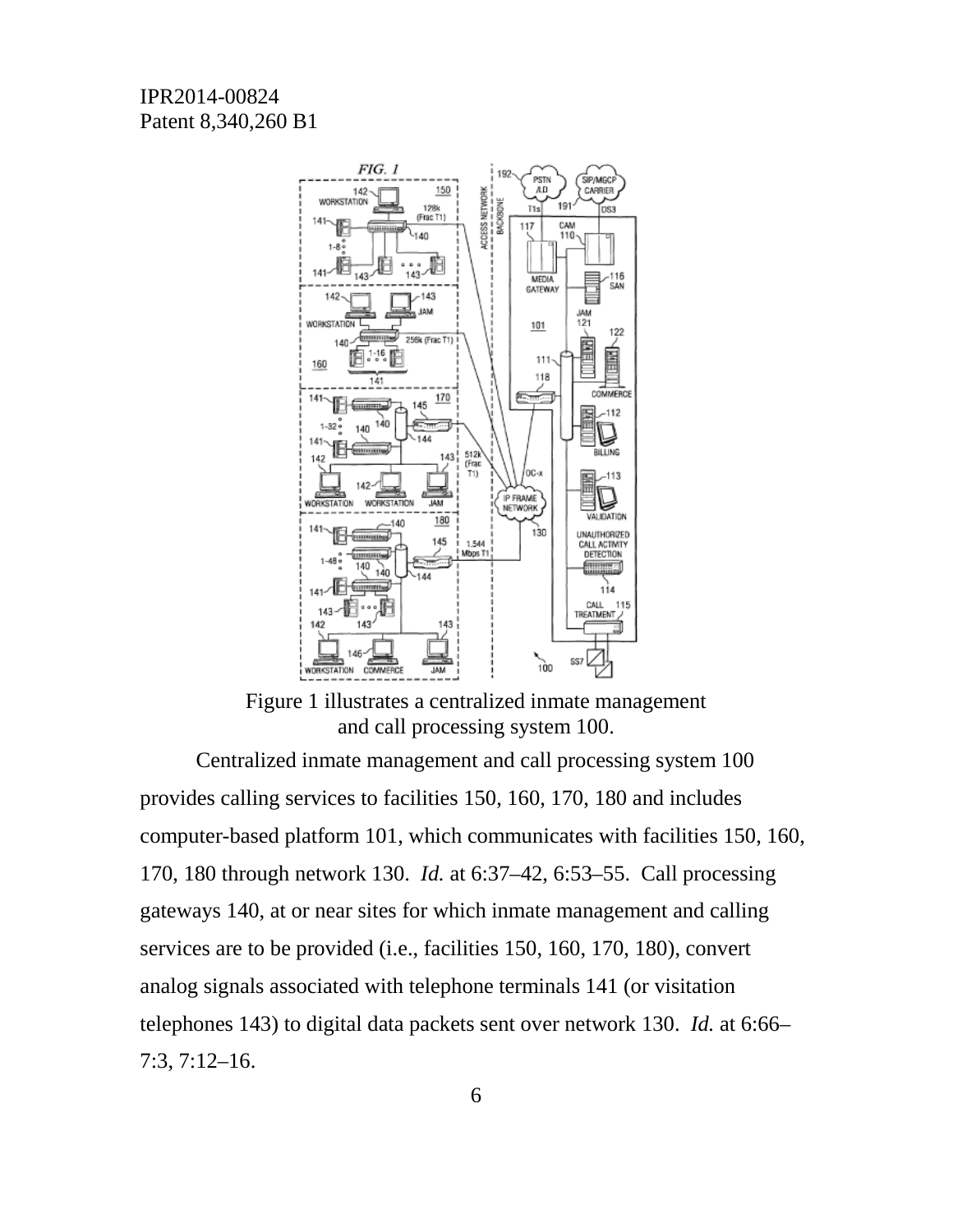Computer-based platform 101 includes, among other components, call application management system 110, which controls completing a call between a party using one of telephone terminals 141 (or visitation telephones 143) and another party using a telephone terminal (not shown), over PSTN 192 or digital network 191. *Id.* at 9:14–21. Call application management system 110 provides a data interface coupling call application management system 110 through network 130 and providing Voice over Internet Protocol ("VoIP") communication between call application management system 110 and facilities 150, 160, 170, 180. *Id.* at 9:34–38.

Computer-based platform 101 also includes validation system 113 and unauthorized call activity detection system 114 to provide "call intelligence" to determine whether a particular call should be permitted. *Id.* at 10:33–39.

Computer-based platform 101 further includes justice application management system 121, which is an information management system providing data collection and sharing among facilities 150, 160, 170, 180. *Id.* at 8:60–9:9. An inmate management database includes information about inmates and may be managed by justice application management system 121 or a similar inmate management system. *Id.* at 14:47–53. Information for an inmate record may include biometric data (such as finger prints, voice prints, and retina scans), information about an inmate's arrest, visitation records, call records, medical records, and contact information of third parties known to the inmate, who may be notified of an inmate's transfer between facilities. *Id.* at 16:7–13, 16:30–47, 17:37–42.

7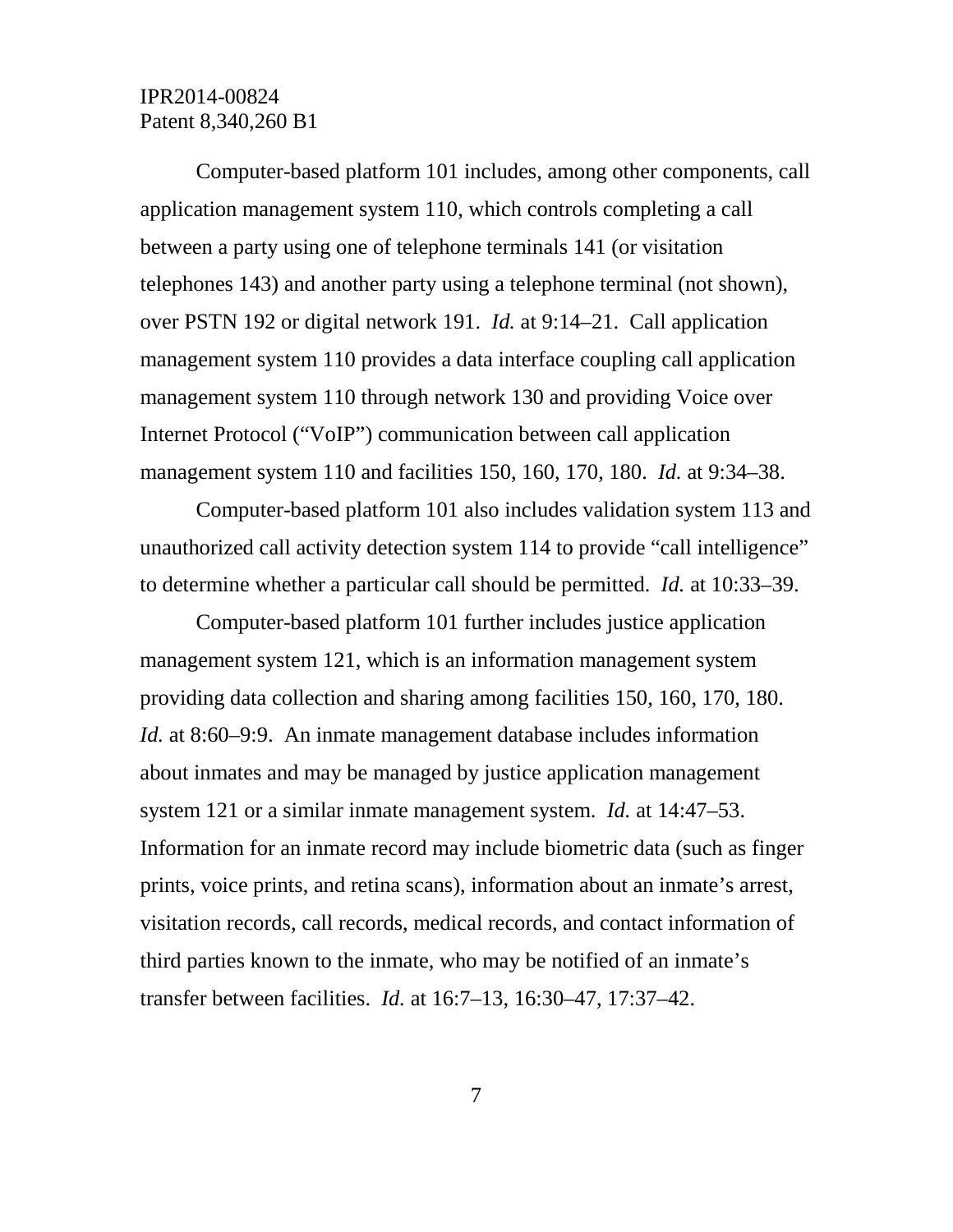Records stored into the inmate management database are accessible to multiple facilities, such as county and municipal jails, state penitentiaries, and federal prisons. *Id.* at 17:15–19. An inmate record created upon arrest or during incarceration at a first facility may be used when the inmate is transferred to a subsequent facility. *Id.* at 18:56–59. The '260 patent describes an example in which a person is arrested and taken by a police squad car to the police department. *Id.* at 15:28–32. An inmate record is created in the squad car and then transmitted to the inmate management database of computer-based platform 101, from which the information is accessed during a booking procedure at the police department. *Id.* at 15:28– 32, 15:45–51.

### *D. Illustrative Claims of the '260 Patent*

Of the claims in the '260 patent, claims 1 and 10, reproduced below, are independent and illustrative of the claimed subject matter:

1. A computer-based system, at a plurality of facilities, for managing inmate information, each of the facilities having one or more telephone terminals and computer terminals, the computer-based system located remotely from at least one of the plurality of facilities, the system comprising:

a networking device exchanging Voice over Internet Protocol (VoIP) data packets with call processing gateways at the plurality of facilities over communication links, the call processing gateways processing the VoIP data packets to or from the telephone terminals for transmission over the communication links;

an inmate management system coupled to the networking device for providing shared data access of inmate records to computer terminals at said plurality of facilities, said inmate records created with first inmate information collected from a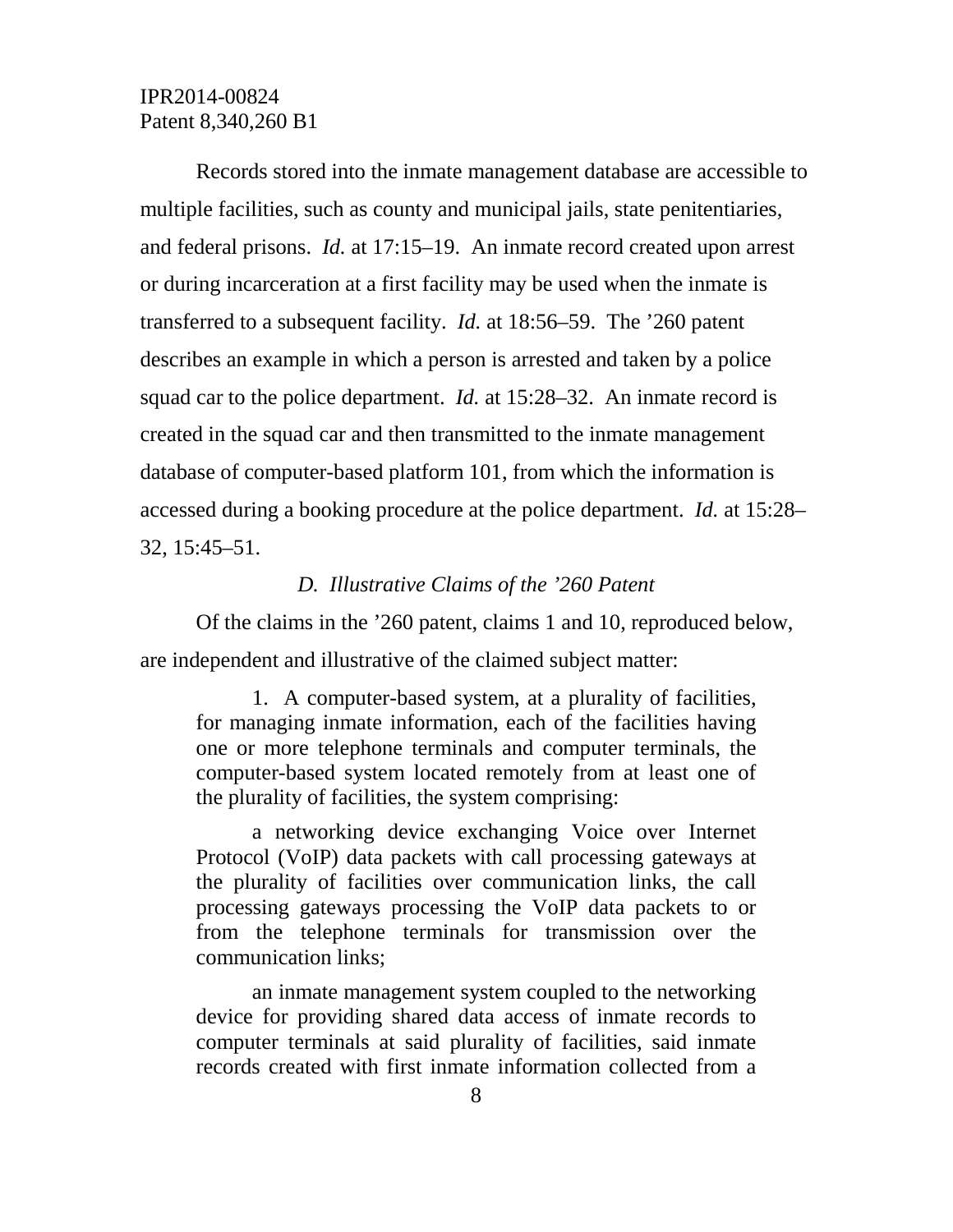first computer terminal at a first facility of the plurality of facilities and second inmate information from a second computer terminal at a second facility of the plurality of facilities; and

a call application management system connecting a call to or from the telephone terminals over a telephone carrier network responsive to receiving a request for connecting the call and the call being authorized based on the inmate records provided by the inmate management system.

Ex. 1001, 25:32–55.

10. A method for managing inmate information at multiple facilities including a first facility and a second facility, each facility comprising multiple telephone terminals and computer terminals, the method carried out in a computer-based system located remotely from at least one of the multiple facilities, the method comprising:

receiving, from a first computer terminal at the first facility, first inmate information associated with an inmate;

receiving, from a second computer terminal at the second facility, second inmate information associated with the inmate;

generating an inmate record based on the first inmate information and the second inmate information;

storing the inmate record in the computer-based system for shared access across to the inmate record computer terminals in the multiple facilities;

receiving a request from one of the multiple telephone terminals for connection of a call over a telephone carrier network; and

connecting the call from one of the telephone terminals over a telephone carrier network and a communication link responsive to authorizing the call based on the inmate records stored in the computer-based system.

*Id*. at 26:16–39.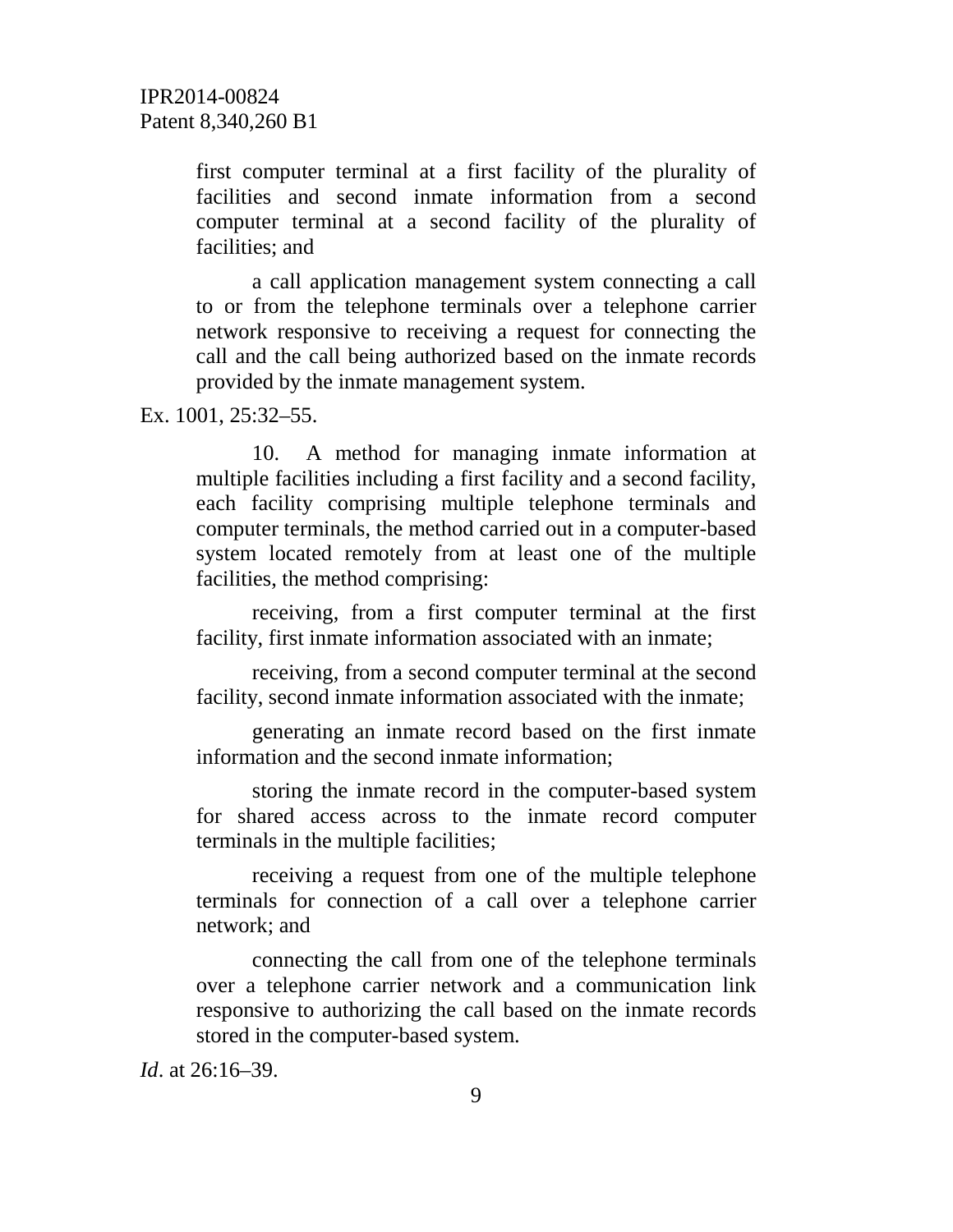### II. DISCUSSION

### *A. Disqualification of Spadaro as Prior Art*

Patent Owner contends that Spadaro is disqualified prior art under 35 U.S.C. §  $103(c)(1)^9$  $103(c)(1)^9$  for claims 2, 5, 8, 9, 11, 12, and 14–18 ("the claims") at issue"). Section  $103(c)(1)$  provides:

Subject matter developed by another person, which qualifies as prior art only under . . . [section 102 (e)] of this title, shall not preclude patentability under this section where the subject matter and the claimed invention were, at the time the claimed invention was made, owned by the same person or subject to an obligation of assignment to the same person.

35 U.S.C. § 103(c)(1).

 $\overline{a}$ 

Crucial to the resolution of this dispute is the allocation of the burdens of proof between Petitioner and Patent Owner when entitlement to an earlier filing date is at issue in an obviousness challenge in an *inter partes* review.[10](#page-9-1) In addition, application of the written description requirement to the claims at issue is critical to the resolution of this *inter partes* review.

We begin by discussing the allocation of the burdens of proof. "[T]here are two distinct burdens of proof: a burden of persuasion and a burden of production." *Dynamic Drinkware, LLC v. Nat'l Graphics, Inc.*,

<span id="page-9-1"></span><span id="page-9-0"></span><sup>&</sup>lt;sup>9</sup> We refer to the pre-AIA version of  $\S 103(c)(1)$  because the application of the patent at issue in this case was filed before the date when the Leahy-Smith America Invents Act ("AIA"), Pub. L. No. 112–29 took effect.  $10$  The Board requested briefing about the burden shifting framework to be applied to disqualification of prior art under § 103(c)(1) in an *inter partes*  proceeding. *See* Paper 32 (Order requesting post-hearing briefing); Paper 33 (Petitioner's post-hearing brief); Paper 34 (Patent Owner's post-hearing brief).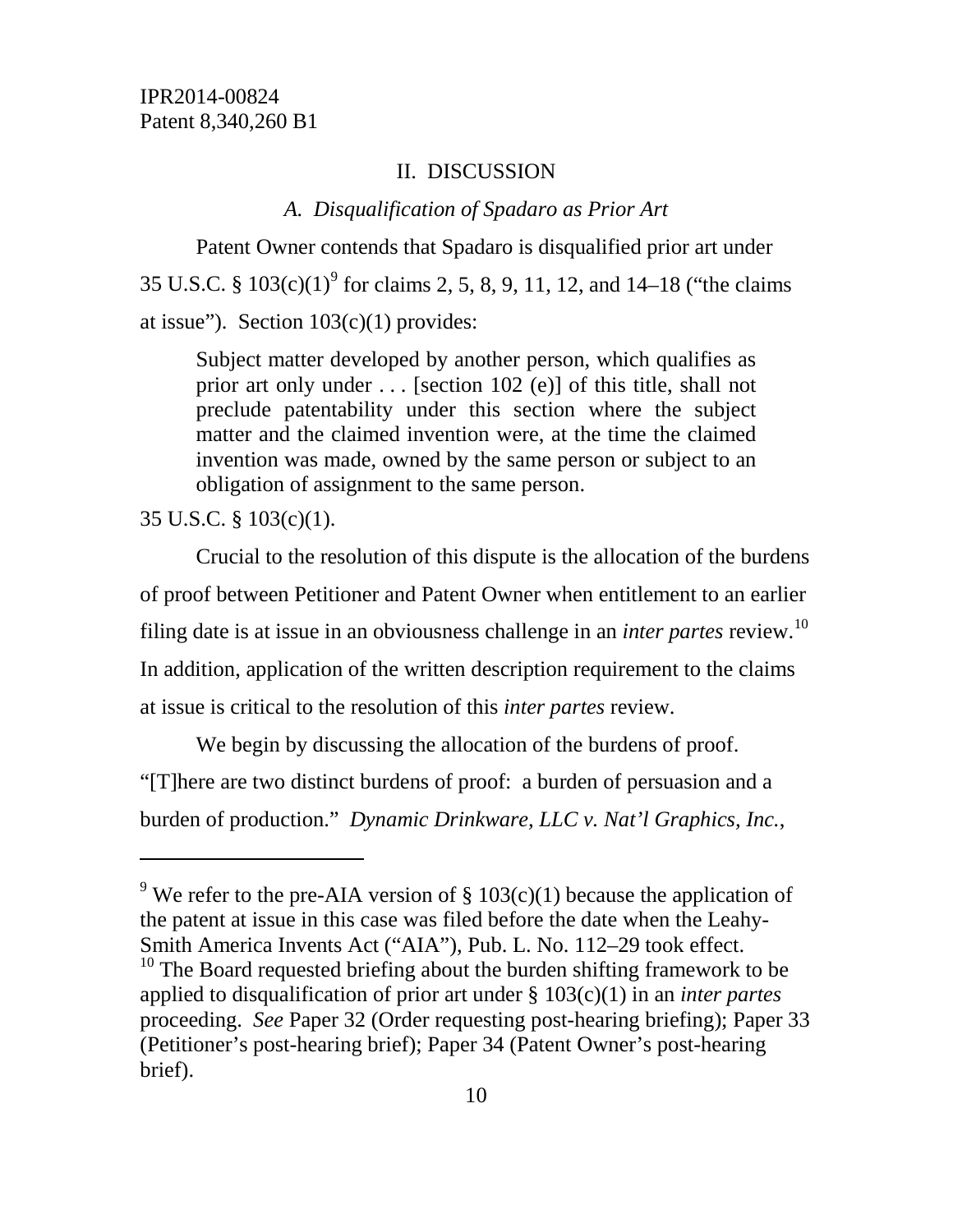$\overline{a}$ 

800 F.3d 1375, 1378 (Fed. Cir. 2015) (citing *Tech. Licensing Corp. v. Videotek, Inc.*, 545 F.3d 1316, 1326–27 (Fed. Cir. 2008)).<sup>[11](#page-10-0)</sup> "The burden of persuasion 'is the ultimate burden assigned to a party who must prove something to a specified degree of certainty.'" *Id.* (quoting *Tech. Licensing*, 545 F.3d at 1326). "Failure to prove the matter as required by the applicable standard means the party with the burden of persuasion loses on that point." *Id.* at 1378–79 (quoting *Tech. Licensing*, 545 F.3d at 1327).

"A quite different burden is that of going forward with evidence sometimes referred to as the burden of production—a shifting burden the allocation of which depends on where in the process of trial the issue arises." *Tech. Licensing*, 545 F.3d at 1327 (citations omitted). The burden of production may shift between the parties and may involve "producing additional evidence and presenting persuasive argument based on new evidence or evidence already of record." *Dynamic Drinkware*, 800 F.3d at 1379 (quoting *Tech. Licensing*, 545 F.3d at 1327). In *Dynamic Drinkware*, the Federal Circuit affirmed the Board's use of the burden shifting framework in the analysis of a prior art reference relied upon in an anticipation challenge. *Id.*

Applying these principles to the instant case, in an *inter partes* review, the burden of persuasion is on Petitioner to prove "unpatentability by a preponderance of evidence," 35 U.S.C. § 316(e), and that burden never shifts to the Patent Owner. *See id.* (explaining petitioner "had the burden of

<span id="page-10-0"></span><sup>&</sup>lt;sup>11</sup> Dynamic Drinkware issued after the time of the trial hearing and posthearing briefing.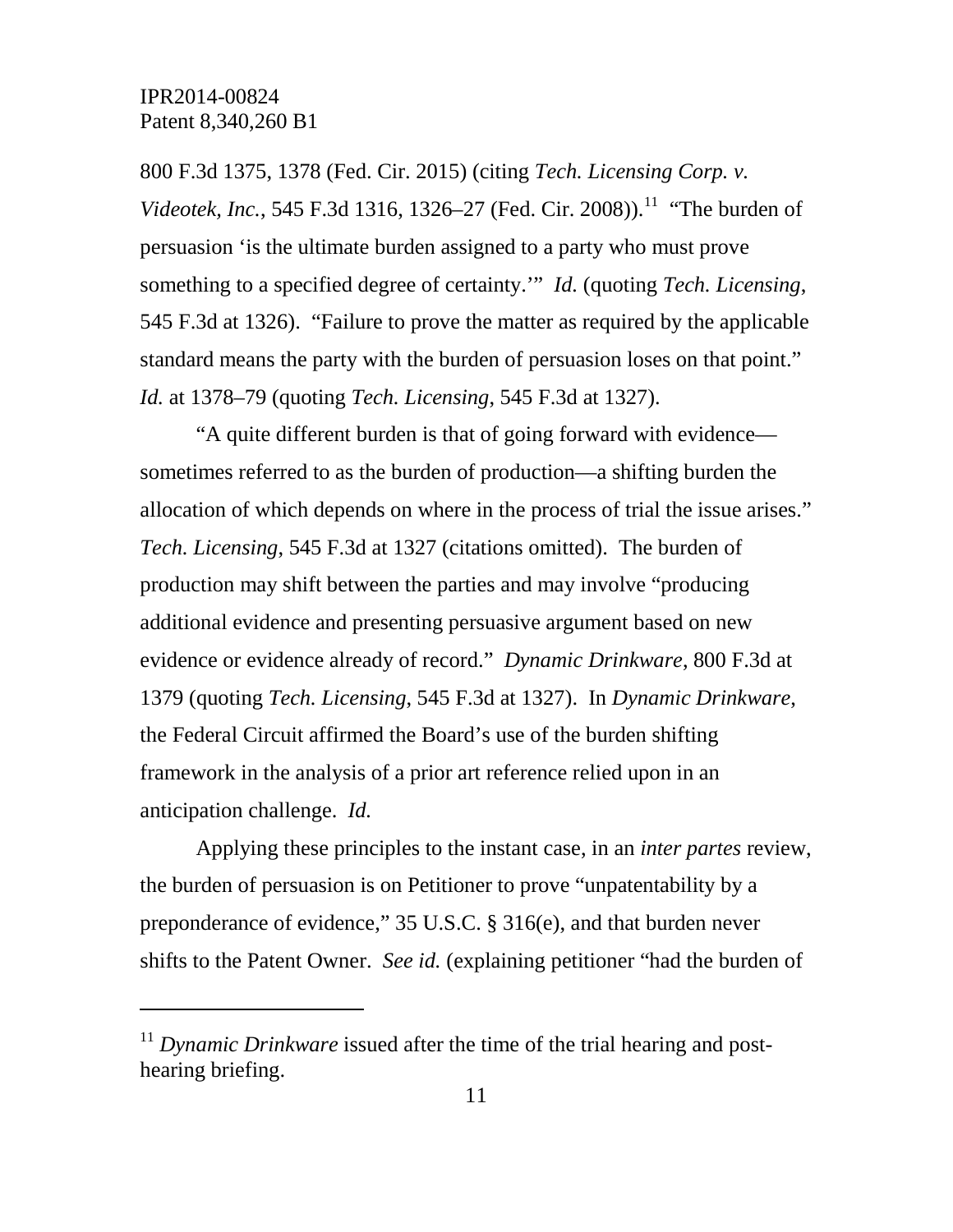persuasion to prove unpatentability by a preponderance of the evidence, and this burden never shifted"). Petitioner also has the initial burden of production. *Id.* Petitioner satisfied its burden of production by arguing in its Petition that Spadaro was prior art under § 102(e) and, in combination with one or more other prior art references, would have rendered claims 1–20 obvious at the time the invention was made under § 103(a). Pet. 4–5, 19–35.

### *1. Patent Owner's Burden of Production*

The burden of production then shifted to Patent Owner to argue or produce evidence that Spadaro was not prior art. Patent Owner responded by arguing in its Patent Owner Response that Spadaro is disqualified prior art to the claims at issue because  $\S 103(c)(1)$  precludes such use of Spadaro. PO Resp. 8–10. According to Patent Owner, both applications that issued as Spadaro and the '357 patent (the parent of the '260 patent) were owned by Evercom Systems, Inc. ("Evercom") at the time the claimed invention was made. PO Resp. 8–10. Thus, according to Patent Owner, both the subject matter in Spadaro and the claimed invention of the '260 patent were owned by the same person at the time the claimed invention was made, which under 35 U.S.C. § 103(c) disqualifies Spadaro as prior art to those claims. *Id.* (Patent Owner Response Section III heading reads "Spadaro is not prior art under 35 U.S.C. § 103 for [the claims at issue] of the '260 patent because their applications were owned by the same person at the time the claimed inventions were made") (capitalization removed).

Patent Owner proffered assignment records of Spadaro (Ex. 2004), the '357 patent (Ex. 2005), and the '260 patent (Ex. 2007) as evidence of co-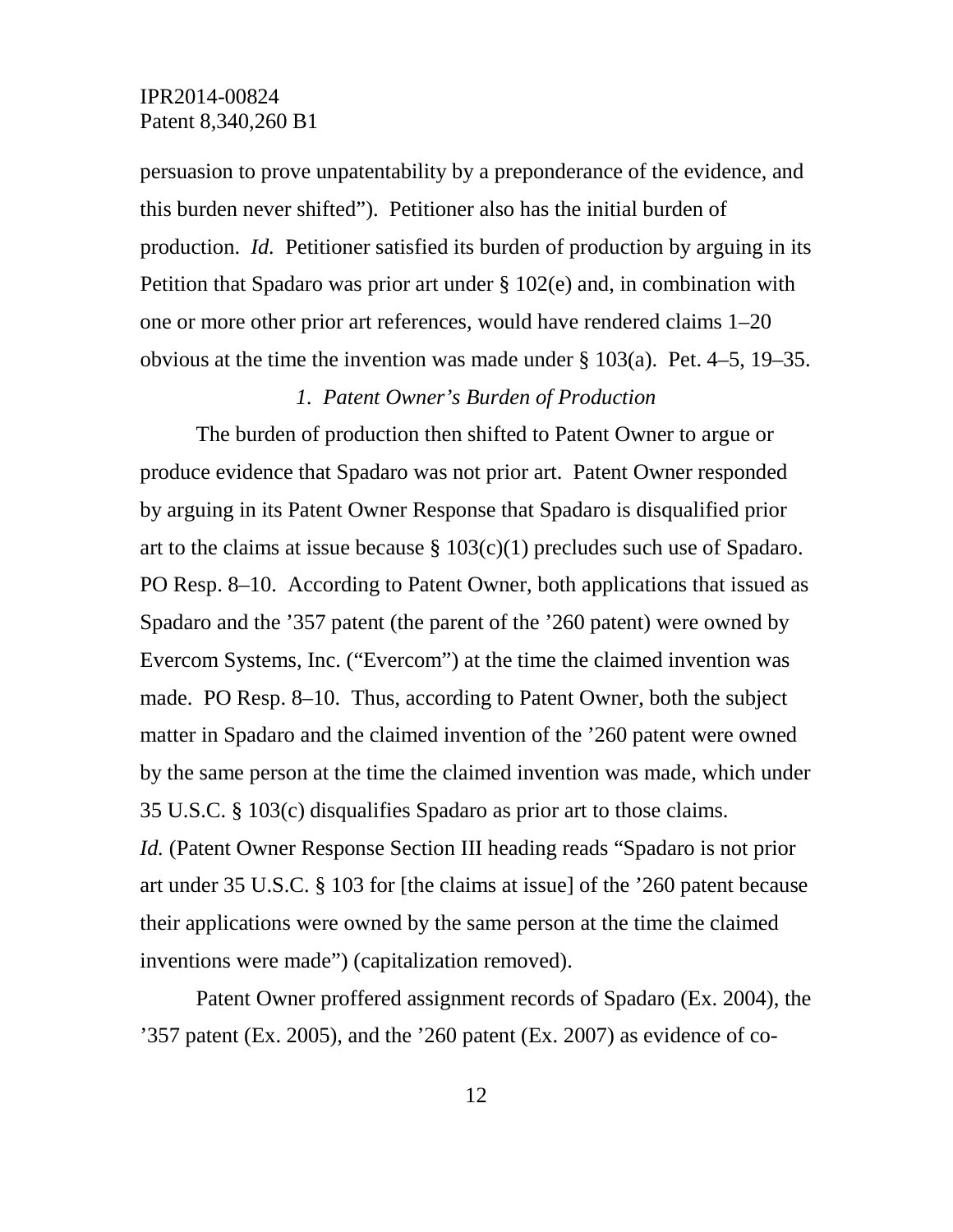$\overline{a}$ 

ownership required under § 103(c). The assignment records of Spadaro support Patent Owner's representation that  $\rm{Evercom}^{12}$  $\rm{Evercom}^{12}$  $\rm{Evercom}^{12}$  acquired Spadaro on January 28, 2004 and maintained ownership from that time onward. Ex. 2004.

The assignment records of the '357 patent and the '260 patent further support Patent Owner's representation that the subject matter of those patents was assigned to Evercom as of the filing date of the '357 patent (i.e., the parent). *See* PO Resp. 8; Ex. 2005, 2 (indicating assignment from inventors to Evercom was recorded at Reel/Frame 019552/0045); *id.* at 7–12 (documents showing assignment from inventors to Evercom); Ex. 2007. The assignment of the parent to Evercom includes "inventions and application for Letters Patent, and . . . continuations . . . of said application." Ex. 2005, 9. Thus, we agree with Patent Owner that the subject matter in the '260 patent, which issued from a continuation of the parent application, was assigned to Evercom as of the assignment of the parent of the '260 patent to Evercom.

Also, as correctly noted by Patent Owner, Office procedure applies a recorded, prior assignment to a continuation. *See* Manual of Patent Examining Procedure ("MPEP") § 306 (2015) (indicating "a prior assignment recorded against the original application is applied (effective) to

<span id="page-12-0"></span><sup>&</sup>lt;sup>12</sup> Patent Owner represents Evercom changed its name to Securus Technologies, Inc. and provides supporting evidence from PTO Records. PO Resp. 8 (citing Ex. 2007 at Reel/Frame: 25663/0353, 5–8 (recorded patent assignment documents, including certificate of amendment of certificate of incorporation of the State of Delaware, for the '260 patent)).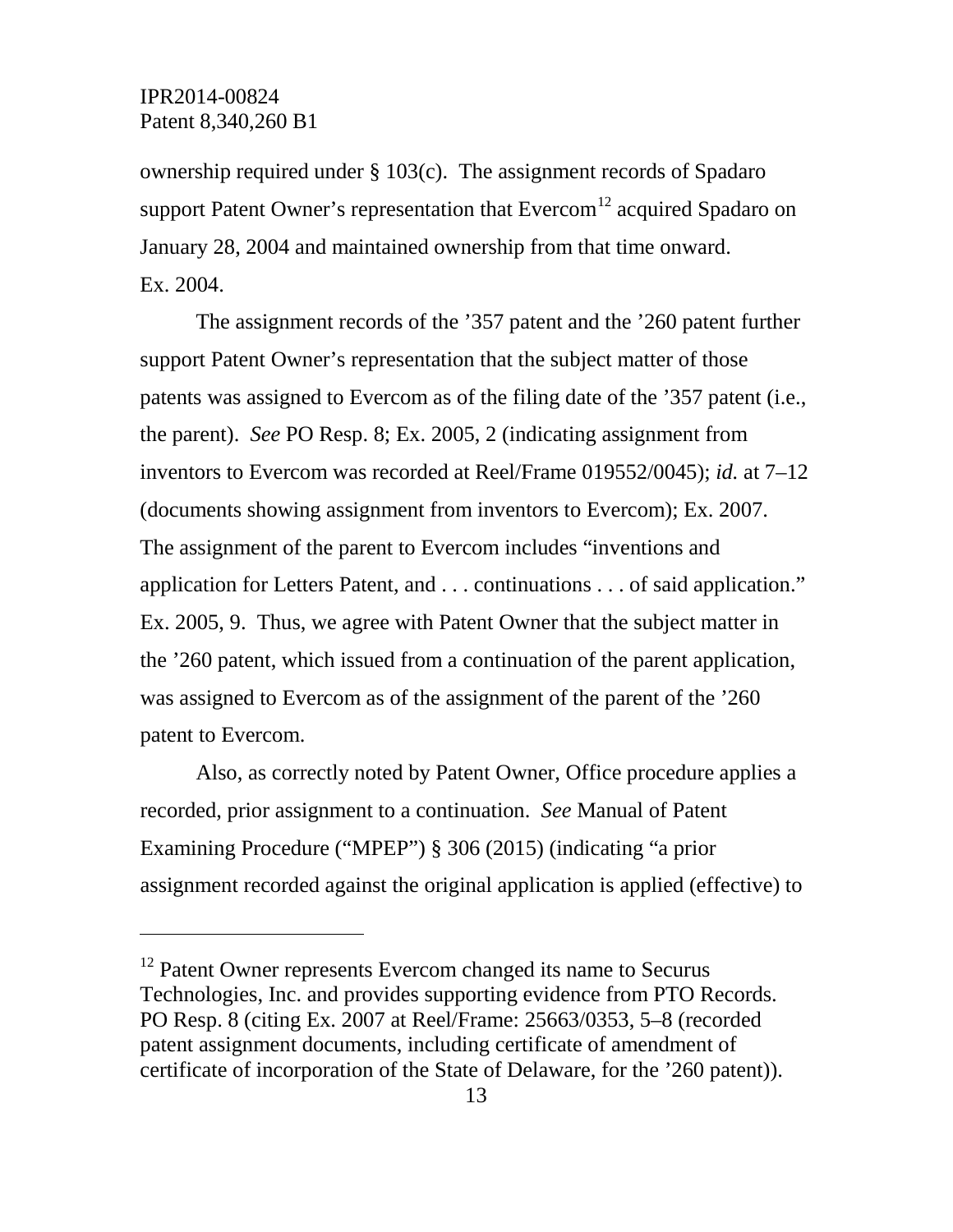the . . . continuation application because the assignment recorded against the original application gives the assignee rights to the subject matter common to both applications"); *see also Hyatt v. Dudas*, 492 F.3d 1365, 1369 n.2 (Fed. Cir. 2007) ("Although the MPEP 'does not have the force of law,' *Molins PLC v. Textron, Inc.,* 48 F.3d 1172, 1180 n.10 (Fed.Cir.1995), the MPEP 'is made available to the public and . . . describe [s] procedures on which the public can rely,' *Patlex Corp. v. Mossinghoff,* 758 F.2d 594, 606 (Fed.Cir.1985)."). Based on the foregoing, Patent Owner provided sufficient evidence of common ownership of Spadaro and the invention of the claims at issue on July 12, 2007, the filing date of the parent.

Patent Owner also met its burden of production that July 12, 2007 was the time the invention was made. Patent Owner represents that the inventions in the claims at issue "are based on material not constructively reduced to practice until the filing of the [parent]" on July 12, 2007. PO Resp. 9*.* The filing of a patent application serves as both conception and constructive reduction to practice of the subject matter described in the application. *Hyatt v. Boone*, 146 F.3d 1348, 1352 (Fed. Cir. 1998); *see also Yasuko Kawai v. Metlesics*, 480 F.2d 880, 885 (CCPA 1973) ("[T]he act of filing the United States application has the legal effect of being, constructively at least, a simultaneous conception and reduction to practice of the invention.").

Furthermore, courts sometimes use the filing date of an application as a presumptive date that an invention was made. *See, e.g.*, *Phillips v. AWH Corp*., 415 F.3d 1303, 1313 (Fed. Cir. 2005) ("at the time of the invention,

14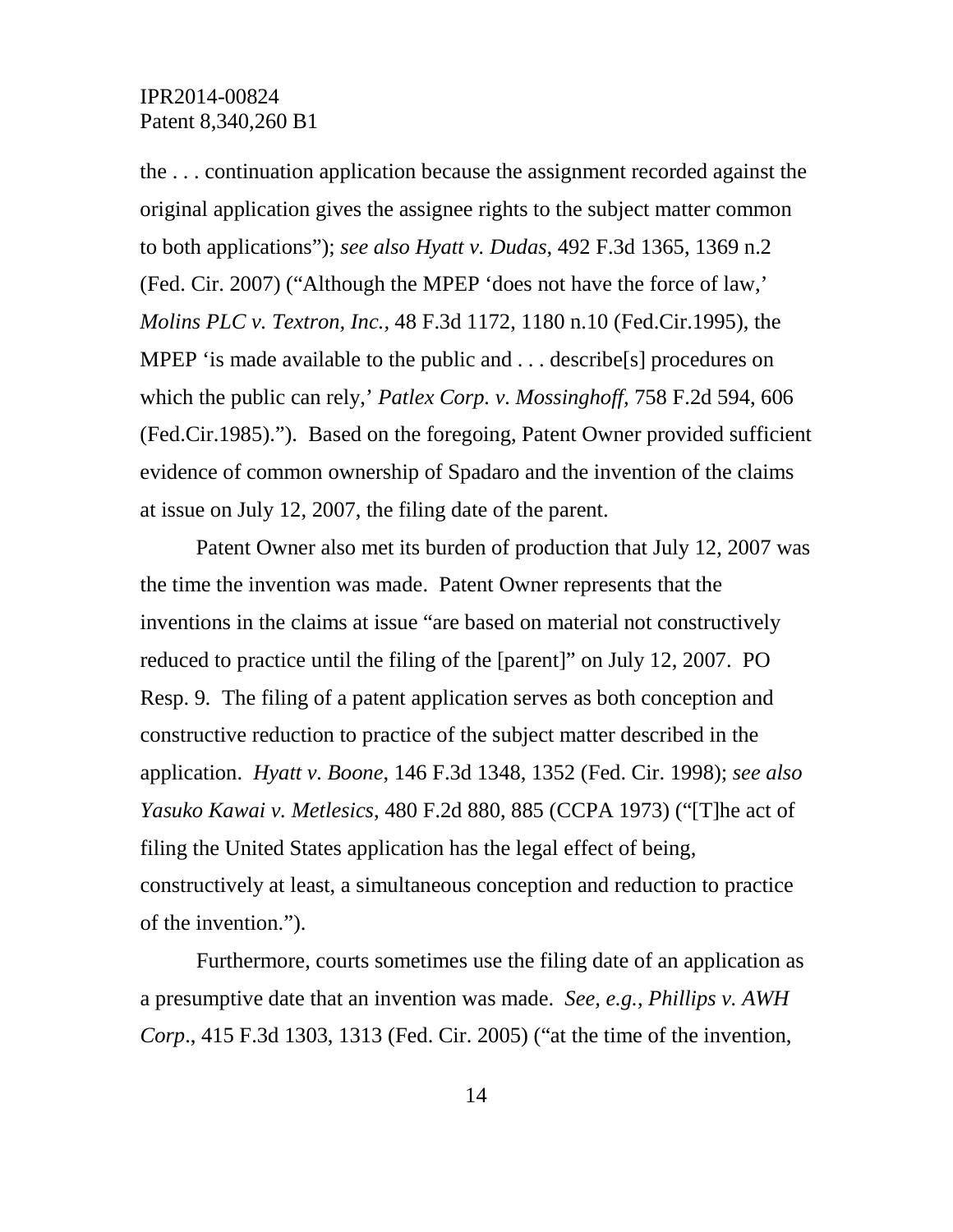i.e., as of the effective filing date of the patent application"); *Vas-Cath Inc. v. Mahurkar*, 935 F.2d 1555, 1562 (Fed. Cir. 1991) ("the prima facie date of invention can fairly be held to be the filing date of the application"). Notably, courts do this in the context of an obviousness challenge, which requires showing "the subject matter as a whole would have been obvious *at the time the invention was made*." 35 U.S.C. § 103(a) (emphasis added); *see, e.g.*, *Bausch & Lomb, Inc. v. Barnes-Hind/Hydrocurve, Inc.*, 796 F.2d 443, 449 (Fed. Cir. 1986) (equating the filing date of the patent with "the time of the present invention" in analyzing an obviousness challenge). The Board has done so in analyzing a challenge under  $\S 103(c)(1)$  to prior art in an *inter partes* review. The Board found that, absent credible factual support to the contrary, the claimed invention was made on the effective filing date. *Corning Inc. v. DSM IP Assets B.V.*, Case IPR2013-00053, Paper 66, at 19 (PTAB May 1, 2014).

Based on the above analysis, we determine that Patent Owner met its burden of production to show the subject matter in Spadaro and the claimed invention of the '260 patent were assigned to the same person at the time the claimed invention was made. Accordingly, Patent Owner met its burden of production to show Spadaro is disqualified prior art as to the claims at issue.

Our determination accords with Office practice that requires a statement, by the applicant seeking to disqualify a prior art reference, of common ownership at the time of the invention was made. *See*  MPEP 706.02(l)(2); *see also Dynamic Drinkware,* 800 F.3d at 1380 ("[MPEP] is 'commonly relied upon as a guide to patent attorneys and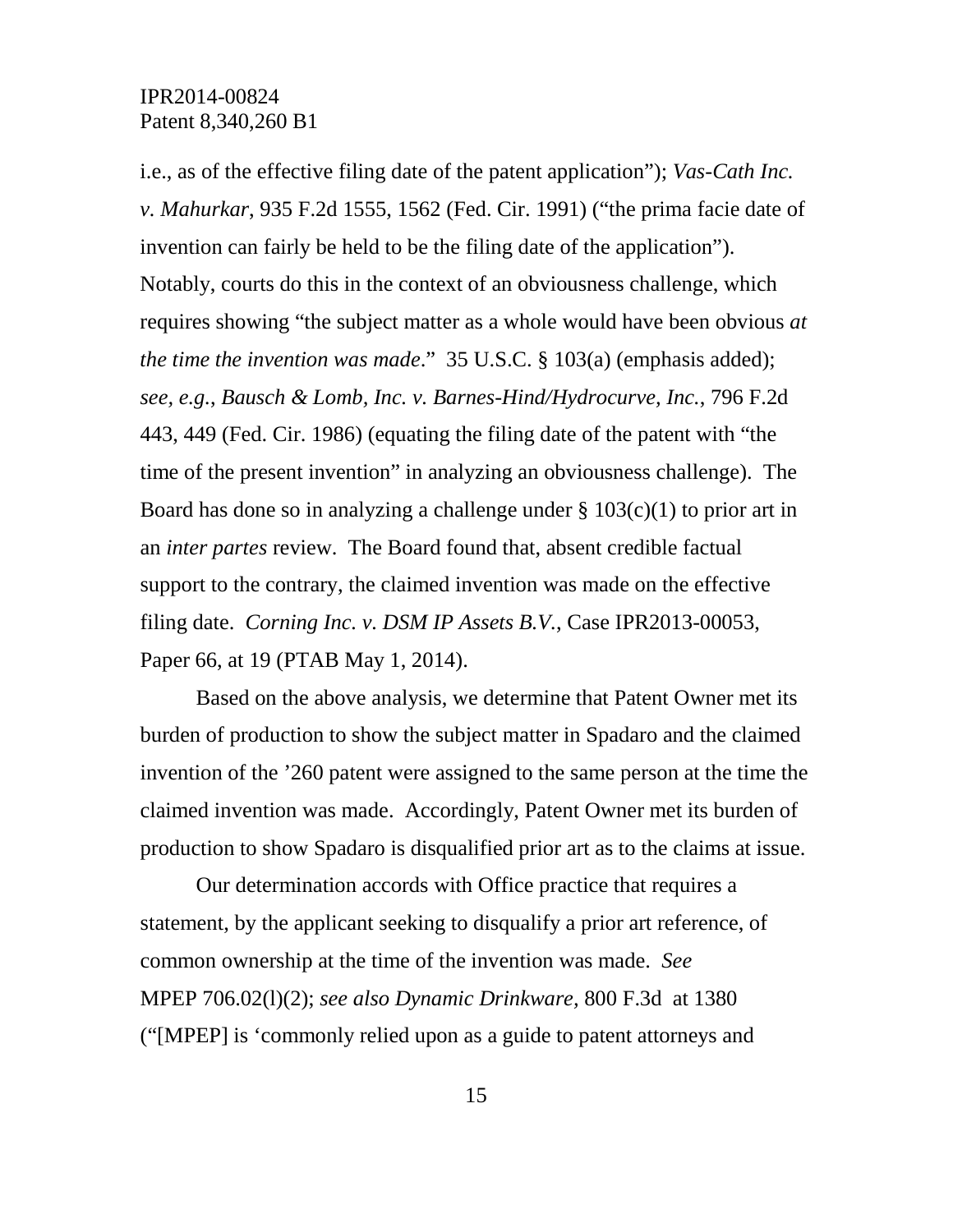patent examiners on procedural matters,' *Litton Sys., Inc. v. Whirlpool Corp.,* 728 F.2d 1423, 1439 (Fed.Cir.1984)"). The MPEP provides an example of a statement providing sufficient evidence to establish common ownership of the application and the reference asserted as prior art by the examiner and disqualify the reference under § 103(c):

Applications and references (whether patents, patent applications, patent application publications, etc.) will be considered by the examiner to be owned by, or subject to an obligation of assignment to the same person, at the time the invention was made, if the applicant(s) or patent owner(s) make(s) a statement to the effect that the application and the reference were, at the time the invention was made, owned by, or subject to an obligation of assignment to, the same person.

MPEP 706.02(I)(2) (II. Evidence Required to Establish Common

Ownership) (2015). Patent Owner represented in its Patent Owner's Response that the time the inventions of the issued claims were made is the filing date of the parent application (PO Resp. 9) and the prior art reference

(Spadaro) and the application both were assigned to Evercom on that date.

As a result of Patent Owner's arguments and evidenced cited in its Patent Owner Response, the burden of production returned to Petitioner to show Spadaro was not disqualified prior art under § 103(c).

# *2. Petitioner's Burden of Production*

Petitioner responds that Patent Owner did not meet its burden of production for two reasons. First, Petitioner contends Patent Owner did not provide sufficient argument or evidence to establish that the '260 patent was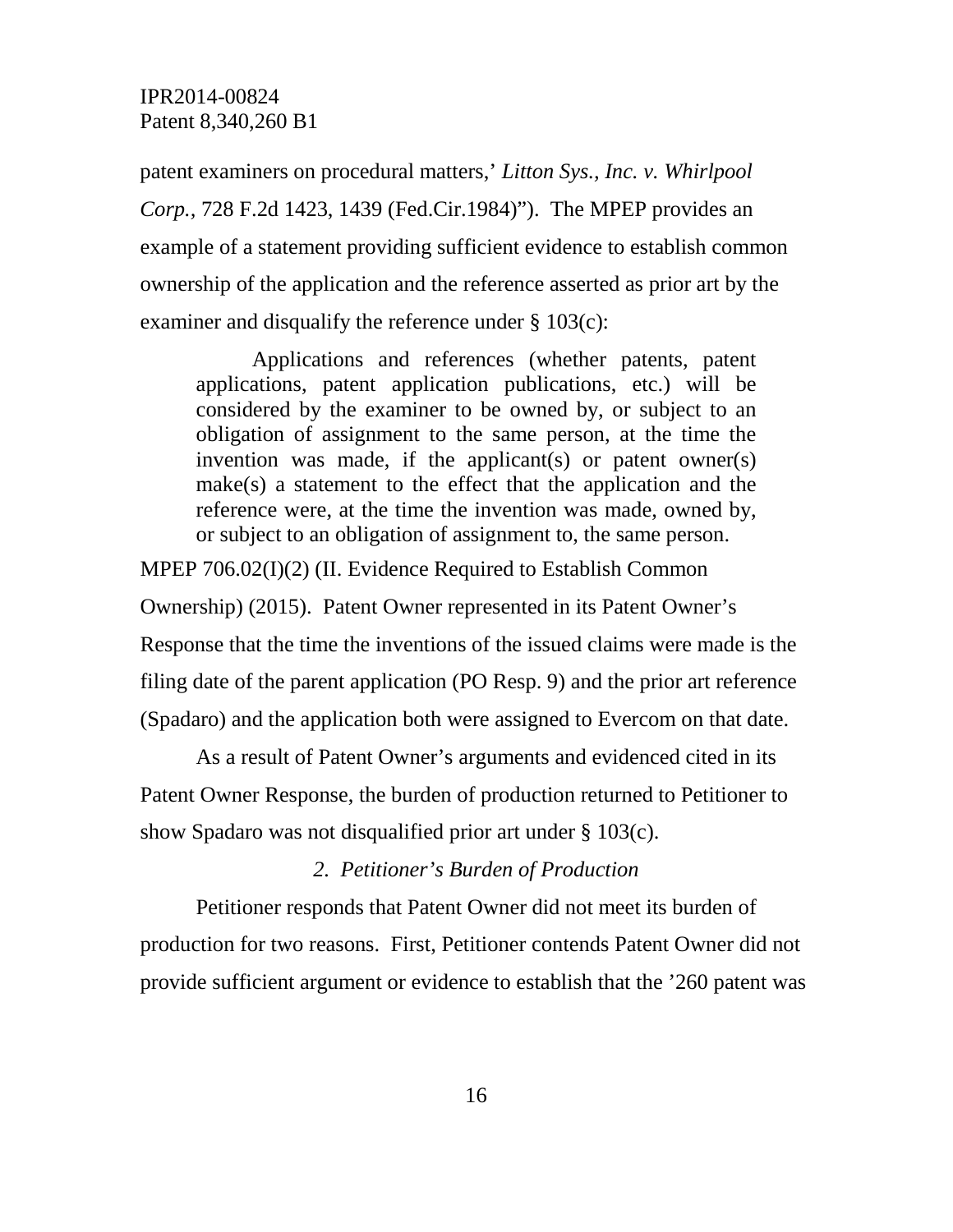$\overline{a}$ 

not entitled to the filing date of the '167 patent (grandparent).<sup>[13](#page-16-0)</sup> Reply 6 ("[Patent Owner] provides no argument or evidence to establish that [the claims at issue] do[] not get the benefit of the filing date of the '167 patent."). Petitioner's argument implies a presumption exists that a continuation-in-part (here, the '260 patent) of an earlier filed application (here, the grandparent) is entitled to the filing date of the earlier filed application.

The Federal Circuit has rejected this argument. *PowerOasis v. T-Mobile USA*, 522 F.3d 1299, 1304–06 (Fed. Cir. 2008) (a party seeking to use a priority date of a continuation-in-part had the burden to come forward with evidence to prove a continuation-in-part application is entitled to claim priority to an earlier filing date)*.* Furthermore, in the instant case, Petitioner (not Patent Owner) seeks to use the filing date of the '167 patent (grandfather) to show Spadaro is not disqualified as prior art under § 103(c)(1). Accordingly, Petitioner has the burden of production to prove entitlement to the filing date of the '167 patent (grandparent). *Id.* Therefore, we do not agree with Petitioner that Patent Owner had to establish the '260 patent was *not* entitled to the filing date of the '167 patent (grandparent) to meet its burden of production.

Second, Petitioner contends that Patent Owner did not produce evidence identifying the time of conception as required because "at the time

<span id="page-16-0"></span> $13$  The relevance of Petitioner's contention is that it is undisputed that Evercom did not own Spadaro until after the filing date of the '167 patent (grandparent) and so the common ownership required by  $\S 103(c)(1)$  would not have been met at the time the invention was made.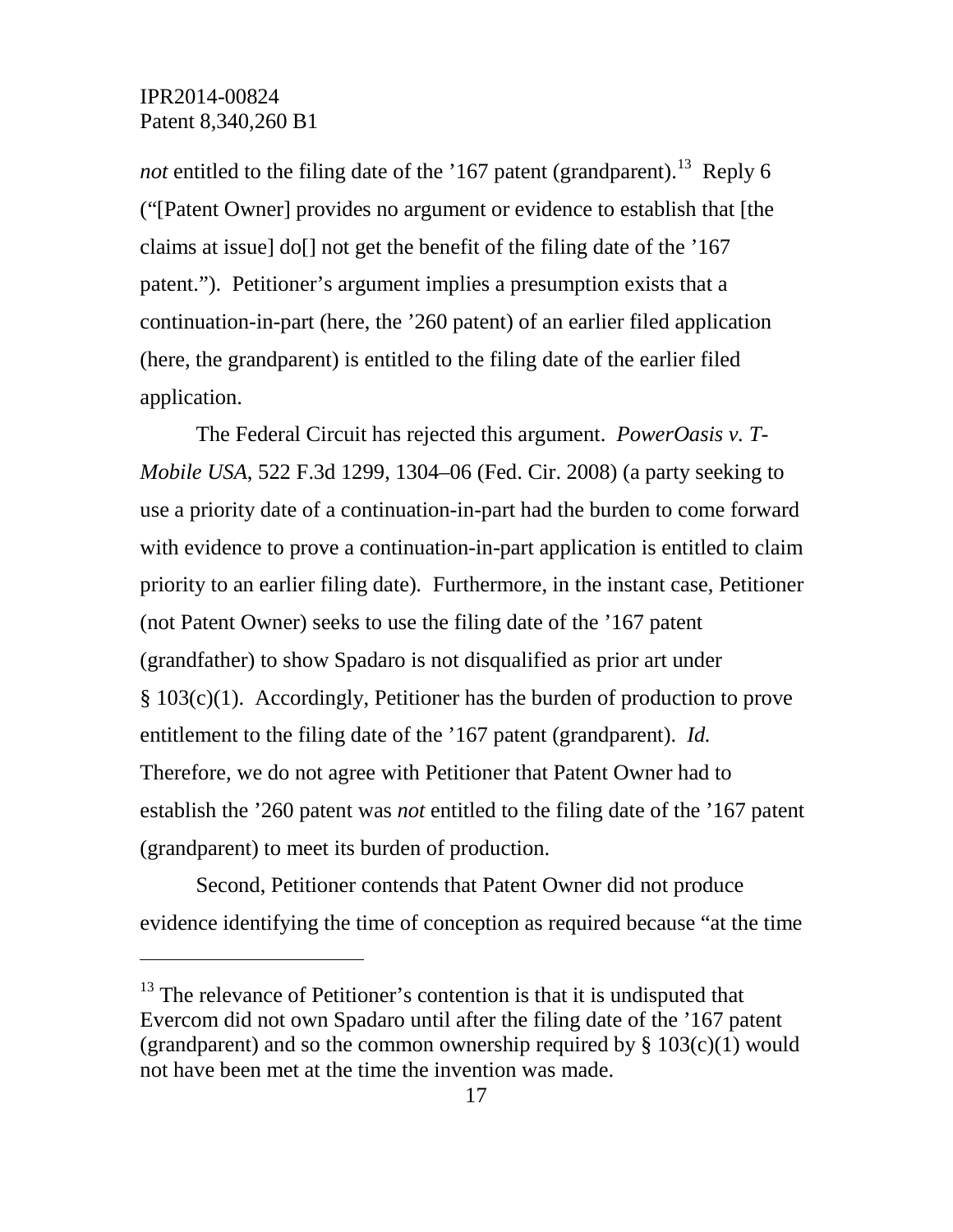the claimed invention was made" required by  $\S$  103(c) means at the time of conception. Reply 8–10; Petitioner Post-hearing Br. 3–4.

As Petitioner correctly indicates, "[t]he primary meaning of the word 'invention' in the Patent Act unquestionably refers to the inventor's conception." *Pfaff v. Well Elecs.*, *Inc.*, 525 U.S. 55, 60 (1998); *see* Reply 9 (quoting same); Petitioner's Post-hearing Br. 3 (quoting same). The *Pfaff* court, however, further explained that "invention" in § 102(b) means a complete conception. *Pfaff*, 525 U.S. at 66; *see also Robotic Vision Sys., Inc. v. View Eng'g, Inc.*, 249 F.3d 1307, 1313 (Fed. Cir. 2001) (indicating the *Pfaff* court defined the term "invention" in § 102(b) to mean a complete conception). The test for whether an invention is complete requires proof that the invention was enabled prior to the critical date. *Robotic Vision*, 249 F.3d at 1313 (citing *Pfaff*, 525 U.S. at 67). The *Pfaff* court also indicated that "reduction to practice ordinarily provides the best evidence that an invention is complete." *Pfaff*, 525 U.S. at 66; *see also Space Sys./Loral, Inc. v. Lockheed Martin Corp*., 271 F.3d 1076, 1080 (Fed. Cir. 2001) ("the Court [in *Pfaff*] in defining 'invention' was not saying that conception alone equals 'ready for patenting.'").

To support its position, Petitioner cites to *August Technology Corp. v. Camtek, Ltd.*, 655 F.3d 1278, 1288–89 (Fed. Cir. 2011). Petitioner's Posthearing Br. 4. Petitioner's reliance on *August Technology*, however, is unpersuasive. In *August Technology*, the Federal Circuit addressed the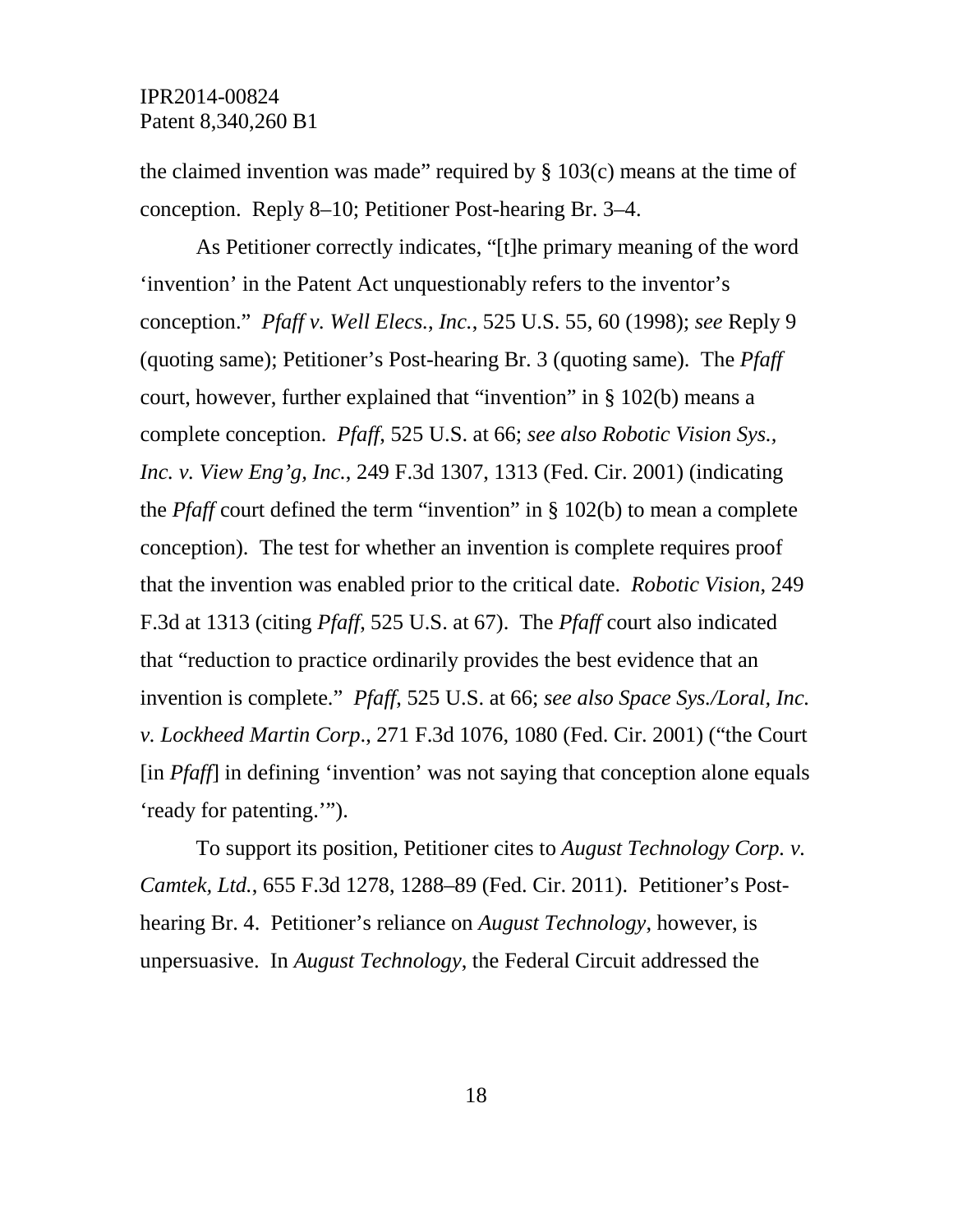$\overline{a}$ 

timing between the two *Pfaff* requirements<sup>[14](#page-18-0)</sup> for an on-sale bar. *August Technology*, 655 F.3d at 1288. Specifically, the court addressed "whether the invention must be ready for patenting at the time the alleged offer [for sale] is made." *Id.* The court determined that a commercial offer for sale can only occur after its conception date but may occur before the invention is ready for patenting. *Id.* at 1289. The timing of a commercial-offer-forsale relative to when the invention was ready-for-patenting in determining § 102(b) on-sale bar has limited probative value in determining what Patent Owner is required to show to meet its burden of production regarding disqualification under  $\S 103(c)(1)$ .

In further support of its position that the date of conception is the time the invention was made and, therefore, Patent Owner did not provide evidence of common ownership as of the date of conception, Petitioner contends similar language, "the time the invention was made in this country," in  $\S 102(g)(2)$  informs "the time the invention was made" under § 103(c)(1). *See* Reply 10 (quoting same); Petitioner's Post-hearing Br. 4. According to Petitioner, "the Federal Circuit has held that the language 'the invention was made in this country' requires conception, not reduction to practice or filing, in the United States." Reply 10 (citing *Solvay SA v.* 

<span id="page-18-0"></span><sup>&</sup>lt;sup>14</sup> *Pfaff,* 525 U.S. at 67 defines a two-prong test to determine whether a commercial offer for sale bars patentability of an invention under § 102(b). The Supreme Court held that the § 102(b) on-sale bar applies when two conditions are met before the critical date of the invention: (1) the product must be the subject of a commercial offer for sale, and (2) the invention must be ready for patenting. *Id.*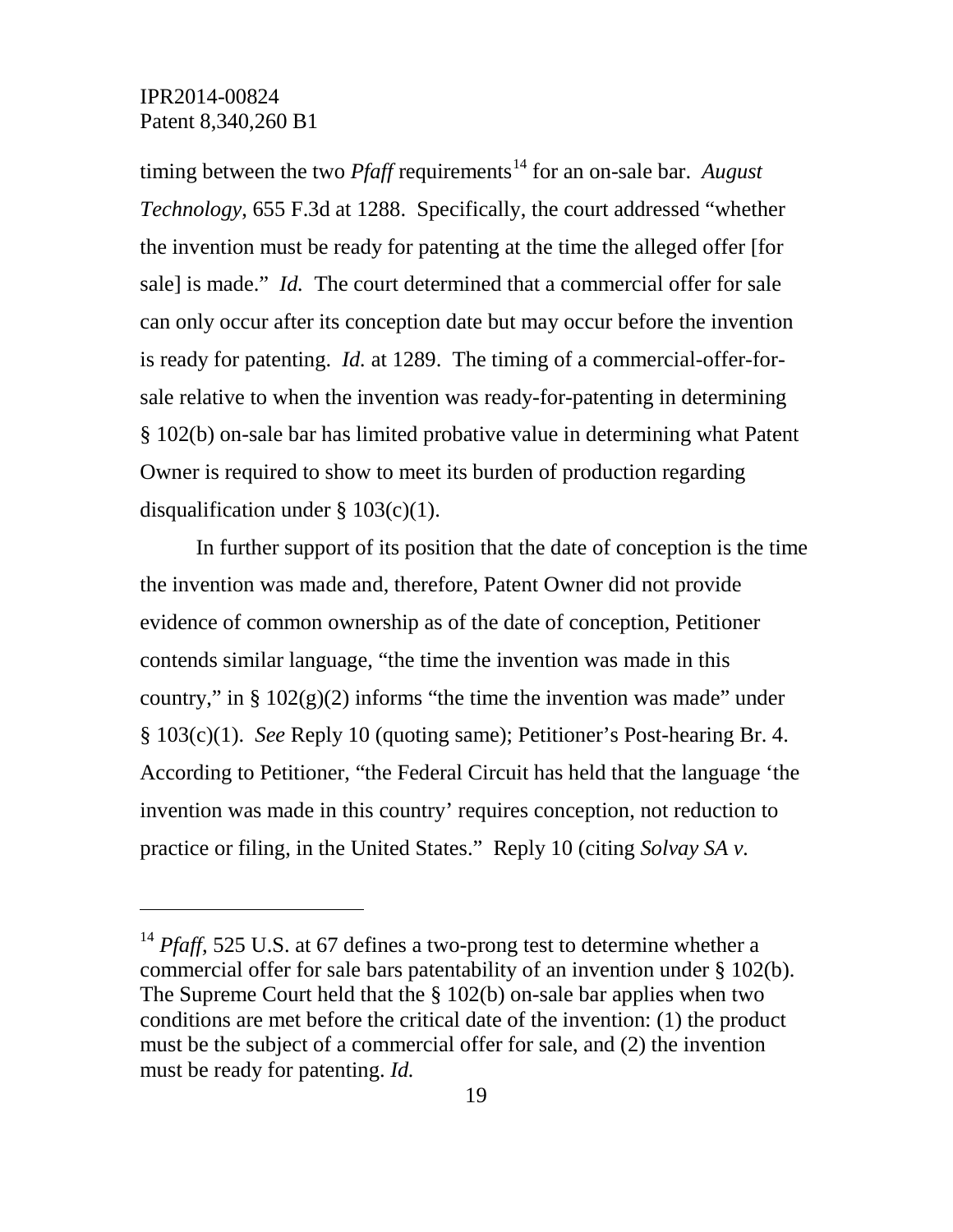*Honeywell Int'l*, 622 F.3d 1367, 1376–78 (Fed. Cir. 2010)); Petitioner's Post-hearing Br. 4. Petitioner apparently relies on the court's statement in *Solvay* that "when [§ 102(g)(2)] uses the words 'the invention was made in this country,' it is referring to the act of inventing in the United States." *See Solvay*, 622 F.3d at 1376. The Federal Circuit continued in *Solvay* by reiterating two ways to prove prior inventorship under  $\S 102(g)(2)$ —by showing (1) reduction to practice of the invention or (2) conception and reasonable diligence in reducing the invention to practice. *Id.* (citing *Mycogen Plant Sci., Inc. v. Monsanto Co.*, 243 F.3d 1316, 1332 (Fed. Cir. 2001)). Rather than supporting Petitioner's position, *Solvay* undercuts Petitioner's position that language "the invention was made in this country" in  $\S 102(g)(2)$  requires only conception, not reduction to practice or filing. *Cf.* MPEP § 2138.02 ("An invention is made [in the context of § 102 $(g)$ ] when there is a conception and a reduction to practice.").

For these reasons, Petitioner has not demonstrated persuasively that "the time the invention was made" under  $\S 103(c)(1)$  requires Patent Owner to have done more than what Patent Owner has done in this case. As noted previously, Patent Owner has (i) represented "the time the invention was made" for each of the claims at issue is the filing date of the parent because claims at issue "are based on material not constructively reduced to practice until the filing of the [parent]" and (ii) shown Spadaro was assigned to Evercom nearly three-and-a-half years prior to conception and constructive reduction to practice of the claimed invention. *See Hyatt v. Boone*, 146 F.3d at 1352 (indicating the filing of a patent application serves as both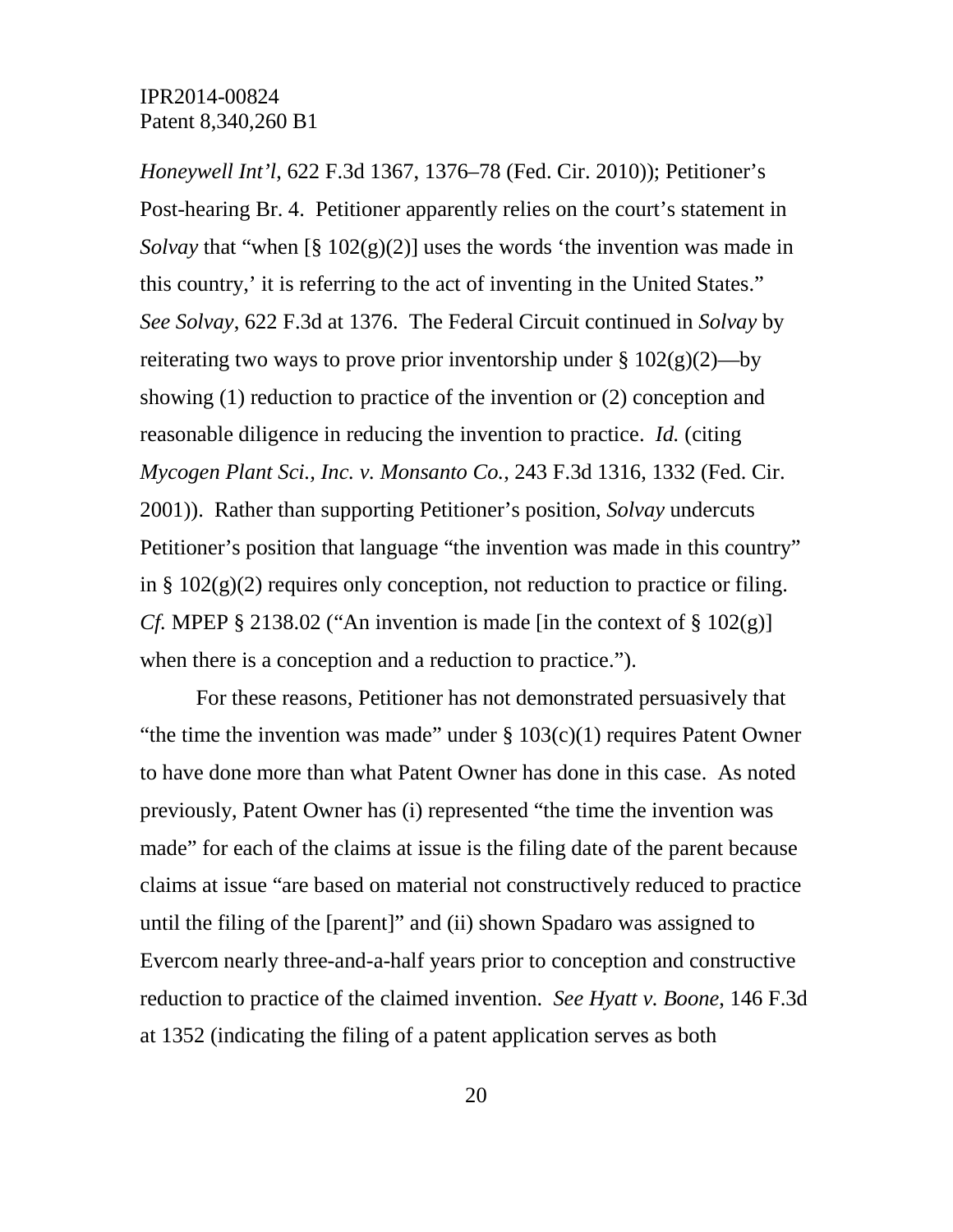conception and constructive reduction to practice of the subject matter described in the application). No evidence of record indicates that the claimed inventions were made prior to the start of that lengthy period following the assignment of Spadaro.

In addition to contending Patent Owner did not carry its burden of production under  $\S 103(c)(1)$ , Petitioner contends it carried its burden of production to show that the '167 patent (grandparent) sufficiently would have conveyed to one of ordinary skill in the art that the Patent Owner had possession of the claimed subject matter and, therefore, the '260 patent is entitled to the benefit of the filing date of the '167 patent. Reply 7. As Petitioner recognizes (Reply 6), a claim in an application is entitled, under 35 U.S.C. § 120, to the benefit of the filing date of an earlier filed application only if the disclosure of the earlier application provides support for the claims in the later application, as required by 35 U.S.C. § 112. 35 U.S.C. § 120; *In re Chu*, 66 F.3d 292 (Fed. Cir. 1995).

Petitioner's argument consists of a single paragraph identifying claim numbers and locations where the '167 patent purportedly describes the subject matter of most, but not all, of the claims at issue and a citation to a single paragraph in its declarant's supplemental declaration supporting Petitioner's Reply. Reply 7 (listing claims 2, 8, 9, 11, and 14–18, but not listing claims 5 and 12; citing Ex.  $1020 \text{ T}$  16).

Even if we were to find that Petitioner's citation to two pages of its declarant's testimony, without explanation, does not amount to improper incorporation by reference, the testimony of Petitioner's declarant,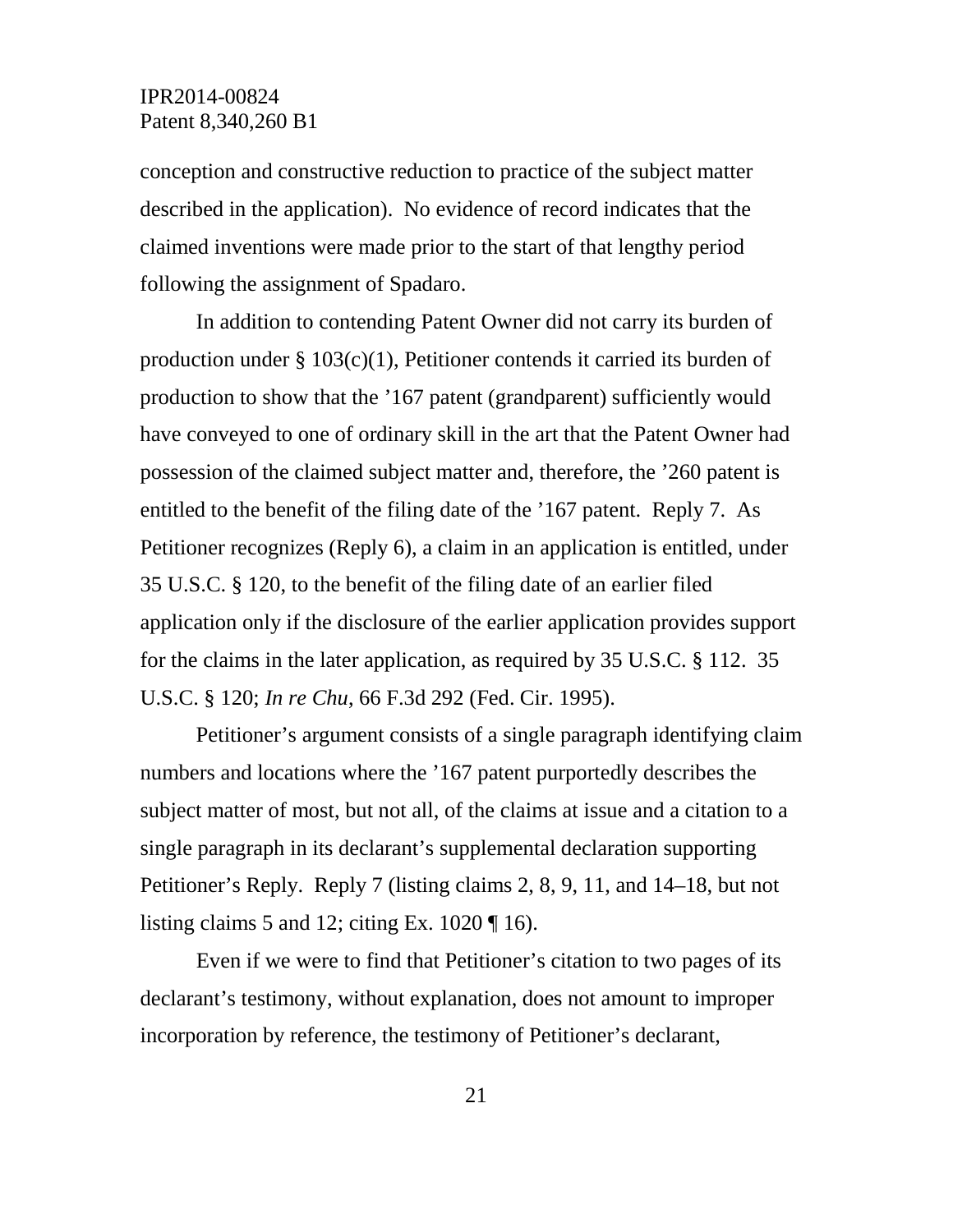Leonard J. Forys, Ph.D., is insufficient to show one of ordinary skill in the art was in possession of the subject matter of the claims at issue. *See* 37 C.F.R. § 42.6(a)(3) ("Arguments must not be incorporated by reference from one document into another document.").

First, the testimony of Petitioner's declarant, Dr. Forys, is conclusory, merely quoting some portions of the '260 patent without adequately explaining how the quoted portions relate to the subject matter recited by the claims. *See* 37 C.F.R. § 42.65(a) ("Expert testimony that does not disclose the underlying facts or data on which the opinion is based is entitled to little or no weight."). Moreover, during cross-examination Dr. Forys explained his analysis, "I didn't do a detailed analysis. . . . This is a cursory review. I am sure if I had more time I would find more, but this generally points to that fact." Ex. 2008, 49:14–18; *see* Paper 22 (Motion for Observation), Obs. 7 (citing Ex. 2008, 49:9–50:4, 51:7–9, 51:12–15). Dr. Forys continues by calling his analysis "a very preliminary analysis." *Id.* at 50:7–10 (stating "it is a very preliminary analysis. I didn't go to any great depth. This is suggestive that they had possession"). Petitioner recognizes that Dr. Forys "didn't do a detailed analysis" and explains that this "was because 'the burden proof is on [Patent Owner's declarant]' to show" the claims at issue are not supported by the '167 patent. Paper 27, Petitioner's Resp. to Obs. 10 (citing Ex. 2008, 47:23–48:13) (quoting Dr. Forys).

Second, Petitioner expressly stated in its Petition—"Petitioner does not concede that the claims of the '260 patent are entitled to the benefit of the filing date of the [grandparent]." Pet. 2 n.2. Petitioner's equivocal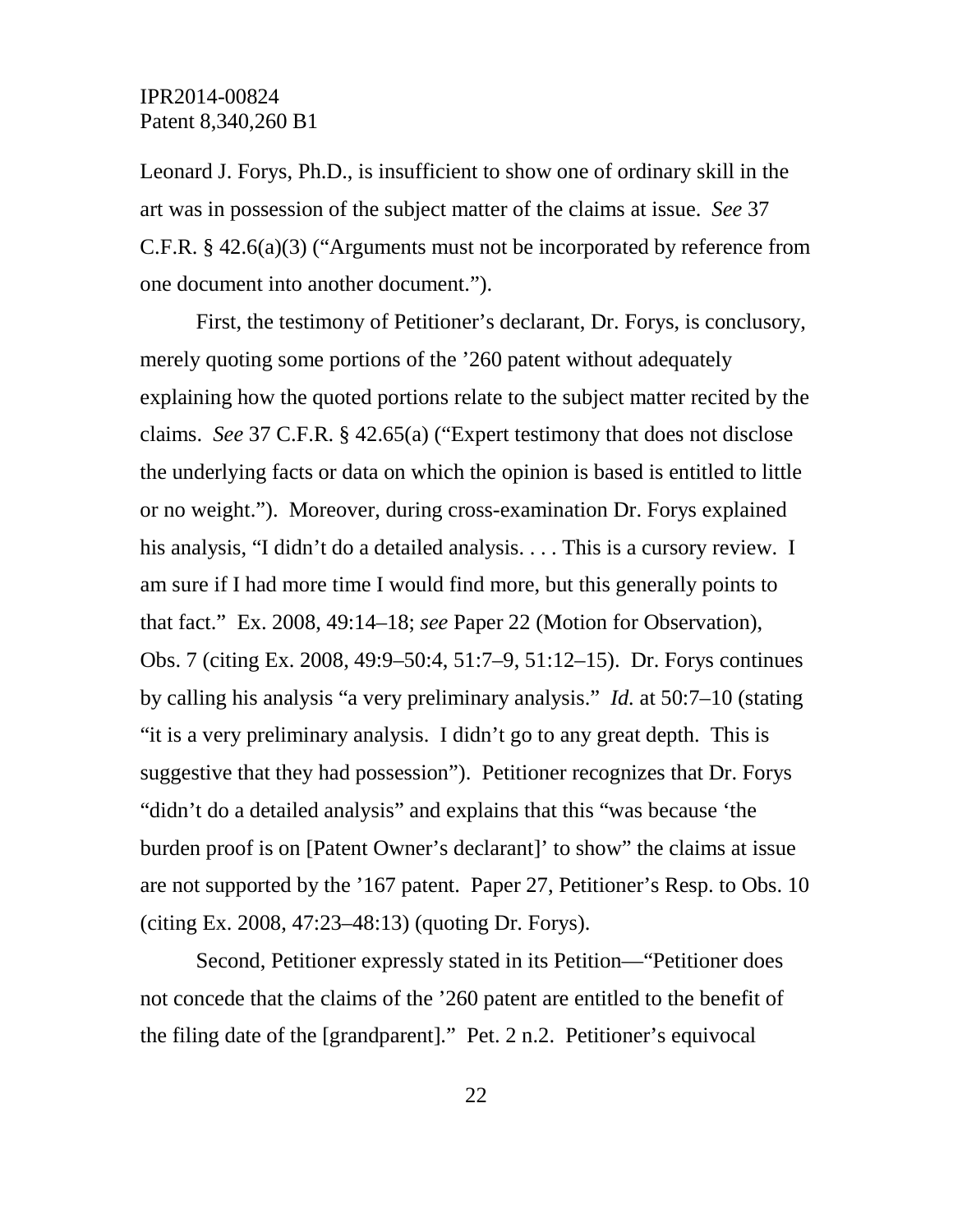Petition statement, which is not explained or acknowledged in its Reply, exemplifies Petitioner's conclusory treatment of written description support in the grandparent.

Third, Petitioner does not provide any explanation as to where the subject matter of independent claims 1 and 10, from which the claims at issue depend, is supported in the '167 patent. Although independent claim 1 in each of the '167 patent and the '260 patent challenged here are similar, the claim limitations are not identical. For example, challenged claim 1 recites an inmate management system and challenged claim 10 recites receiving inmate information from different facilities. In addition, claim 1 in the '260 patent is directed to a computer-based system for managing inmate information, whereas claim 1 in the '167 patent is directed to a centralized call processing system for providing call processing services to multiple prison facilities. Similarly, independent claim 10 in the '260 patent is directed to a method for managing inmate information at multiple facilities, whereas method independent claim 17 in the '167 patent is directed to a method for processing calls for prison facilities. Petitioner has not shown why the cited portions of the '167 patent provide adequate support for each limitation of each claim at issue.

For these reasons, we determine Petitioner has not demonstrated that the claims at issue are entitled to the benefit of the filing date of the '167 patent. Petitioner, therefore, has not met its burden to demonstrate that Spadaro is not disqualified under § 103(c).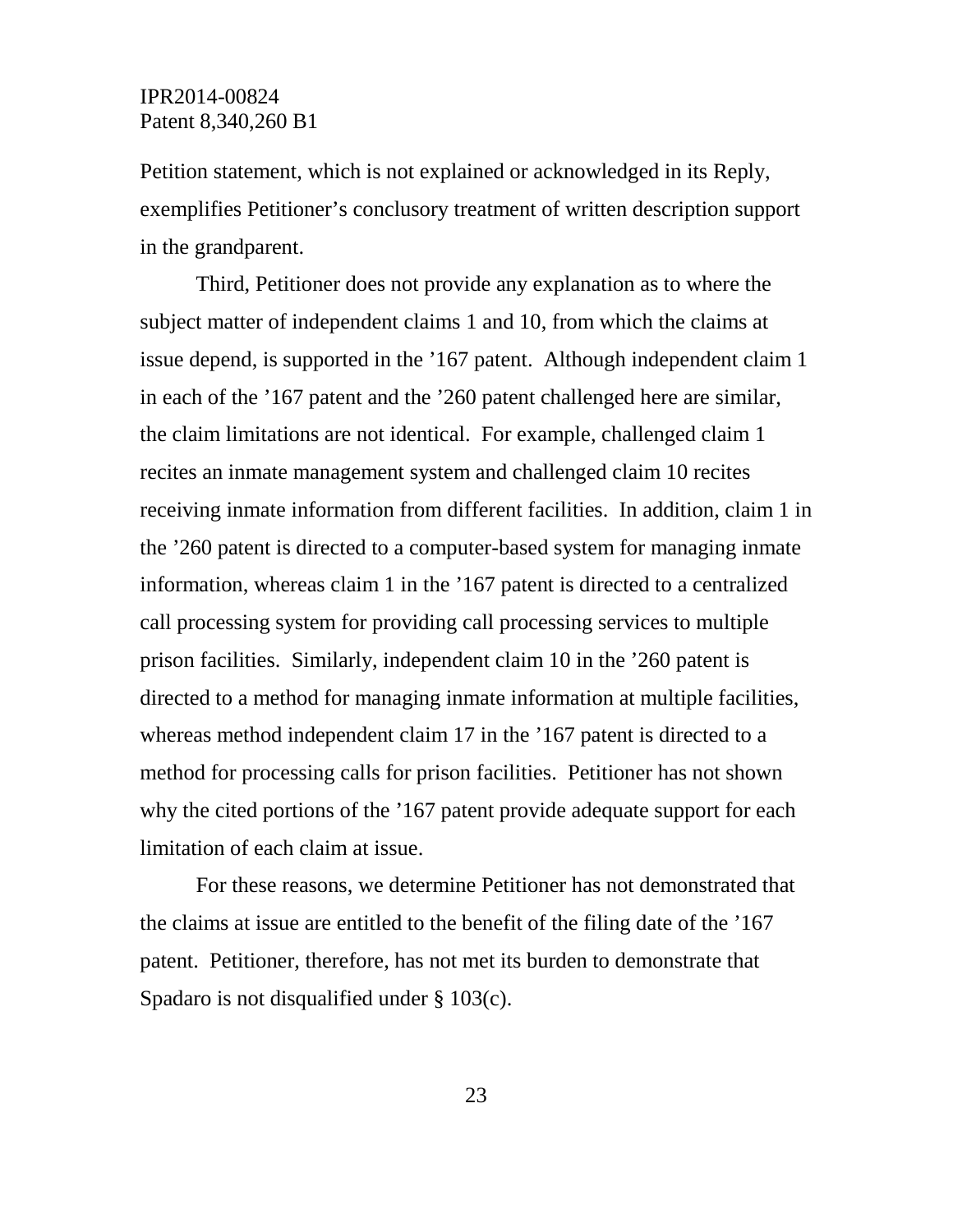### *3. Conclusion*

Based on the foregoing, we are persuaded that under § 103(c) Spadaro is disqualified prior art and so is *not* available to preclude patentability in an obviousness challenge under § 103(a) against claims 2, 5, 8, 9, 11, 12, and 14–18. We conclude, therefore, that Petitioner has *not* met its burden of persuasion to demonstrate by a preponderance of the evidence that (i) claims 2, 8, 9, 11, 14, 16, and 17 would have been obvious over Spadaro and Hodge, (ii) claims 5 and 12 would have been obvious over Spadaro, Hodge, and Boykin, or (iii) claims 15 and 18 would have been obvious over Spadaro, Hodge, and Nguyen.

### *B. Claim Construction*

In an *inter partes* review, claim terms in an unexpired patent are interpreted according to their broadest reasonable construction in light of the specification of the patent in which they appear. 37 C.F.R. § 42.100(b); *see* Office Patent Trial Practice Guide, 77 Fed. Reg. 48,756, 48,766 (Aug. 14, 2012); *see also In re Cuozzo Speed Techs., LLC*, 793 F.3d 1268, 1278, 1279 (Fed. Cir. 2015) ("Congress implicitly approved the broadest reasonable interpretation standard in enacting the AIA," and "the standard was properly adopted by PTO regulation."), *reh'g en banc denied*, 793 F.3d 1297 (Fed. Cir. 2015). Under that standard, claim terms are presumed to be given their ordinary and customary meaning as would be understood by one of ordinary skill in the art in the context of the entire disclosure. *In re Translogic Tech., Inc.*, 504 F.3d 1249, 1257 (Fed. Cir. 2007). An inventor may provide a meaning for a term that is different from its ordinary meaning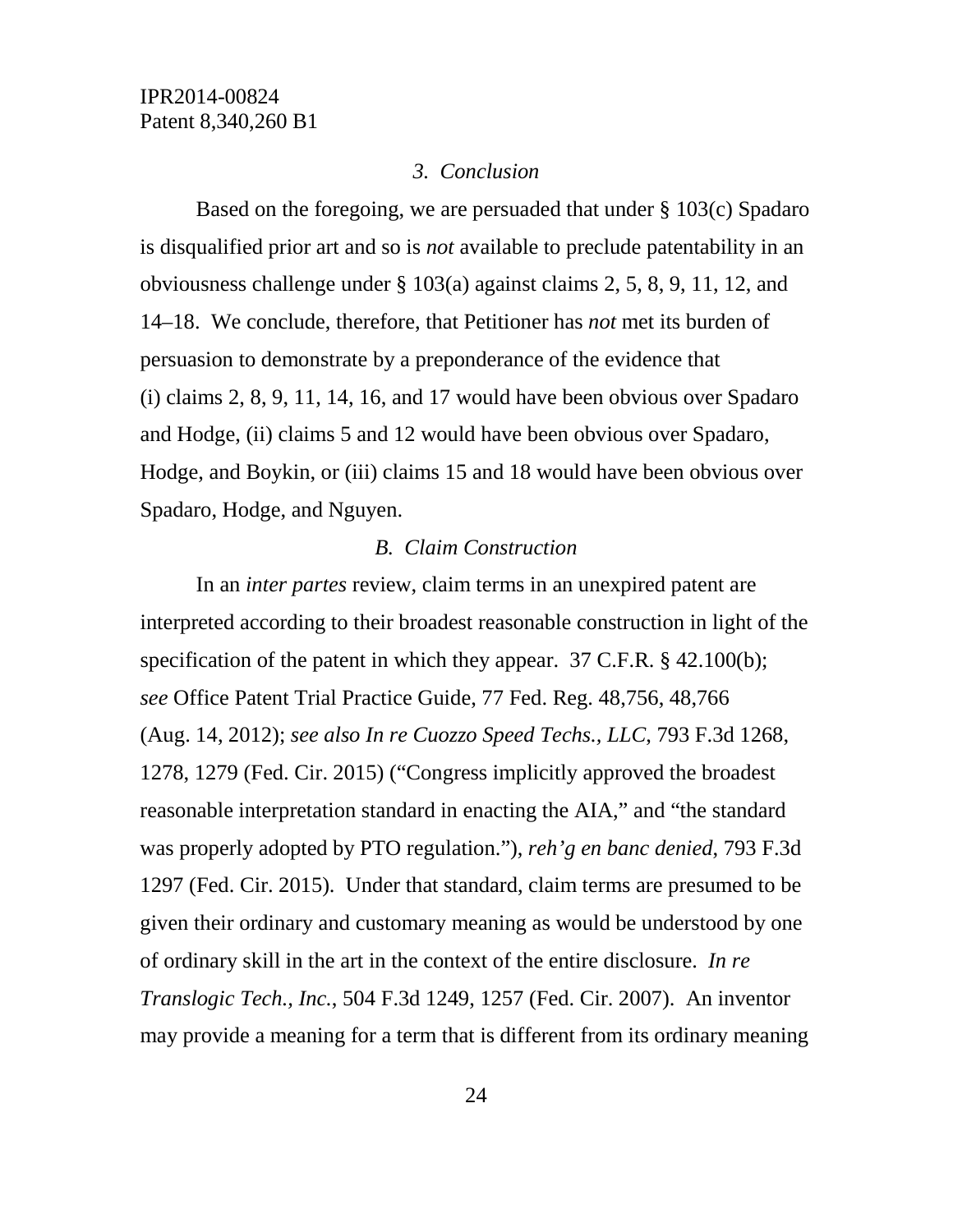by defining the term in the specification with reasonable clarity, deliberateness, and precision. *In re Paulsen*, 30 F.3d 1475, 1480 (Fed. Cir. 1994). In the absence of such a definition, limitations are not to be read from the specification into the claims. *In re Van Geuns*, 988 F.2d 1181, 1184 (Fed. Cir. 1993).

The only term that requires express construction is "call application management system." Independent claim 1 recites "a call application management system" and expressly recites the functions performed by it— "connecting a call to or from the telephone terminals over a telephone carrier network responsive to receiving a request for connecting the call."

The parties dispute the broadest reasonable construction, in view of the Specification, of "call application management system." Patent Owner contends, with support of embodiments described in the Specification and support of its declarant, Robert Akl, D.Sc., the proper construction of "call application management system" is "a system performing call processing for a plurality of prisons." PO Resp. 5–7 (citing Ex. 1001, 9:10–14, 9:21–29, 10:33–39; Ex. 2002 ¶¶ 35–37). In essence, Patent Owner seeks to replace the express recitation of a function—"connecting a call to or from the telephone terminals over a telephone carrier network responsive to receiving a request for connecting the call"—with the non-specific term "call processing." Patent Owner and its declarant rely on descriptions of call processing being performed by an embodiment of a call application management system—call application management system 110 in Figure 1—as support for "call processing" functions to be performed by the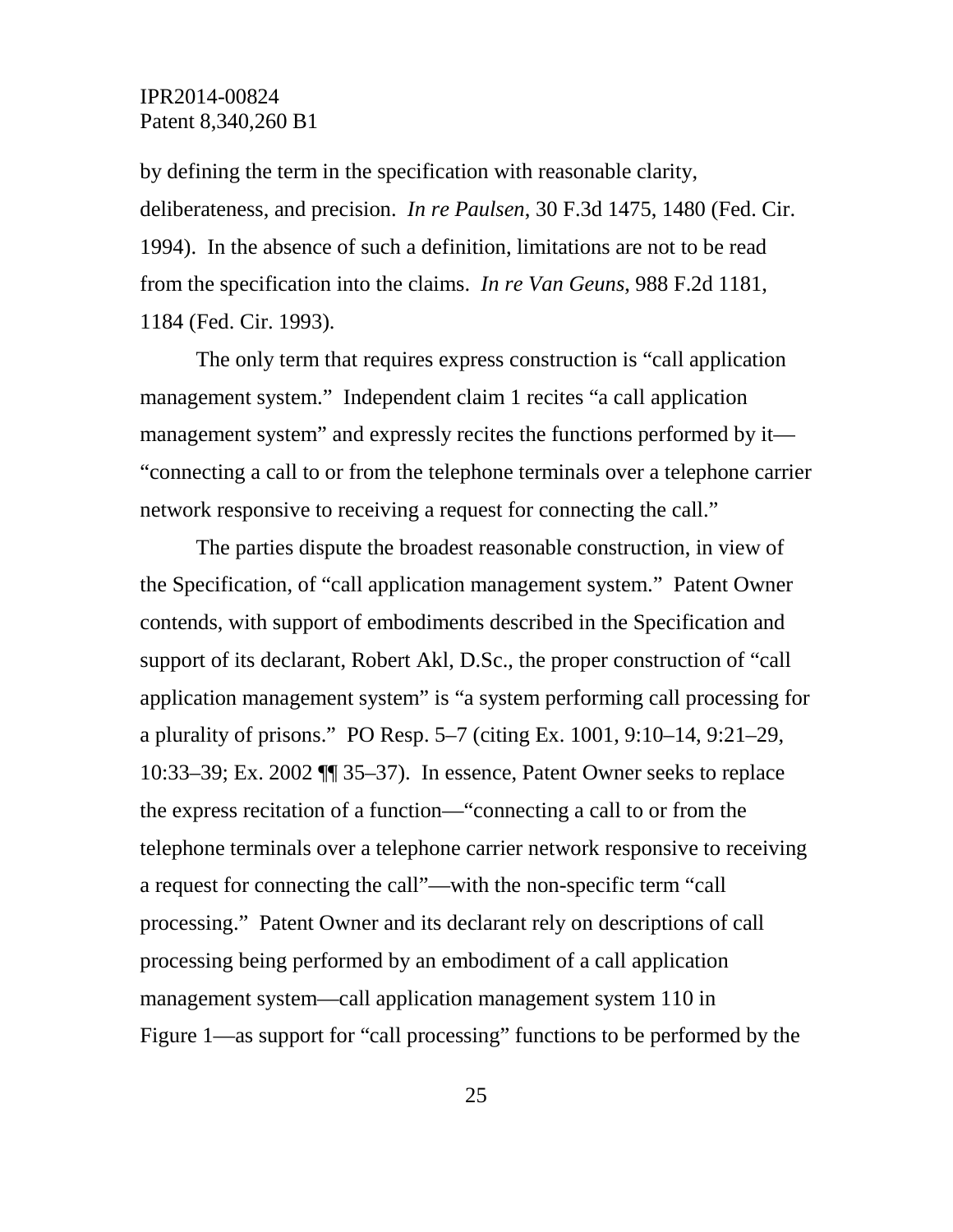call application management system. PO Resp. 5–8 (citing Ex. 1001, 9:10– 14, 9:21–29, 10:33–39; Ex. 2002 ¶¶ 35–37). Patent Owner and Dr. Akl contend that the name "the call application management system of Claim 1 would be understood [by one of ordinary skill in the art] to *manage*, from start to finish, each call placed or received at the plurality of prisons," presumably because of the term "management." *Id.* at 6 (citing Ex. 2002  $\P$  36).

Petitioner responds that Patent Owner's proposed construction improperly includes call processing functionality not recited in the claim. Reply 1–2. Patent Owner contends Dr. Forys agrees with Patent Owner's claim construction. Paper 22, Obs. 2. Petitioner's declarant found Patent Owner's construction of a call application management system as "a system performing call processing for a plurality of prisons" reasonable. Ex. 2008, 25:20–24. Dr. Forys, however, also testified that the "functionality being performed by the '*call application management system'* [is] clearly defined within the claim [and it] is merely required to 'connect[] a call to from the telephone terminals over a telephone carrier network responsive to receiving a request for connecting the call and the call being authorized being authorized based on the inmate records provided by the inmate management system." Ex. 1020 ¶ 9.

The '260 patent does not set forth a special definition for "call application management system." As confirmed by Dr. Forys (*id.*), the plain language of the claim specifies the function required to be performed by the call application management system—connecting calls responsive to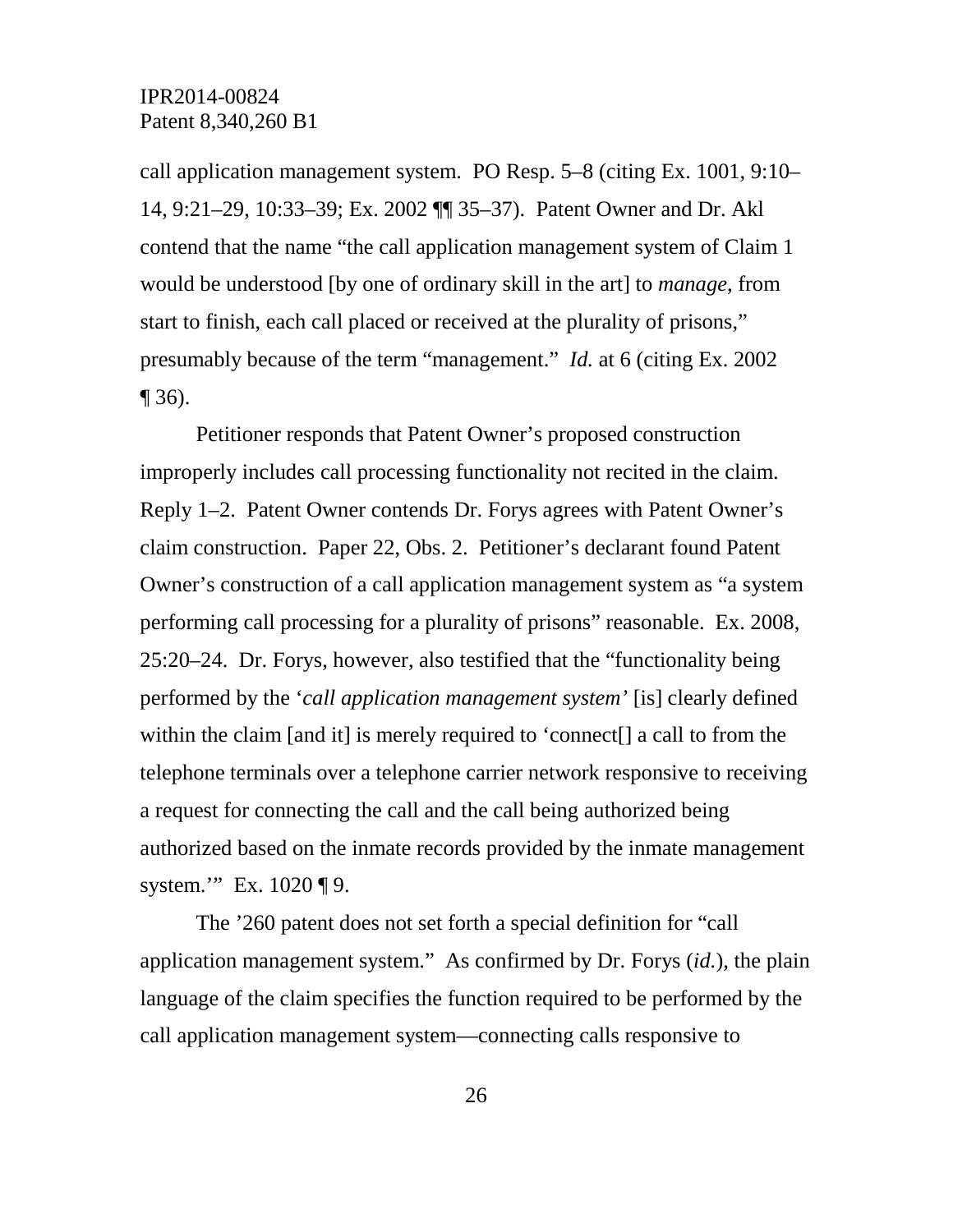receiving a request to connect the call. Although Dr. Forys found Patent Owner's proposed construction to be "reasonable," Patent Owner's proposed construction unnecessarily introduces the term "call processing," which is not recited by the claim itself and on its face seems broader than the recited function of a call application management system—to connect a call.

We do not agree with Patent Owner that a call application management system must perform examples of call processing described by the Specification, but not recited in the claim. Limitations from embodiments are not to be imported into the claims. *See In re Van Geuns*, 988 F.2d at 1184. Furthermore, we find that Patent Owner's contention the name "the call application management system would be understood [by one of ordinary skill in the art] to *manage*, from start to finish, each call placed or received at the plurality of prisons" (PO Resp. 6)—places too much weight on the term "management" without sufficiently addressing the term "application." We credit the testimony of Petitioner's declarant, who disagrees that call application management system is required to manage "all call processing, 'from start to finish.'" Ex. 1020 ¶ 8.

Therefore, in light of the plain language of the claim, the Specification of the '260 patent, and according the testimony of Patent Owner's declarant and Petitioner's declarant appropriate weight, we construe "call application management system" to mean a system that performs the enumerated function—"connecting a call to or from the telephone terminals over a telephone carrier network responsive to receiving a request for connecting the call."

27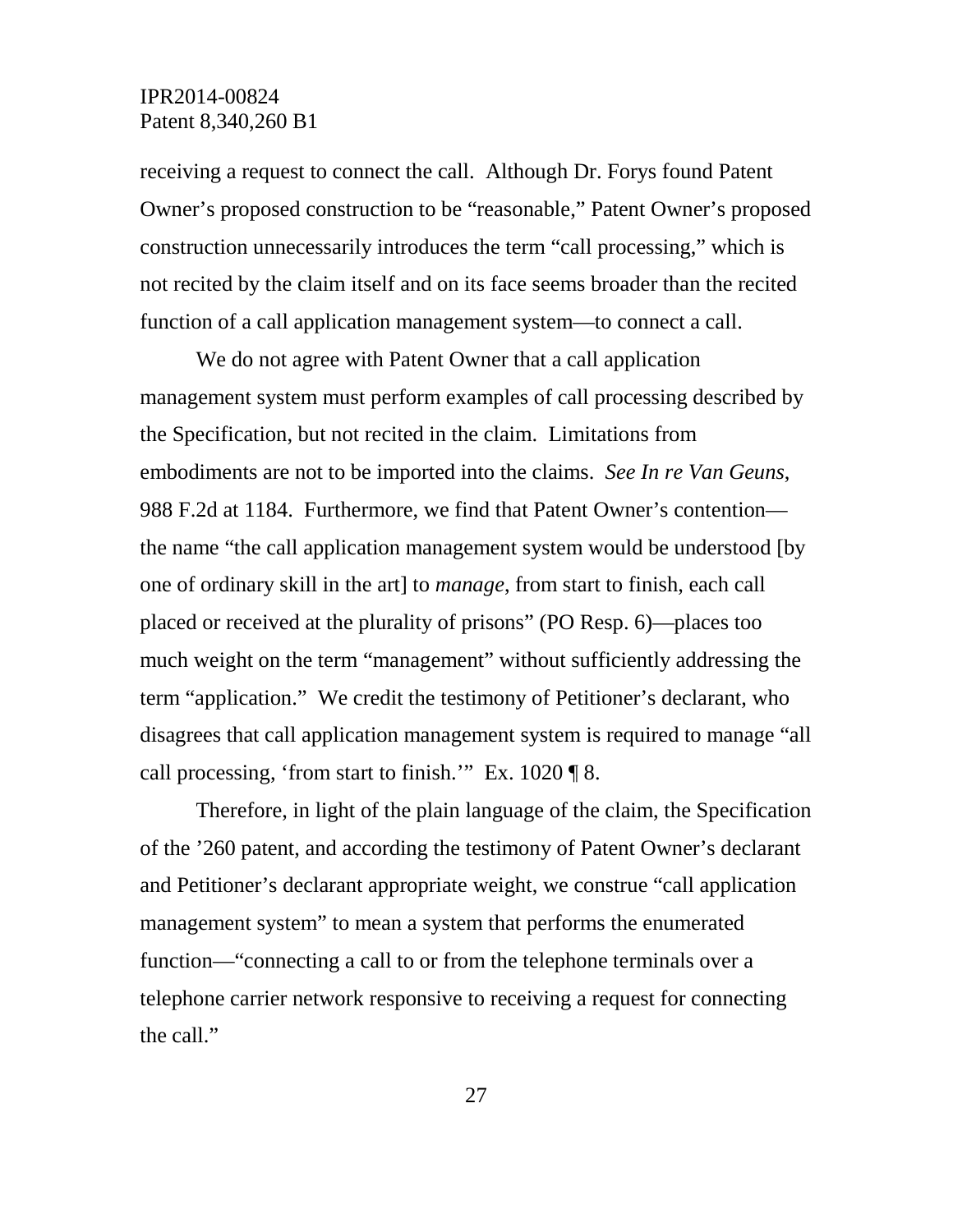#### *C. Principles of Law*

To prevail in challenging claims of the '260 patent, Petitioner must demonstrate by a preponderance of the evidence that the claims are unpatentable. 35 U.S.C. § 316(e); 37 C.F.R. § 42.1(d). A claim is unpatentable under 35 U.S.C. § 103(a) if the differences between the claimed subject matter and the prior art are such that the subject matter, as a whole, would have been obvious at the time the invention was made to a person having ordinary skill in the art to which said subject matter pertains. *KSR Int'l Co. v. Teleflex Inc*., 550 U.S. 398, 406 (2007). The question of obviousness is resolved on the basis of underlying factual determinations including the following: (1) the scope and content of the prior art; (2) any differences between the claimed subject matter and the prior art; (3) the level of ordinary skill in the art; and (4) objective evidence of nonobviousness. *Graham v. John Deere Co.*, 383 U.S. 1, 17–18 (1966).

In that regard, an obviousness analysis "need not seek out precise teachings directed to the specific subject matter of the challenged claim, for a court can take account of the inferences and creative steps that a person of ordinary skill in the art would employ." *KSR*, 550 U.S. at 418; *see Translogic*, 504 F.3d at 1259. A prima facie case of obviousness is established when the prior art itself would appear to have suggested the claimed subject matter to a person of ordinary skill in the art. *In re Rinehart*, 531 F.2d 1048, 1051 (CCPA 1976).

We analyze the asserted grounds of unpatentability in accordance with the above-stated principles.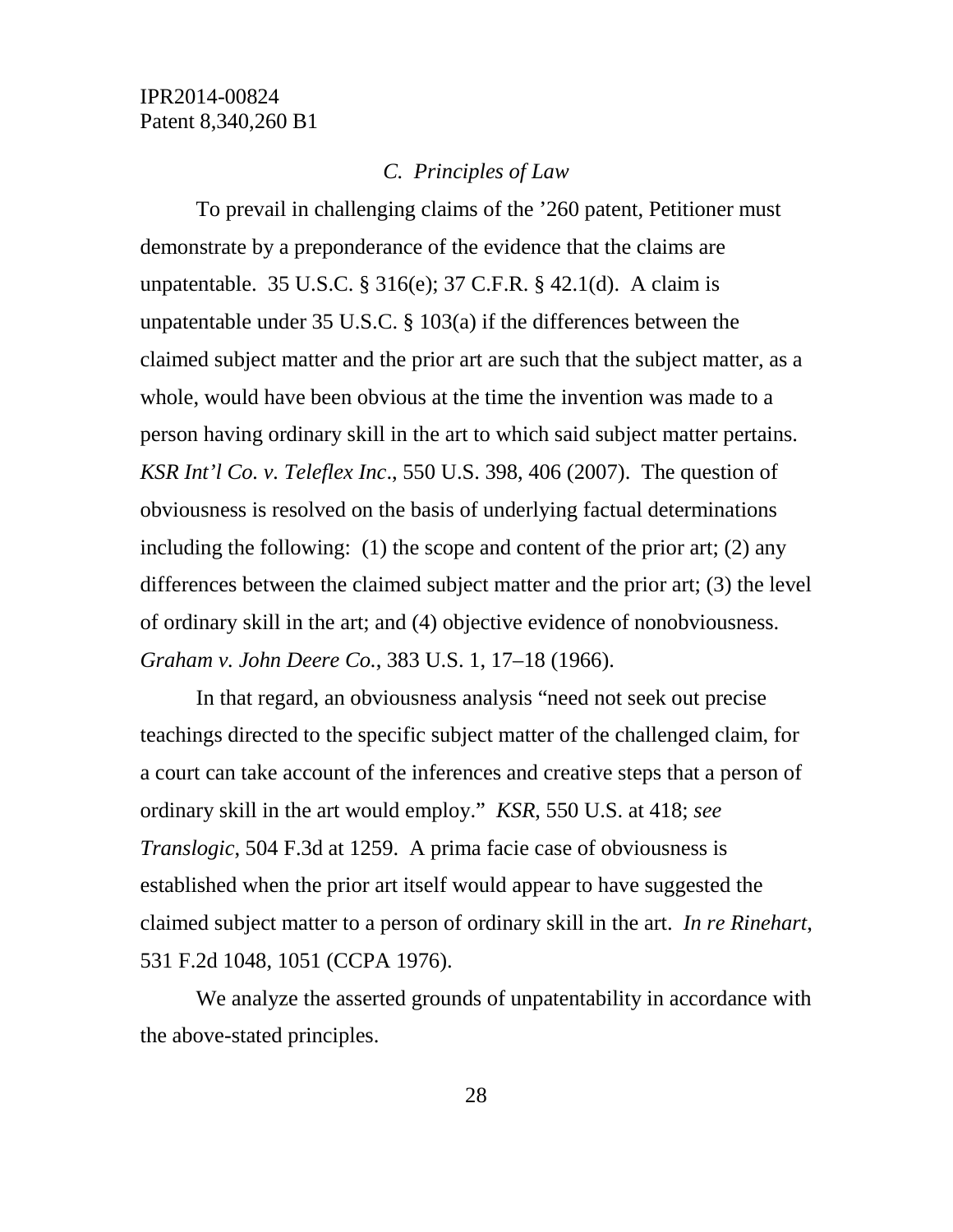### *D. Level of Ordinary Skill in the Art*

In determining whether an invention would have been obvious at the time it was made, 35 U.S.C. § 103 requires us to determine the level of ordinary skill in the pertinent art at the time of the invention. *Graham v. John Deere*, 383 U.S. at 17. "The importance of resolving the level of ordinary skill in the art lies in the necessity of maintaining objectivity in the obviousness inquiry." *Ryko Mfg. Co. v. Nu-Star, Inc.*, 950 F.2d 714, 718 (Fed. Cir. 1991)*.* The person of ordinary skill in the art is a hypothetical person who is presumed to have known the relevant art at the time of the invention. *In re GPAC, Inc.*, 57 F.3d 1573, 1579 (Fed. Cir. 1995). Factors that may be considered in determining the level of ordinary skill in the art include, but are not limited to, the types of problems encountered in the art, the sophistication of the technology, and educational level of active workers in the field. *Id.* In a given case, one or more factors may predominate. *Id.*  Generally, it is easier to establish obviousness under a higher level of ordinary skill in the art. *Innovention Toys, LLC v. MGA Entm't, Inc*., 637 F.3d 1314, 1323 (Fed. Cir. 2011) ("A less sophisticated level of skill generally favors a determination of nonobviousness . . . while a higher level of skill favors the reverse.").

With support of their respective declarants, both Petitioner and Patent Owner agree that, based on the disclosure of the '260 patent, one of ordinary skill in the art would have a Bachelor of Science degree in electrical engineering, computer science, or an equivalent field, as well as three to five years of academic or industry experience. Pet. 7 (citing Ex, 1003 ¶ 30); PO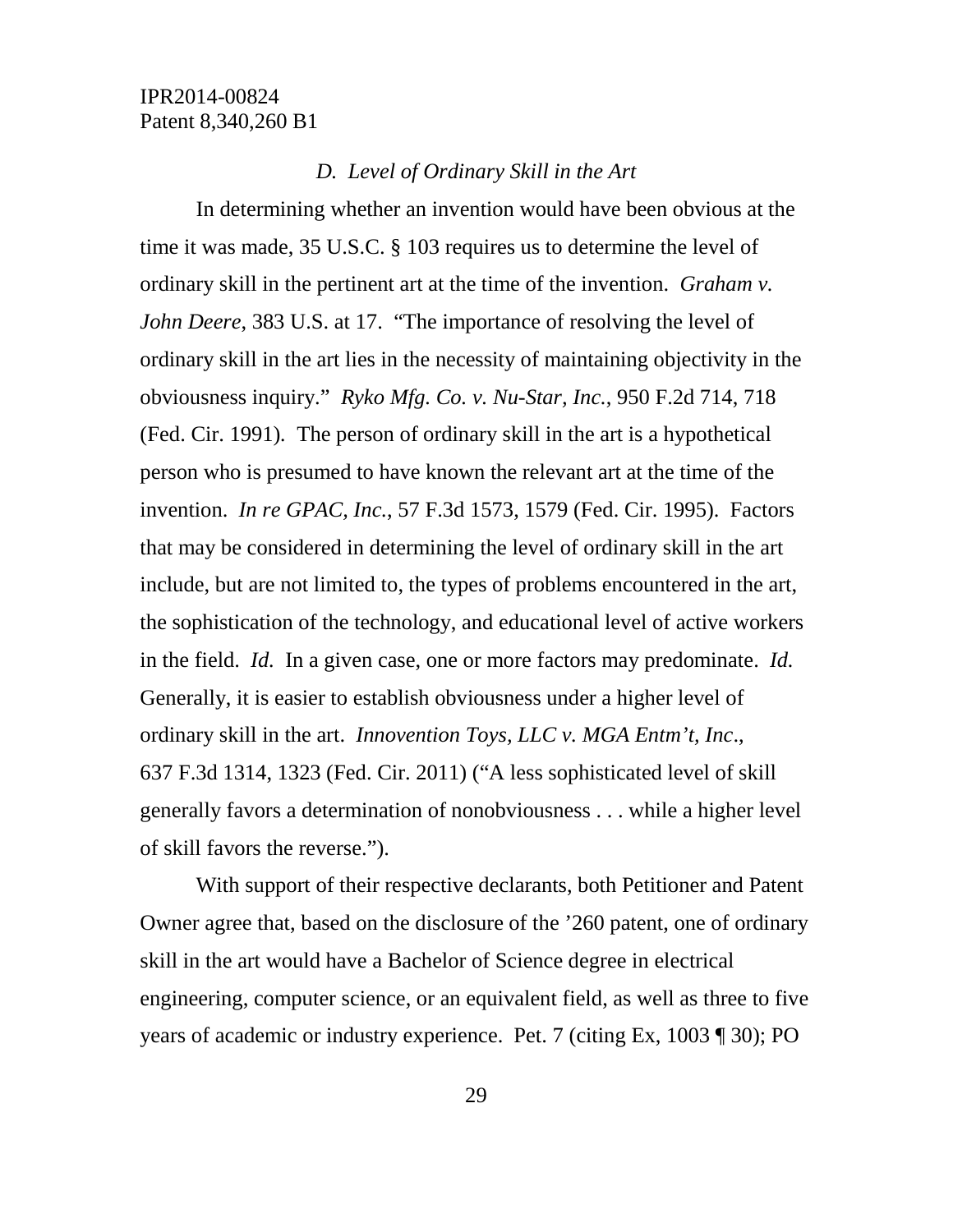$\overline{a}$ 

Resp. 7 (citing Ex. 2002 ¶ 39). Petitioner indicates communications system (or comparable industry experience) is the relevant academic or industry experience (Pet. 7), whereas Patent Owner indicates telephony systems (PO Resp. 7).

The parties propose similar levels of ordinary skill in the art and do not directly challenge the other's proposal. We consider the level of ordinary skill in the art to be reflected by the prior art of record. *See Okajima v. Bourdeau*, 261 F.3d 1350, 1355 (Fed. Cir. 2001); *In re GPAC Inc*., 57 F.3d at 1579; *In re Oelrich*, 579 F.2d 86, 91 (CCPA 1978). The prior art references, like the '260 patent, relate to telephone communication systems. *See* Ex. 1001, 1:60–62 (indicating the technical field relates to inmate management and call processing); Ex. 1004, 1:7–9 (indicating the field of the invention relates to the processing of voice telephone calls); Ex. 1005, 1:7–9 (indicating the field of the invention relates to telephone communication systems).

In general, we adopt the areas of agreement in the parties' proposals. Patent Owner's proposed academic or industry experience of telephony<sup>[15](#page-29-0)</sup> systems comports with the level of ordinary skill in the art reflected in the prior art of record, which relate to telephone communication systems. Petitioner has not explained sufficiently why the broader field of communications systems is a more appropriate area of academic or industry

<span id="page-29-0"></span><sup>&</sup>lt;sup>15</sup> MCGRAW-HILL DICTIONARY OF SCIENTIFIC AND TECHNICAL TERMS 2112 (6th ed. 2003) (defining telephony as "[t]he transmission of speech to a distant point by means of electric signals") (Ex. 3001).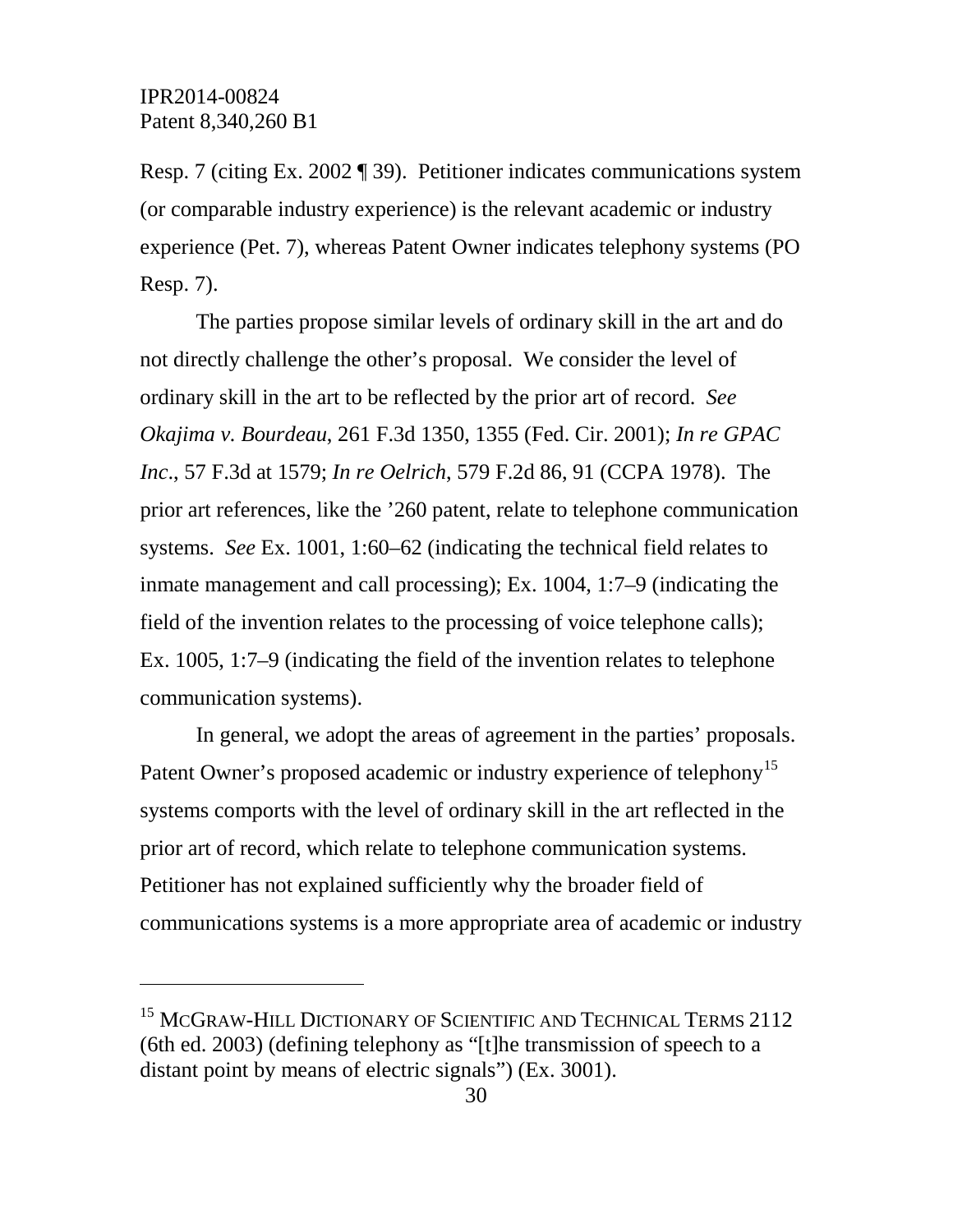experience than telephony systems. Thus, we generally adopt Patent Owner's proposed academic or industry experience in telephony systems.

Therefore, one of ordinary skill in the art would have a Bachelor of Science degree in electrical engineering, computer science, or an equivalent field, as well as at least three years of academic or industry experience in telephony systems.

### *E. Obviousness over Spadaro and Hodge*

Of the claims not discussed above, Petitioner contends claims 1, 3, 4, 6, 7, 10, 19, and 20 are unpatentable under 35 U.S.C. § 103(a) as obvious over the combination of Spadaro and Hodge. To support its contentions, Petitioner provides analysis and claim charts, relying on declaration testimony of Dr. Forys. Pet. 8–30 (citing Ex. 1003). Patent Owner responds, relying on declaration testimony of Dr. Akl. PO Resp. 10–32 (citing Ex. 2002). Having considered the parties' contentions and supporting evidence, for the reasons that follow, we determine that Petitioner has demonstrated by a preponderance of evidence that claims 1, 3, 4, 6, 7, 10, 19, and 20 are unpatentable for obviousness over the combination of Spadaro and Hodge.

### *1. Summary of Spadaro*

Spadaro describes monitoring and controlling public telephone usage by inmates at a prison. Ex. 1004, 2:38–42. Telephones are connected to a control computer that establishes a connection to a telephone network, such as a public switched telephone network ("PSTN"). *Id.* at 2:48–57, Fig. 1. The control computer is located at the prison and provides for switching,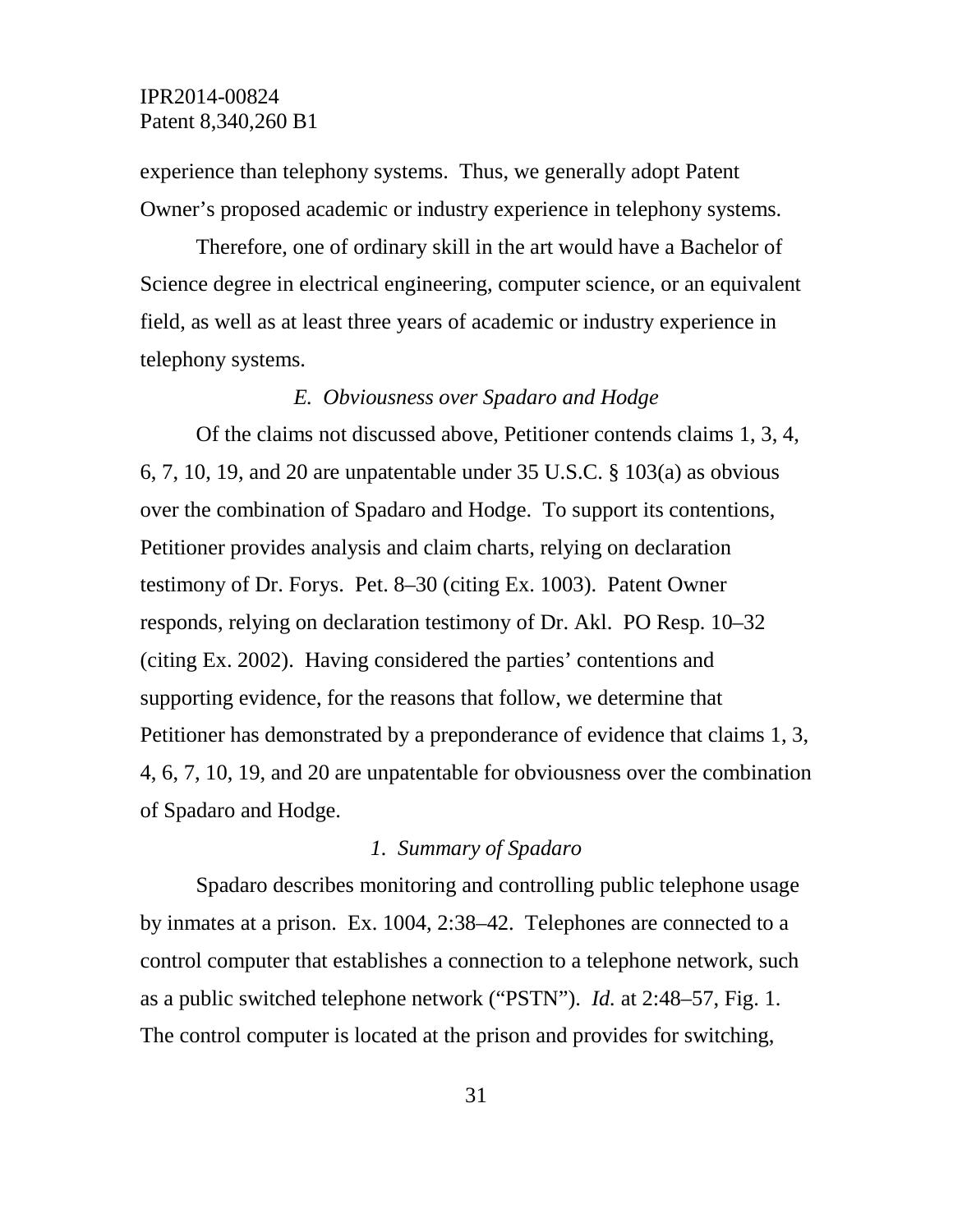accessing, routing, timing, billing, and the control of the telephones at the prison. *Id.* at 2:45–49. As a way to control telephone usage, the control computer includes a three-way call detection system. *Id.* at 3:35–42, Fig. 1.

Spadaro describes a multiple site telephone system in Figure 3, which is set forth below:



Figure 3 illustrates a multiple site telephone system.

*See* Ex. 1004, 2:25–26. Figure 3 shows four sites 36, 38, 40, 42, each of which has multiple control computers 32 connected through hubs 44 to router 46. *Id.* at 3:53–55. Each of the sites may be a prison in a state-wide prison system. *Id.* at 3:61–62. Calls from each of the four sites are routed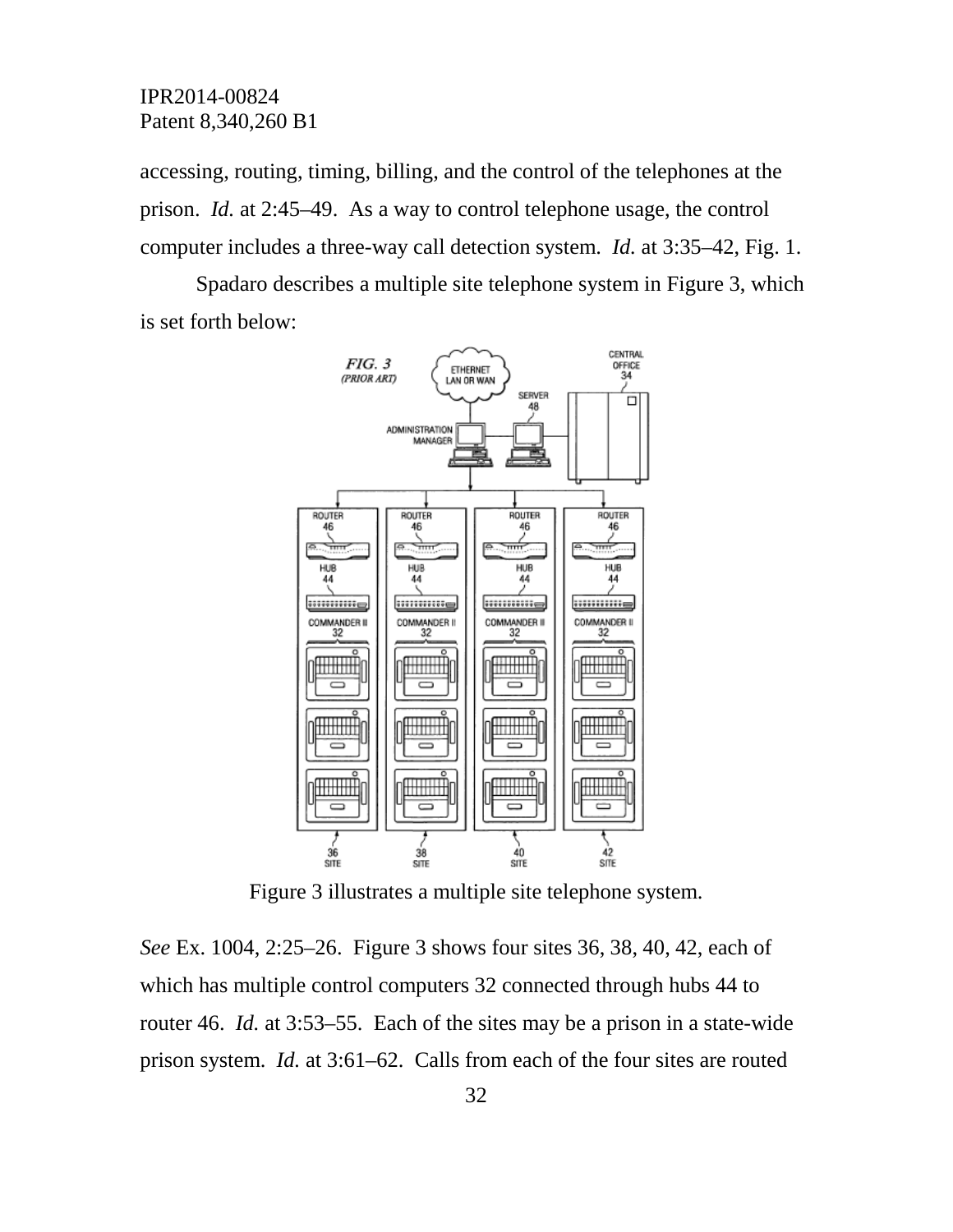from each site's router 46 to server 48, which connects the calls to central office 34. *Id.* at 3:55–57. Spadaro describes obtaining lower cost and efficiency by operating the system shown in Figure 3 over Ethernet and Voice over Internet Protocol ("VoIP") networks. *Id.* at 3:58–62.

Spadaro also describes telephone systems in which control functions are distributed to a remote location over an Ethernet network (*id.* at 4:4–10; Fig. 4) and over a network that includes both VoIP and data (*id.* at 2:30–31; Fig. 5). Spadaro's Figure 5 is set forth below:



Figure 5 illustrates a telephone system that distributes control functions to a remote location over a VoIP and data network.

Ex. 1004, 2:27–30, 4:4–9, 4:25–27. Figure 5 shows control functions routing 22, billing 24, and PIN checking 28—distributed to a location remote from the inmate telephones 10. *Id.* at 4:6–10, 4:25. Spadaro explains that an advantage of distributing these functions to a remote location is that "the functions can be centralized with the functions being performed at a central administration location." *Id.* at 4:10–13.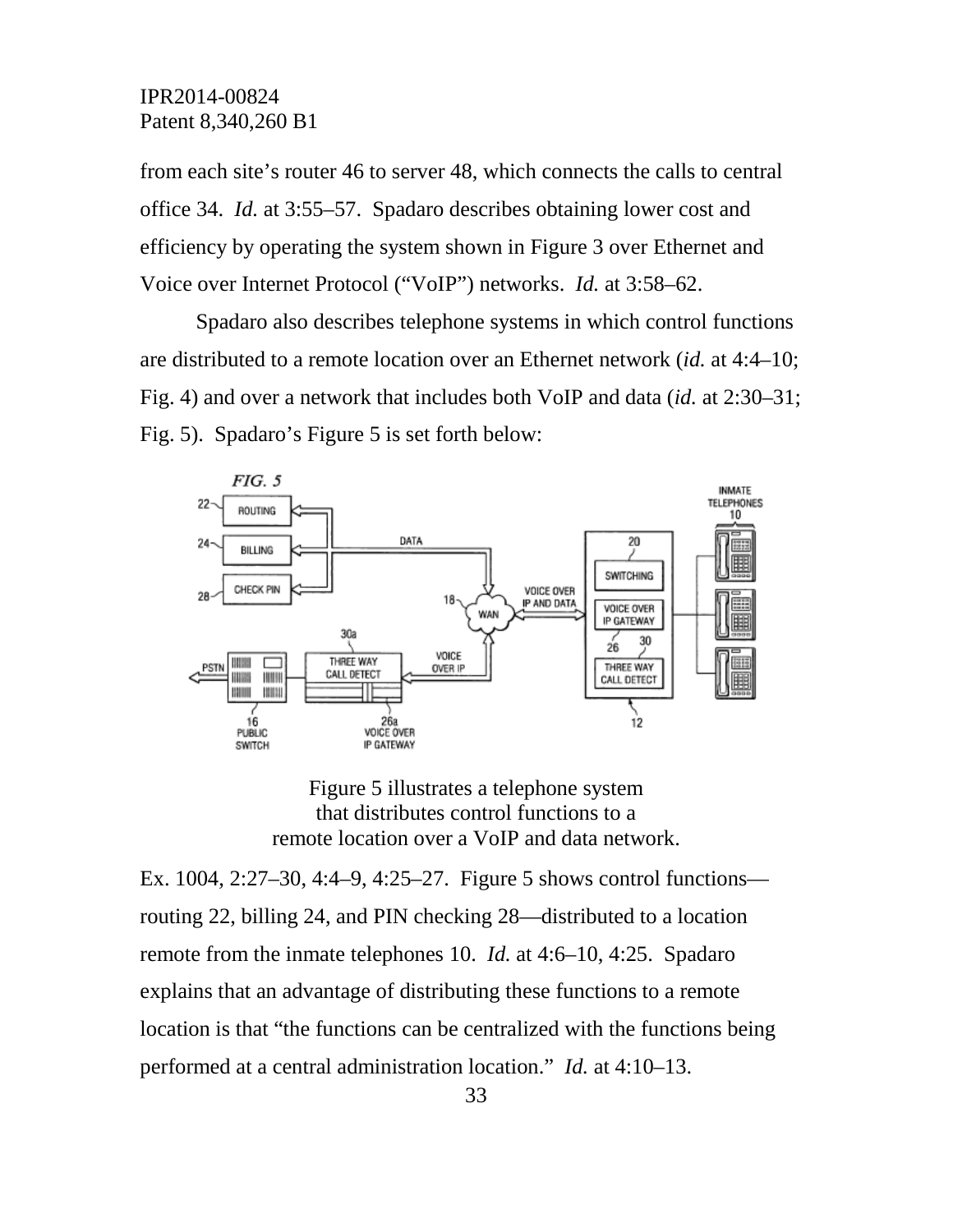Also shown in Figure 5 is "three-way call detection 30a [that] is moved from the site, i.e. in the control computer 12 as indicated at 30, to a point beyond the VoIP network." *Id.* at 4:27–30. Spadaro explains that VoIP transmission requires voice compression and packetizing, which are detrimental to the ability to perform three-way call detection. *Id.* at 4:30–32. "Therefore, three way call detection is performed at [three-way call detect system] 30a after the telephony signals have been decompressed and depacketized by the VoIP gateway 26a." *Id.* at 4:32–35.

### *2. Summary of Hodge*

As an initial matter, Petitioner represents Hodge is prior art under 35 U.S.C. § 102(e) to the challenged claims. Pet. 4. Hodge is a patent, which issued from an application filed on August 8, 2002—a date prior to the earliest effective filing date claimed by the '260 patent (August 15, 2003). Patent Owner does not dispute that Hodge is prior art to the challenged claims.

Hodge describes a secure telephone call management system for use in penal institutions. Ex. 1005, Abstract, 9:48–53. Hodge's secure telephone call management system includes accounting software capable of limiting access to the system based on funds in a user's account. *Id.* at Abstract. Among Hodge's techniques to monitor calls, Hodge describes a live operator using a "shadow workstation" to monitor telephone calls without detection. *Id.* at 20:47–49. If the operator determines a call being monitored is suspicious, the operator may record the telephone call. *Id.* at 20:54–57. Hodge also describes an investigative workstation 125 used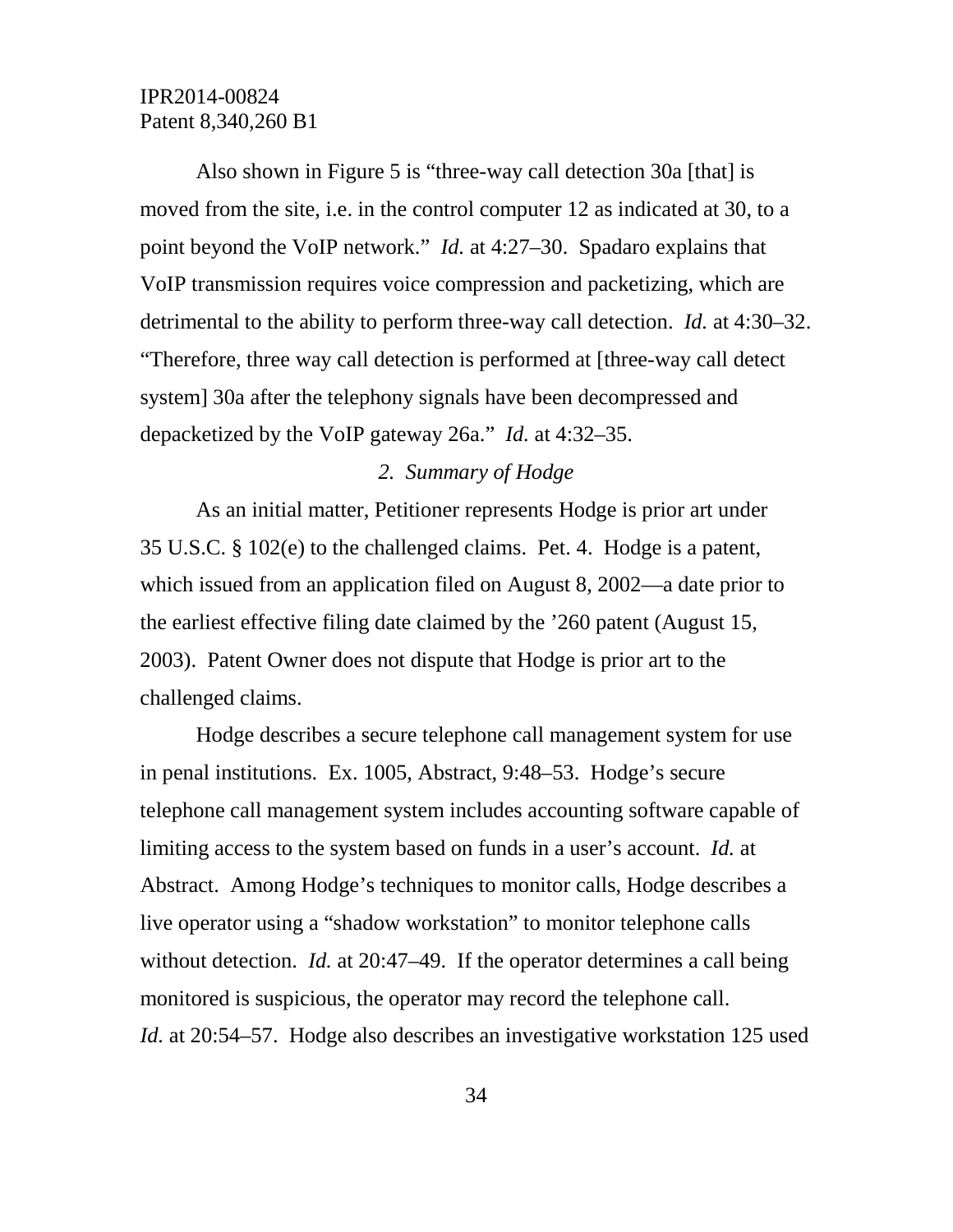to access recorded conversations and used to detect if a third party is present during the telephone call. *Id.* at 21:1–7.

Hodge describes a central site server through which "[a]ll inmate and call information is routed." *Id.* at 19:25, 37–38. According to Hodge, the shadow workstation and the investigative workstation may be connected to a central site server through a local area network or "may be integral within the central site server." *Id.* at 20:35–36, 20:46–47, 21:13–16. Hodge further describes a WAN configuration in which the site server is connected to multiple devices located in separate institutions, a central database is used for the entire system, and administrative and investigative workstations are located at a central facility to administer all user accounts. *Id.* at 10:41–48 (Summary of Invention).

#### *3. Independent Claim 1*

Independent claim 1 is a system claim that requires a networking device, an inmate management system, and a call application management system. The networking device is coupled to the inmate management system and exchanges VoIP data packets with call processing gateways located at multiple facilities. The call application management system connects, over a telephone carrier network and under certain conditions, calls to or from telephone terminals located at the facilities.

Petitioner, with support from its declarant, contends that the combination of Spadaro and Hodge would have conveyed to one of ordinary skill in the art the subject matter of claim 1. Pet. 8–9. Petitioner generally relies on Spadaro as describing centralized call processing systems for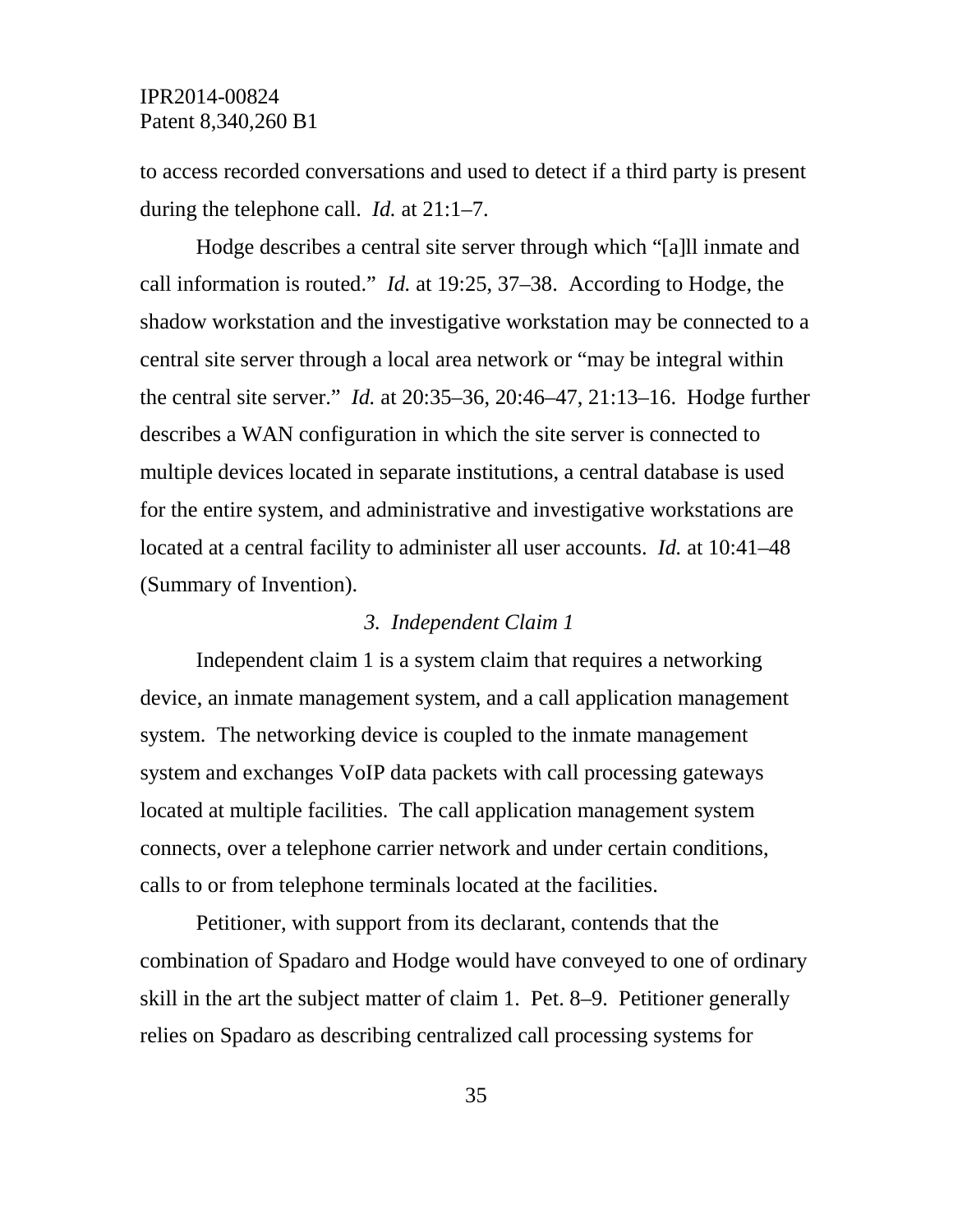prisons and Hodge as describing shared information management for centralized prison call processing platforms. *Id*. at 2.

Patent Owner opposes, relying on the testimony of its declarant. PO Resp. 10–32 (citing Ex. 2002).

#### *Networking Device*

Petitioner, with support of its declarant, contends Spadaro's server 48 depicted in Figure 3 teaches or suggests the networking device recited in claim 1. Pet. 8–9, 15–16. Petitioner also contends that Spadaro's control computers (also called "Commander™ units" after a particular model) have "a VoIP gateway and Ethernet capability" and so teach or suggest the recited call processing gateways, with which the networking device exchanges VoIP data packets over communication links. Pet. 15 (citing Ex. 1004, 4:1–2).

As shown in Figure 3 (previously shown), Spadaro "depicts four sites 36, 38, 40, and 42 each of which has a plurality of Commander<sup>™</sup> units connected through hubs 44 to a router 46. The router 46 *routes calls to a server 48* which connects the calls to a central office 34" of a Publicly Switched Telephone Network (PSTN). Ex. 1004, 3:51–57 (emphasis added); Pet. 8–9, 15 (citing Ex. 1003 ¶ 72). According to Petitioner's declarant, Spadaro's server 48 collects and distributes "call signals between the sites and the central office." Ex. 1003 ¶ 72. Thus, Spadaro's server 48 performs two functions. First, Spadaro's server 48 expressly connects calls from routers 46 located at each site to central office 34—the PSTN. Second, because Spadaro's router 46 routes calls to server 48, Spadaro's server 48 implicitly must receive the calls from router 46 to be able to connect the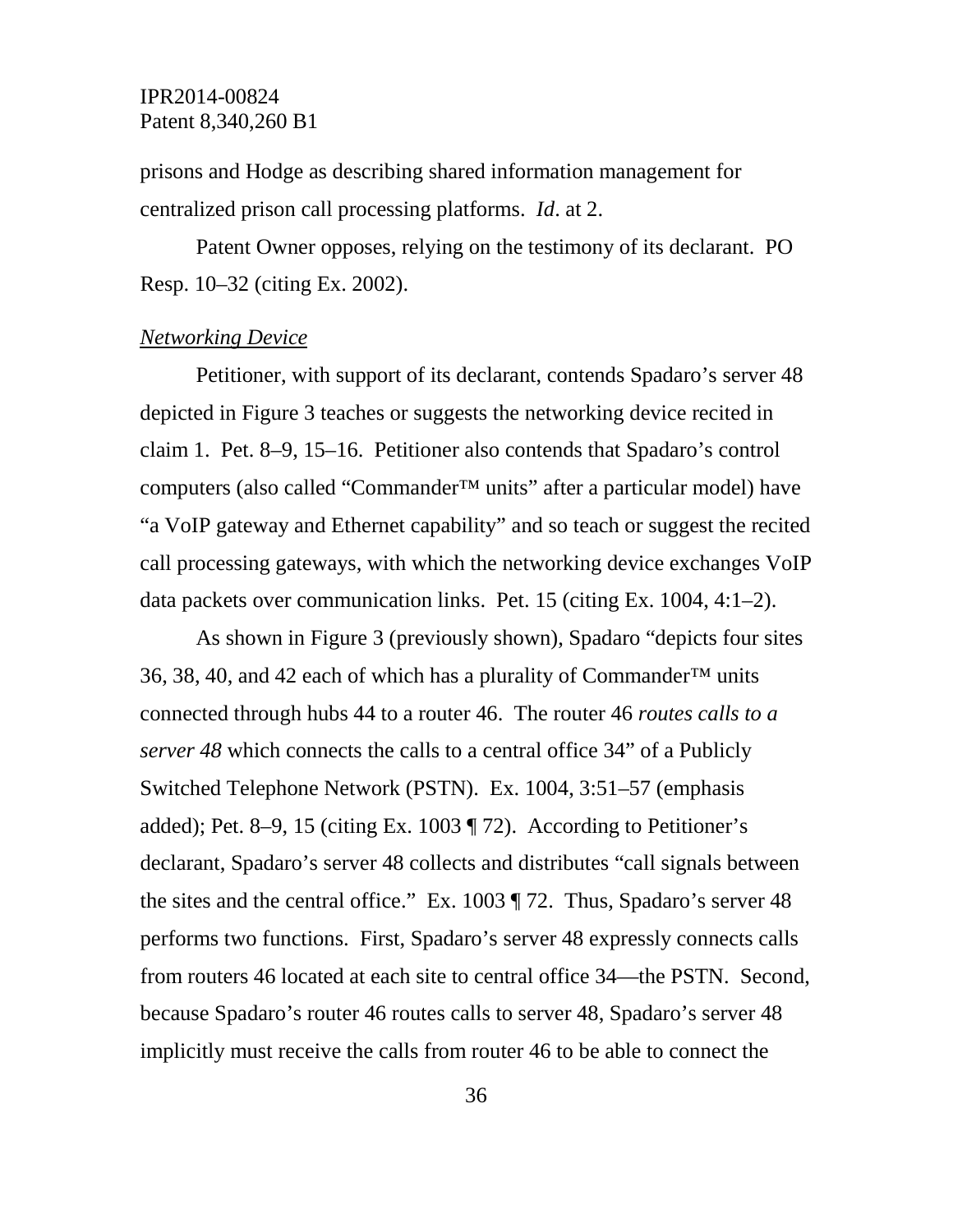calls to the PSTN. Relying on Dr. Forys' testimony, Petitioner contends "VoIP packets are collected by the server 48." Pet. 15 (citing Ex. 1003  $\P$  72) (relying on Ex. 1004, 3:55–57 to support Spadaro's disclosure that "call signals between the sites and the central office 34 are collected and distributed by server 48")). Accordingly, Spadaro's server 48 *receives* calls made from the sites 36, 38, 40, and 42 and connects those calls to the PSTN.

Petitioner relies on Spadaro's statement that "[i]n accordance with the present invention, lower cost and efficiency are obtained by operating systems such as shown in Figs. 2 and 3 over Ethernet and Voice over Internet Protocol networks." Pet. 9, 16 (citing Ex. 1004, 3:58–61). Based on this express description, we agree that Spadaro indicates that the multiple site telephone system depicted in Figure 3 can be operated using VoIP and further indicates advantages ("lower cost and efficiency") obtained by doing so.

We do not agree with Patent Owner that Spadaro's server 48 would be redundant in a VoIP context. PO Resp. 17. As noted above, Spadaro expressly states Figure 3 can be used in a VoIP context. Although Spadaro's server 48 might be duplicative if Petitioner's proposed combination relied on server 48 to connect the calls to the PSTN, that is not Petitioner's position. Pet. 15–16. Petitioner's combination relies on server 48 to exchange VoIP data packets with call processing gateways at the facilities, not for distributing telephone signals to a public switch. *Id.* (citing Ex. 1003 ¶ 72).

Patent Owner also contends that Petitioner's proposed location of Spadaro's server 48 is incongruent with its actual function, because server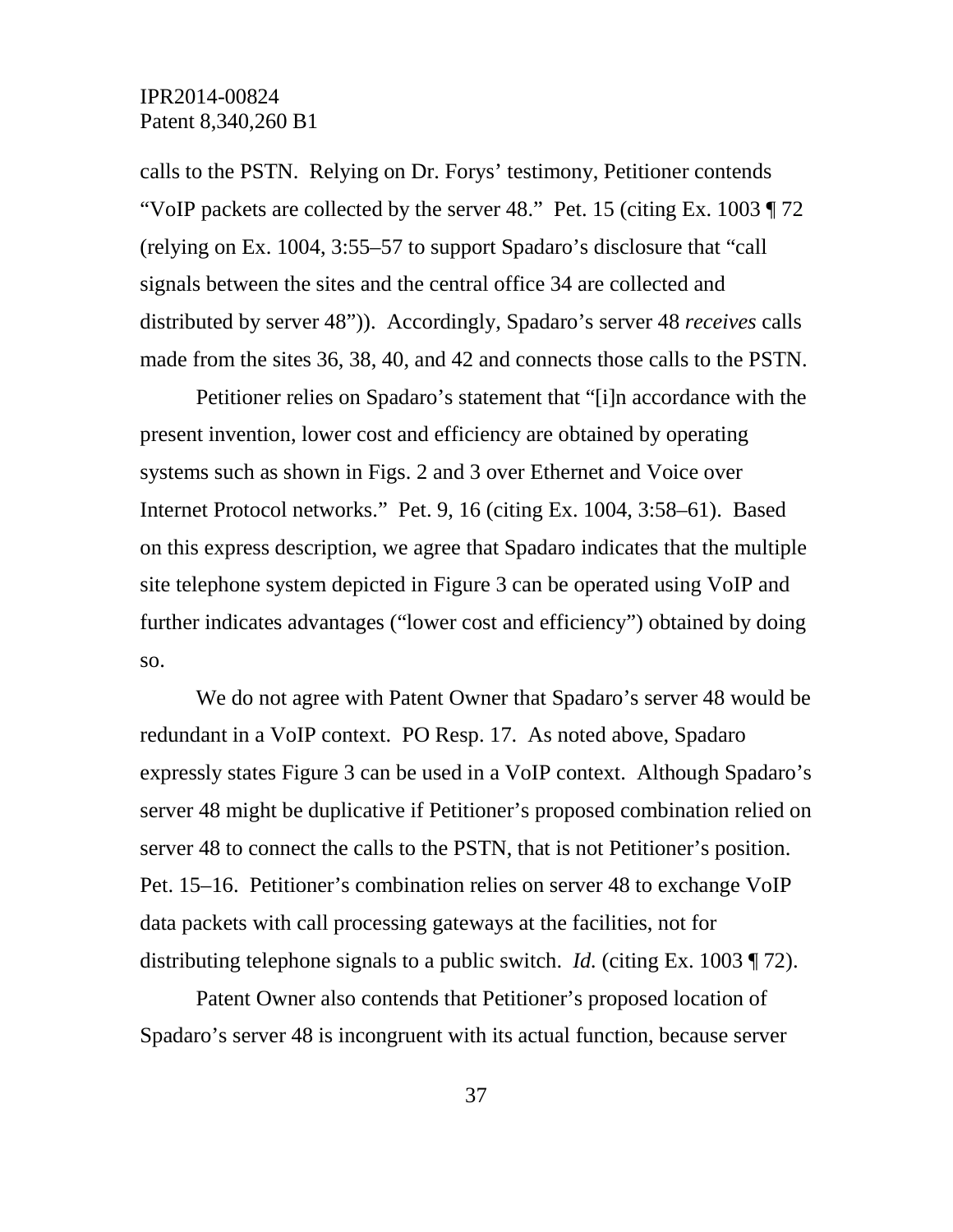48 only connects analog calls to the central office 34. PO Resp. 15–16. Patent Owner does not acknowledge, much less address sufficiently, Spadaro's express disclosure that the multiple site telephone system depicted in Figure 3, which includes server 48, can be operated using VoIP and indicates advantages obtained by doing so (Ex. 1004, 3:58–61).

Moreover, in Petitioner's proposed combination, Spadaro's server 48 performs the recited functions of the networking device—to exchange VoIP data packets with call processing gateways at the facilities. Patent Owner does not address sufficiently that function of Spadaro's server 48. Thus, we do not agree with Patent Owner that the location of Spadaro's server 48, as indicated by Dr. Forys, in Petitioner's proposed combination is improper. Pet. 11; Ex 1003 ¶ 61.

Patent Owner further contends that Spadaro's server 48 does not perform "intelligent routing" of calls based on the content (voice or data) of the call, as Patent Owner contends would be required in the Petitioner's proposed combination. PO Resp. 17 (citing Ex. 2002 ¶ 55). Dr. Akl's testimony does not explain sufficiently why server 48 would require "greatly enhanced functionality" for the interpretation of Petitioner's declarant or why that functionality would not be an inherent part of any VoIP system, which is disclosed in Spadaro. *See* Ex. 2002 ¶ 55.

Patent Owner also contends that Petitioner's reliance on a diagram ("Figure A"), which was created by its declarant and combines Spadaro's Figures 3 and 5, is improper. PO Resp. 13 (citing Pet. 10–11). According to Patent Owner, using Spadaro's server 48 from Figure 3 in Figure 5 to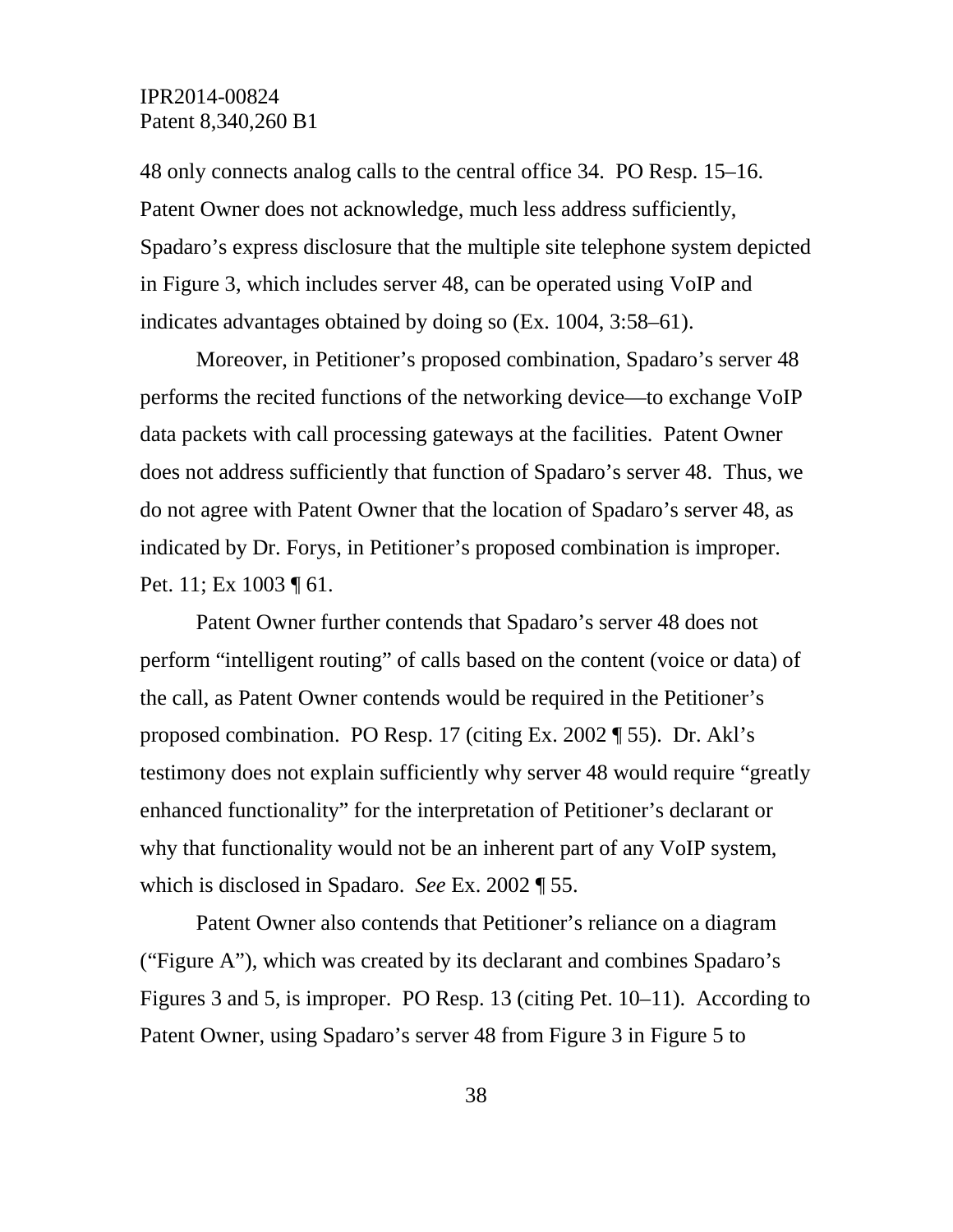perform the functions of the networking device in claim 1 is "unsupported by Figure 3, Figure 5, or any disclosure in Spadaro." *Id.* at 14. According to Patent Owner, a modification of a prior art reference would not be obvious absent the suggestion of the desirability of the modification. *Id.* at 13 (citing *In re Gordon*, 733 F.2d 900, 902 (Fed. Cir. 1984); *In re Fritch*, 972 F.2d 1260, 1266 (Fed. Cir. 1992)).

Petitioner replies that Patent Owner applies "stale case law" and argues a more recent case, *Boston Scientific Scimed, Inc. v. Cordis Corp.*, 554 F.3d 982 (Fed. Cir. 2009), is more relevant to the instant case. Reply 13. In *Boston Scientific Scimed*, the Federal Circuit held that limitations found in two embodiments pictured side by side (rather than in a single embodiment) in a prior art patent rendered a claim obvious when the combination of two embodiments does no more than yield predictable results. *Boston Scientific Scimed*, 554 F.3d at 991 (citing *KSR*, 550 U.S. at 417 ("If a person of ordinary skill can implement a predictable variation, § 103 likely bars its patentability")); *see also Boston Scientific Scimed*, 554 at 991*.* ("Combining two embodiments disclosed adjacent to each other in a prior art patent does not require a leap of inventiveness.").

In the combination proposed by Petitioner in the instant case, Spadaro's server 48 performs one of the functions for which server 48 is used in Spadaro—receiving calls from multiple sites. The claims are directed to the electrical arts, which involve predictable factors. *See In re Fisher*, 427 F.2d 833, 839 (CCPA 1970) (indicating patents in the mechanical or electrical arts involve predictable factors). This further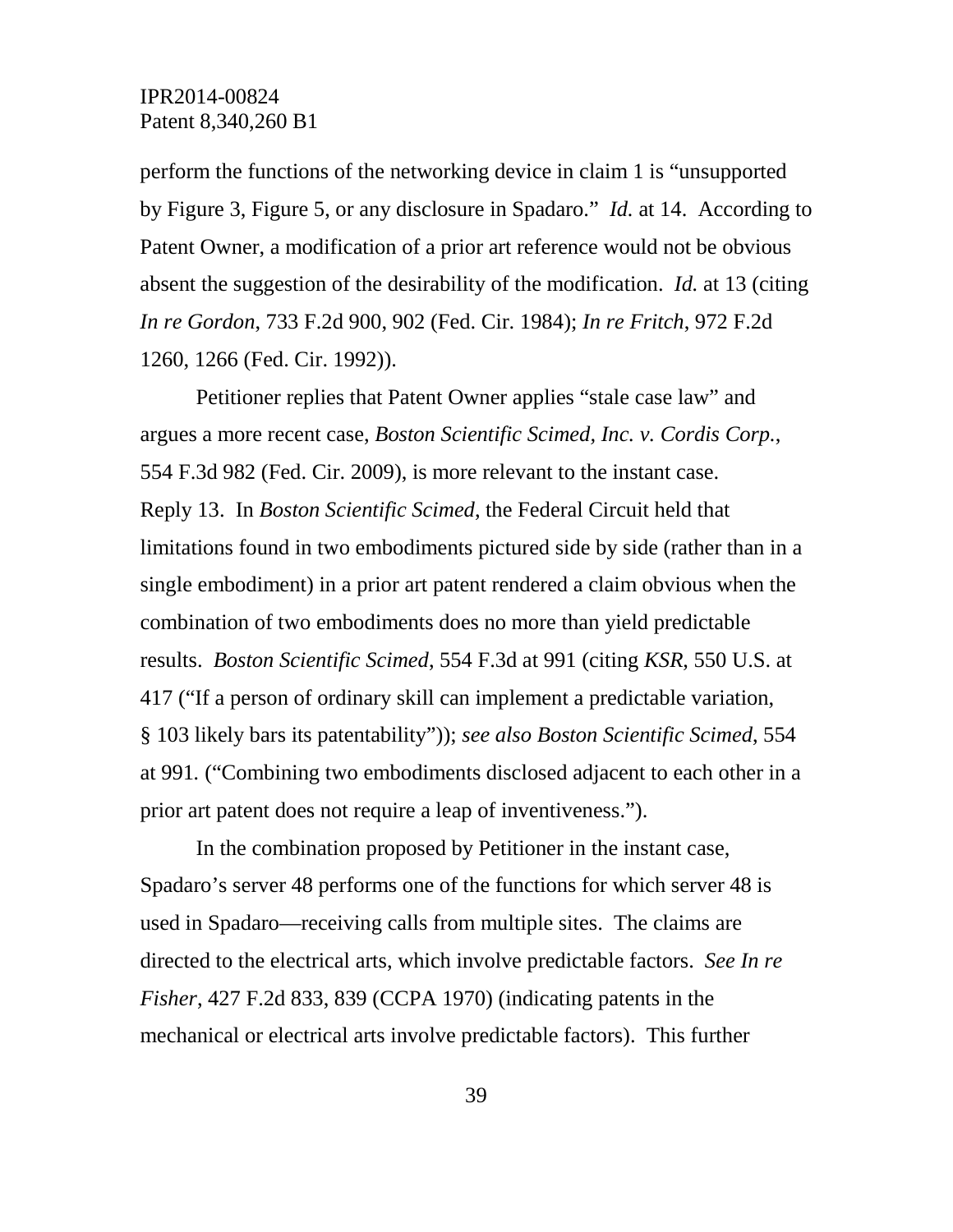supports a finding of obviousness for the reasons given in *Boston Scientific Scimed*. *See also KSR,* 550 U.S. at 416 ("[t]he combination of familiar elements according to known methods is likely to be obvious when it does no more than yield predictable results"). There is insufficient argument or evidence of record that using Spadaro's server 48 to exchange VoIP data packets in the Petitioner's proposed combination would have been beyond the level of ordinary skill or would not yield predictable results.

Another factor favoring a finding of obviousness in combining Spadaro's Figures 3 and 5 as proposed by Petitioner is the relatively high level of ordinary skill in the art. *Innovention Toys,* 637 F.3d at 1323 ("A less sophisticated level of skill generally favors a determination of nonobviousness . . . while a higher level of skill favors the reverse."). For the reasons discussed previously, the level here requires a Bachelor of Science in electrical engineering or computer science as well as at least three years of experience in telephony systems.

Moreover, as Petitioner correctly indicates (Reply 13–14), that contrary to Patent Owner's position (PO Resp. 14), Spadaro describes that the multiple site telephone system depicted in Figure 3, which includes server 48, can be operated using VoIP and indicates advantages obtained by doing so (Ex. 1004, 3:58–61). As noted previously, Patent Owner does not acknowledge or address sufficiently this express disclosure of Spadaro. Additionally, to the extent that a reason to combine Spadaro's Figures 3 and 5 using server 48 must be found in the reference itself, Spadaro discloses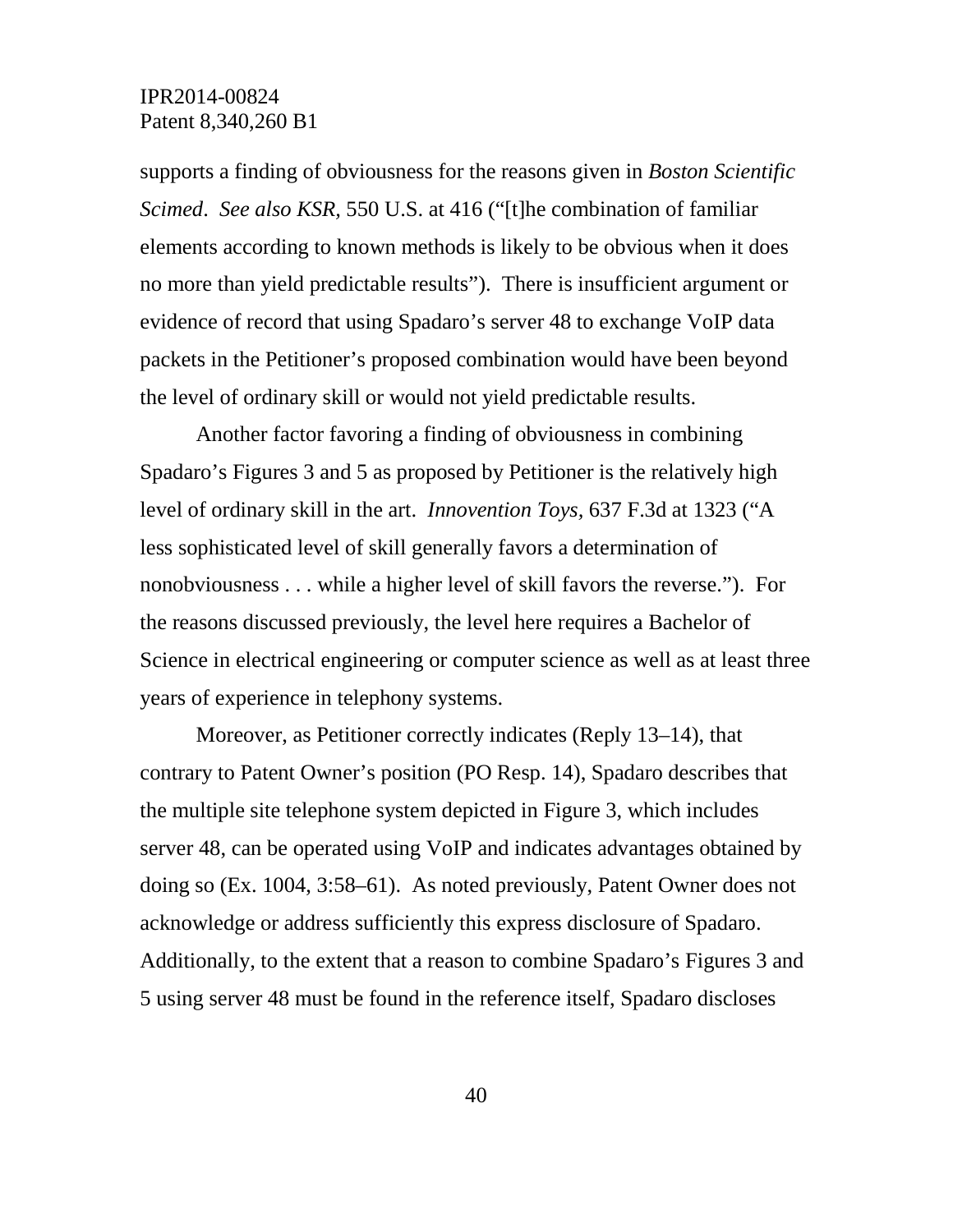advantages of operating the embodiment including server 48 (Figure 3) using VoIP. Ex. 1004, 3:58–61.

Therefore, we determine that Spadaro's server 48 would have conveyed to one skilled in the art that it exchanges VoIP data packets with Spadaro's control computers at the multiple sites—the function performed by the recited networking device.

We also note that the determination that Spadaro's server 48 performs the functions recited by the networking device is in accordance with the prosecution history of the application that issued as the '167 patent (i.e., the grandparent of the '260 patent). *See Microsoft v. Proxyconn*, 789 F.3d 1292, 1298 (Fed. Cir. 2015) ("The PTO should also consult the patent's prosecution history in proceedings in which the patent has been brought back to the agency for a second review."). During examination of the application that issued as the '167 patent, the Examiner rejected a limitation reciting a networking device that was connected via digital data links to call processing gateways located at prison facilities and collected VoIP data packets associated with calls from prison facilities. Ex. 3002, 63–64 (Office action dated January 6, 2010). Specifically, the Examiner relied on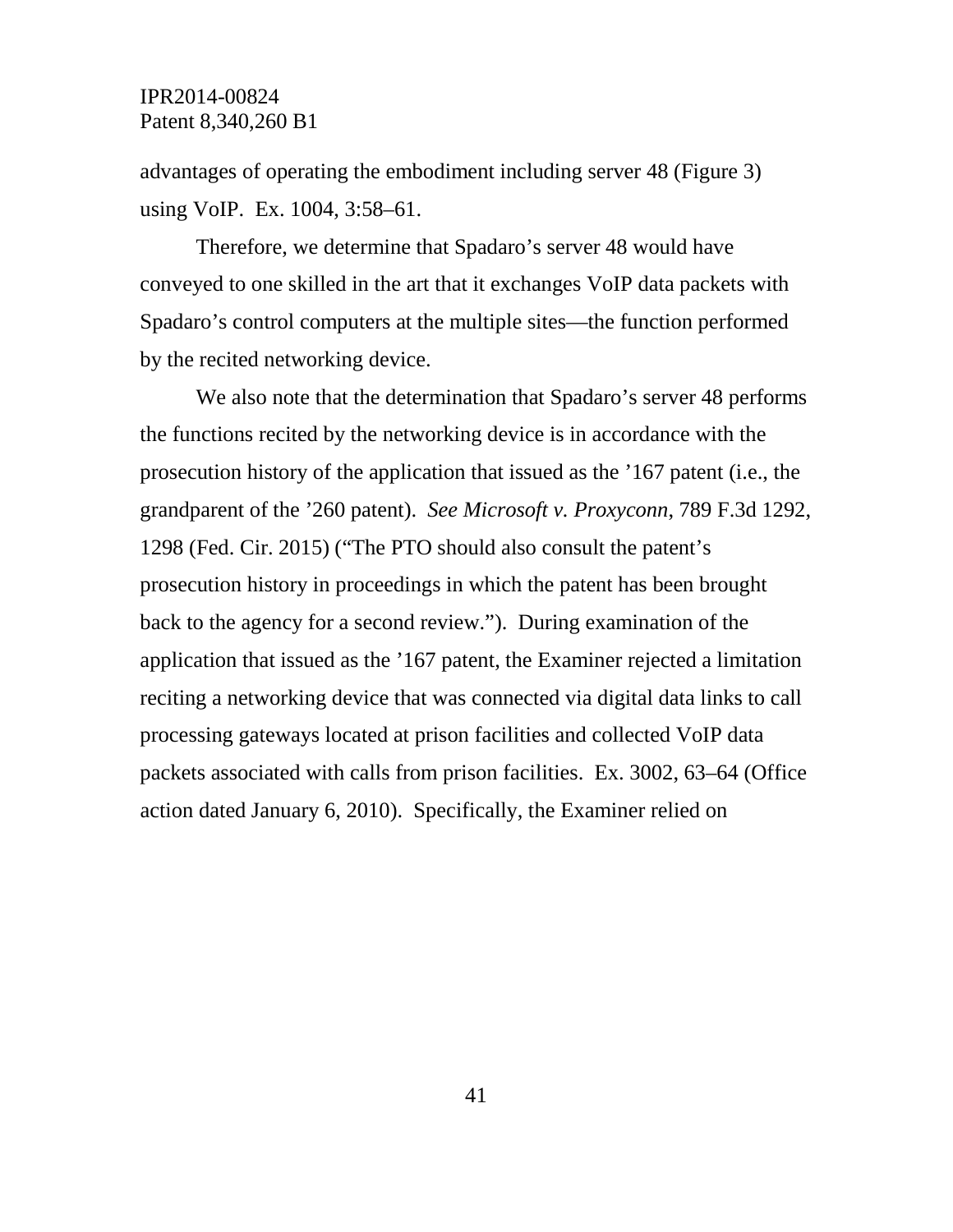Spadaro's server  $48^{16}$  $48^{16}$  $48^{16}$  as teaching or suggesting that networking device. *Id.* at 63–64 (Office action dated January 6, 2010 citing Spadaro, 3:50–57 for the recited networking device). The Examiner allowed the application after the claim was amended to add a feature unrelated to the networking device. *See id.* at 31–32 (Office action dated July 21, 2010 continuing to cite Spadaro, 3:50–57 for the recited networking device); *id.* at 9, 18 (applicant advocating that the rejection of claim 1 is overcome in view of the billing system amendment to claim 1); *see also id.* at 1–4 (Notice of Allowance issued November 1, 2010).

### *Inmate Management System*

 $\overline{a}$ 

For the recited inmate management system, Petitioner, with support of its declarant, relies on Hodge's description of a site server that is "connected to multiple switchboard devices that are located in separate institutions" and that "serves as the database location for the entire system." Pet. 16 (citing Ex. 1005, 10:41–45; Ex. 1003 ¶ 76). At the site server, inmate information, including user call information, financial transaction data, call restrictions, personal identification numbers (PINs), and biometric data, is "digitized for efficient data transfer and efficient record keeping." *Id*. at 16–

<span id="page-41-0"></span><sup>&</sup>lt;sup>16</sup> Although Spadaro was before the Office during prosecution, Petitioner's arguments concerning Spadaro are not the same arguments applied by the Examiner. For instance, the Examiner relied on the Commando™ units in Figure 3 as disclosing or suggesting the recited call application management system, whereas Petitioner relies on Spadaro's VoIP Gateway 26 in combination with Hodge for teaching or suggesting the call application management system. *Compare* Pet. 11, 18–19, *with* Ex. 3002, 32–33, 64– 65.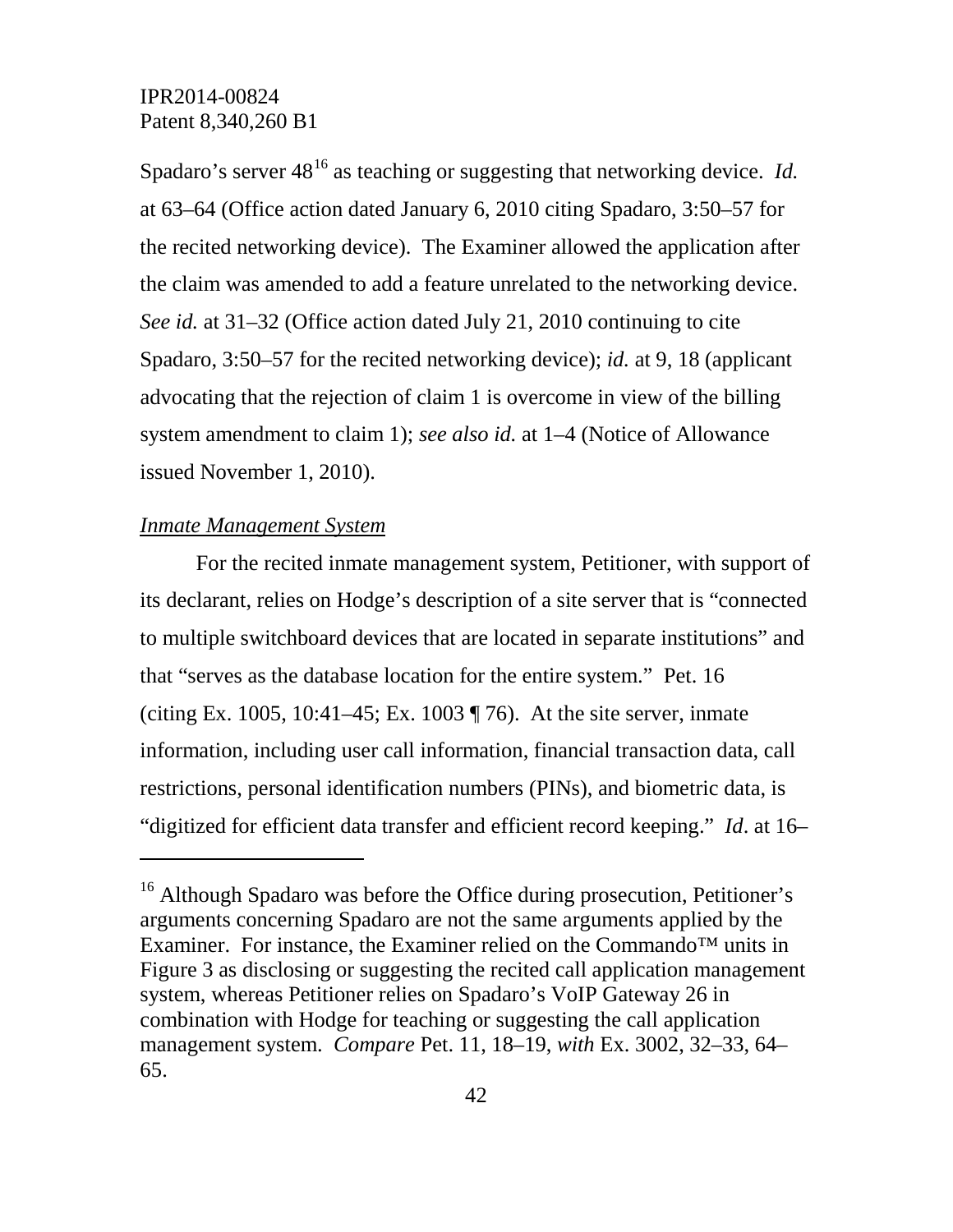$\overline{a}$ 

17 (citing Ex. 1005, 19:39–44). Administrative workstations, located at each facility, are used to create, edit, and monitor user accounts and telephone calls. *Id*. at 17 (citing Ex. 1005, 10:35–40). Thus, according to Petitioner and its declarant, Hodge would have taught one of ordinary skill in the art shared data access and creation of inmate records based on data received from different facilities. *Id.* at 16–18 (citing Ex. 1003 ¶¶ 77–78).

Patent Owner, with support of its declarant and citing different portions of Hodge, concludes the opposite—that Hodge indicates that there is not the requisite shared access. PO Resp. 18–22. Patent Owner and its declarant, Dr. Akl, rely on Hodge's description, which relates to a sample screen of user information, that a "user must have a system account established in order to make telephone calls from a specific facility" and "[w]hen an inmate is transferred from one facility to another, only the inmate's account information, [class of service $17$ ], and telephone lists are transferred to that facility." PO Resp. 20–21 (quoting Ex. 1005, 42:14–15, 17–20); *see* Ex. 1005, 42:1–2. According to Patent Owner and Dr. Akl, the need to transfer information indicates there is not shared data access across facilities. PO Resp. 21.

Dr. Akl's testimony does not address sufficiently the descriptions on which Petitioner relies (Pet. 16–17)—the central site server "serves as the database location for the entire system" and stores various data, including user call information, call restrictions, and PINs (Ex. 1005, 10:41–45,

<span id="page-42-0"></span> $17$  Ex. 1005, 36:24–25 (indicating "COS" is an abbreviation for "class of service").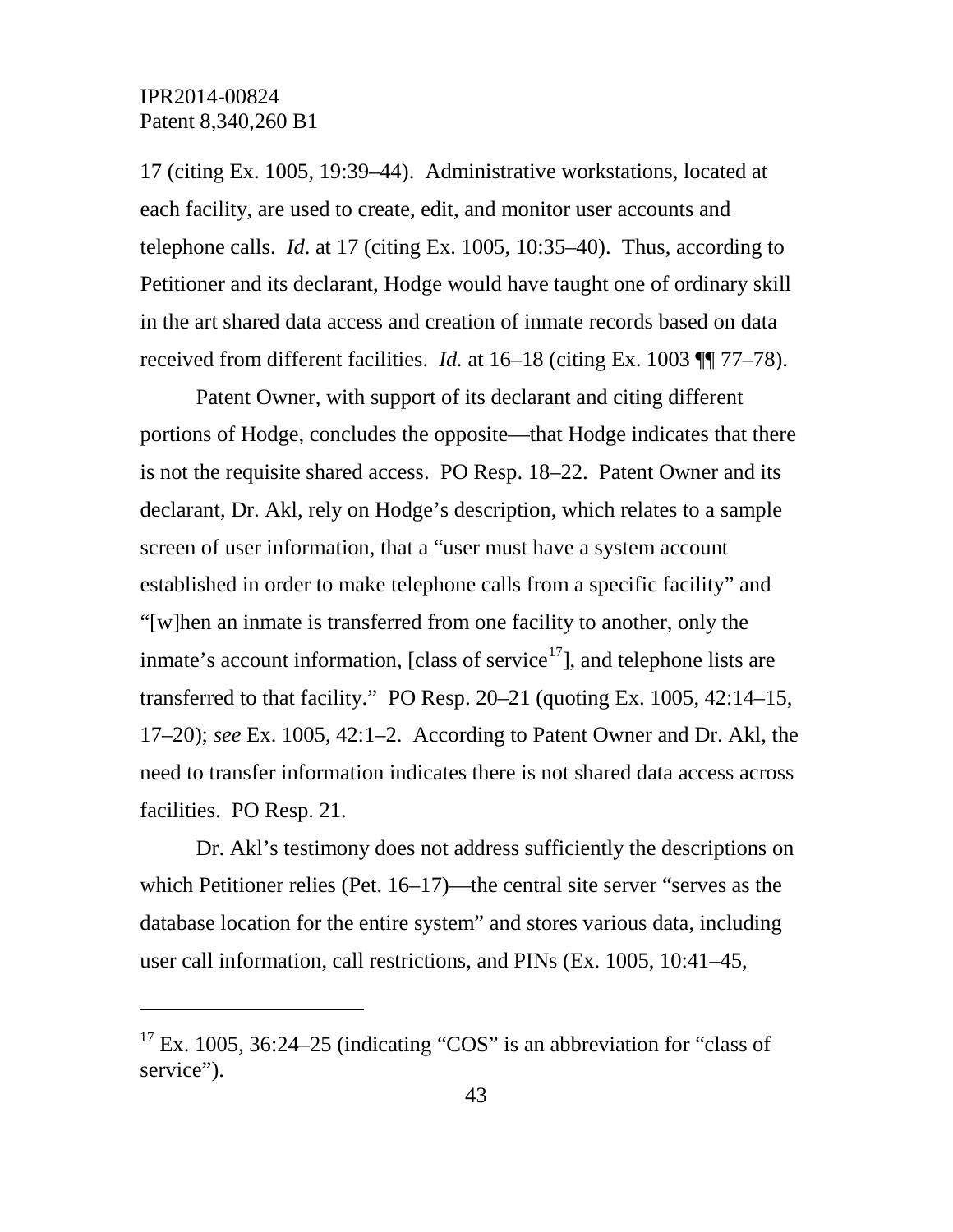19:39–44). Pet. 16–17 (citing same). Furthermore, Patent Owner indicates Hodge also teaches inmate information (i.e., "inmate profile") may be stored on the administrative workstation or the central site server. PO Resp. 21 (citing Ex. 1005, 20:57–59). Patent Owner and its declarant contend that "[t]his would suggest to one of ordinary skill in the art that Hodge does not disclose shared access across all facilities." *Id.* We disagree because this description in Hodge indicates that the inmate profile may be stored "in a central site server." Rather than supporting Patent Owner's position, this description in Hodge undermines Patent Owner's position that Hodge does not disclose shared data access to inmate records.

Weighing the arguments and evidence of Patent Owner<sup>[18](#page-43-0)</sup> and its declarant with those of Petitioner and its declarant, we are persuaded that Petitioner has established by a preponderance of the evidence that Hodge would have conveyed to one of ordinary skill in the art an inmate management system for providing shared data access of inmate records and the creation of inmate records, as required by claim 1.

### *Call Application Management System*

 $\overline{a}$ 

Petitioner asserts the combination of Spadaro and Hodge teach or suggest for the recited call application management system. Pet. 18–19. Regarding Spadaro, Petitioner relies on VoIP Gateway 26a connecting a call

<span id="page-43-0"></span><sup>&</sup>lt;sup>18</sup> We need not address Patent Owner's contention that Hodge does not disclose "inmate records . . . modified responsive to collecting second inmate information" (PO Resp. 21–22) because no claim in the '260 patent recites such a limitation.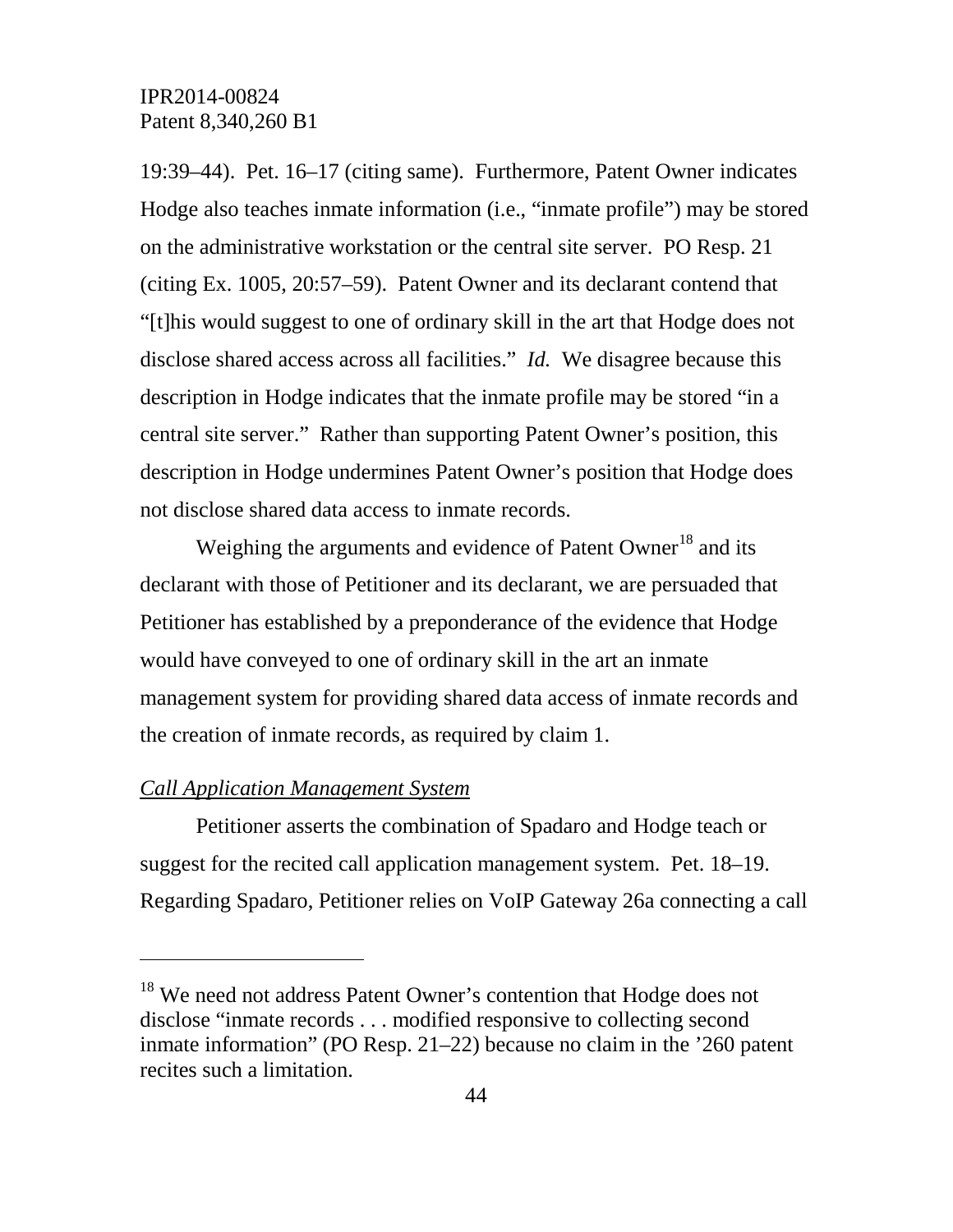to or from the telephone terminals over a telephone carrier network. *Id*. As shown in Figure 5 and noted by Petitioner, Spadaro's VoIP Gateway 26a transmits outgoing calls from the telephone terminals in the prison facility to a telephone carrier network (Spadaro's public switch 16). *Id*. (citing Ex. 1004, 4:49–53). Furthermore, according to Petitioner, Spadaro describes restricting telephone usage associated with a PIN, which teaches or suggests authorizing calls based on inmate records. *Id*. at 19 (citing Ex. 1004, 3:35– 37).

Relying on support from its declarant, Petitioner asserts that a person of ordinary skill in the art would understand Spadaro's call connection as being "responsive to receiving a request for connecting a call," noting the everyday experience of telephone users in which calls are placed responsive to a request by a caller (i.e., dialing a telephone number to be called). *Id*. at  $18-19$  (emphasis omitted)(citing Ex. 1003 ¶ 81).

Petitioner also relies on Hodge's description of managing inmate call restrictions at the centralized site server by comparing information in the site server's database with a PIN and denying access to the phone system after enough failed attempts by the user to enter a correct PIN. *Id*. at 19 (citing Ex. 1005, 10:44–45, 11:45–48). Thus, Petitioner contends the combination of Hodge and Spadaro discloses "a call application management system connecting a call . . . responsive to . . . the call being authorized based on the inmate records provided by the inmate management system," as recited in claim 1. *Id.* (emphasis omitted).

45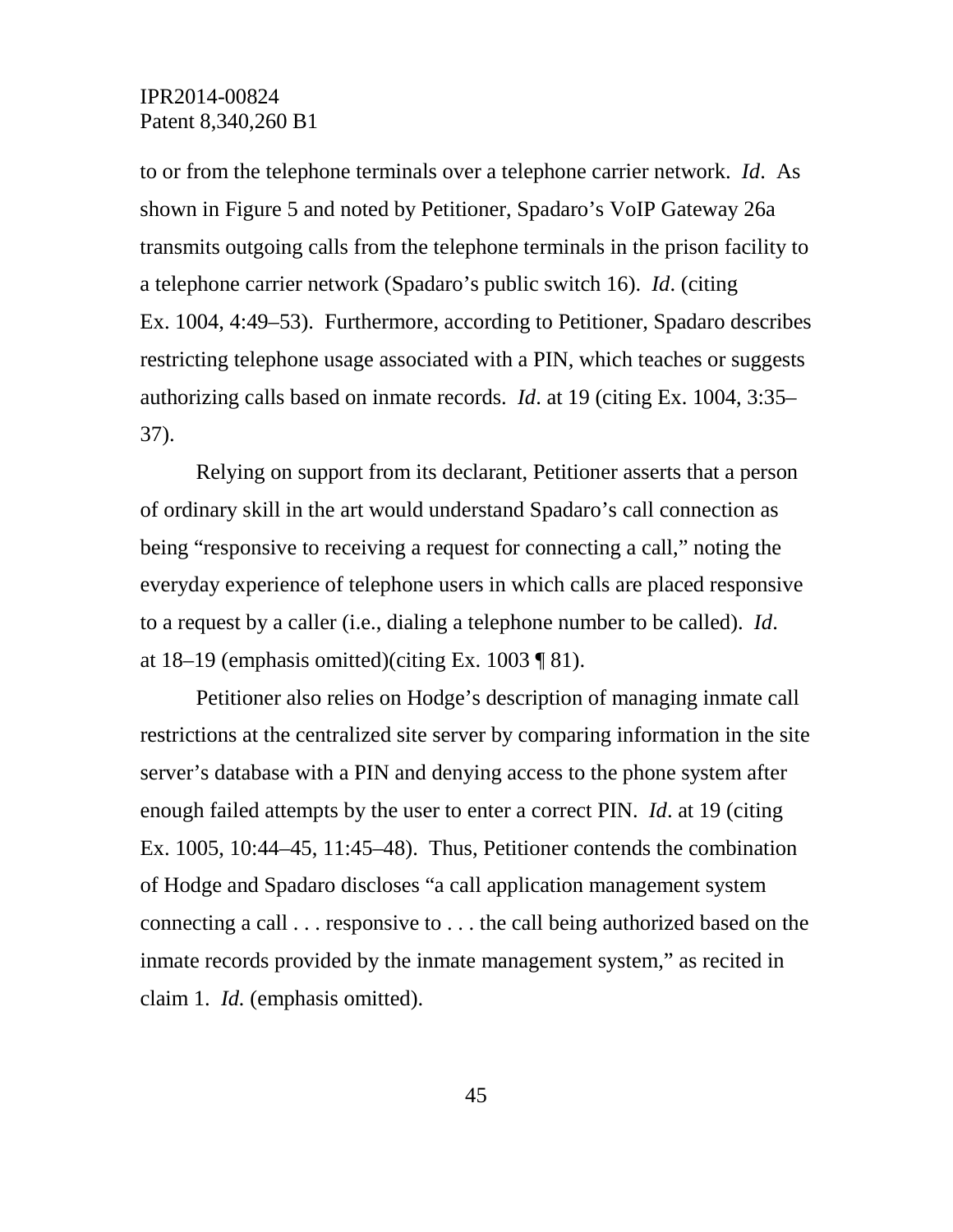Patent Owner opposes. Furthermore, as discussed above, we have construed "call application management system" to mean a system that performs its enumerated function—"connecting a call to or from the telephone terminals over a telephone carrier network responsive to receiving a request for connecting the call." For the reasons discussed previously, we reject Patent Owner's contention that additional functions must be performed by the call application management system. Thus, we do not agree with Patent Owner's position (PO Resp. 23–24) that Spadaro's VoIP gateway 26a could not perform additional processing functions that Patent Owner alleges are required by a call application management system.

Patent Owner also contends that the combination of Spadaro and Hodge does not disclose the recited call application management system because Spadaro's VoIP gateway 26a does not have the capability to authorize calls. PO Resp. 24. The call application management system recited in claim 1, however, is required by the plain language of the claim only to connect a call "responsive to receiving a request for connecting the call and the call being authorized based on the inmate records provided by the inmate management system." The call application management system itself is not required to authorize the call—only that it connects a call that has been authorized based on the inmate records provided by the inmate management system.

Weighing the arguments and evidence of Patent Owner and its declarant with those of Petitioner and its declarant, we are persuaded that Petitioner has established by a preponderance of the evidence that the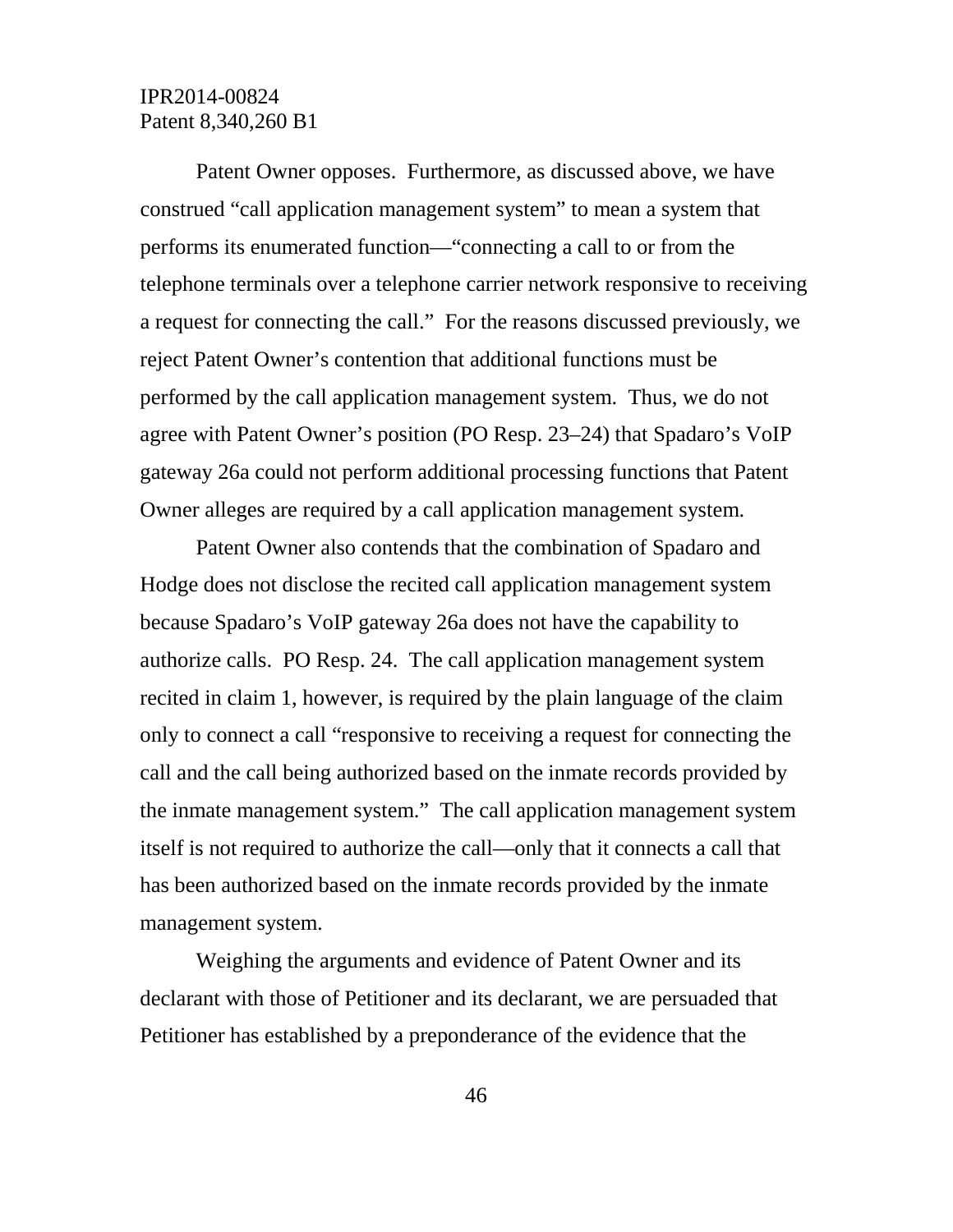combination of Spadaro and Hodge would have conveyed to one of ordinary skill in the art the call management system recited in claim 1.

#### *Reason to Combine*

Having determined that Petitioner's combination of Spadaro and Hodge would have conveyed to one of ordinary skill in the art the limitations in claim 1, our inquiry continues because "rejections on obviousness grounds cannot be sustained by mere conclusory statements; instead, there must be some articulated reasoning with some rational underpinning to support the legal conclusion of obviousness." *In re Kahn*, 441 F.3d 977, 988 (Fed. Cir. 2006). "Care must be taken to avoid hindsight reconstruction by using 'the patent in suit as a guide through the maze of prior art references, combining the right references in the right way so as to achieve the result of the claims in suit.'" *Grain Processing Corp. v. Am.-Maize Prods. Co.*, 840 F.2d 902, 907 (Fed. Cir. 1988) (quoting *Orthopedic Equip. Co. v. United States*, 702 F.2d 1005, 1012 (Fed. Cir. 1983)).

Petitioner, with support from its declarant, indicates the reason that one of ordinary skill in the art would have combined Spadaro and Hodge was the two references were addressing the same problem—control and management of inmate telecommunications. Pet. 12 (citing Ex. 1003 ¶ 63). *KSR*, 550 U.S. at 420 ("Under the correct analysis, any need or problem known in the field of endeavor at the time of invention and addressed by the patent can provide a reason for combining the elements in the manner claimed.").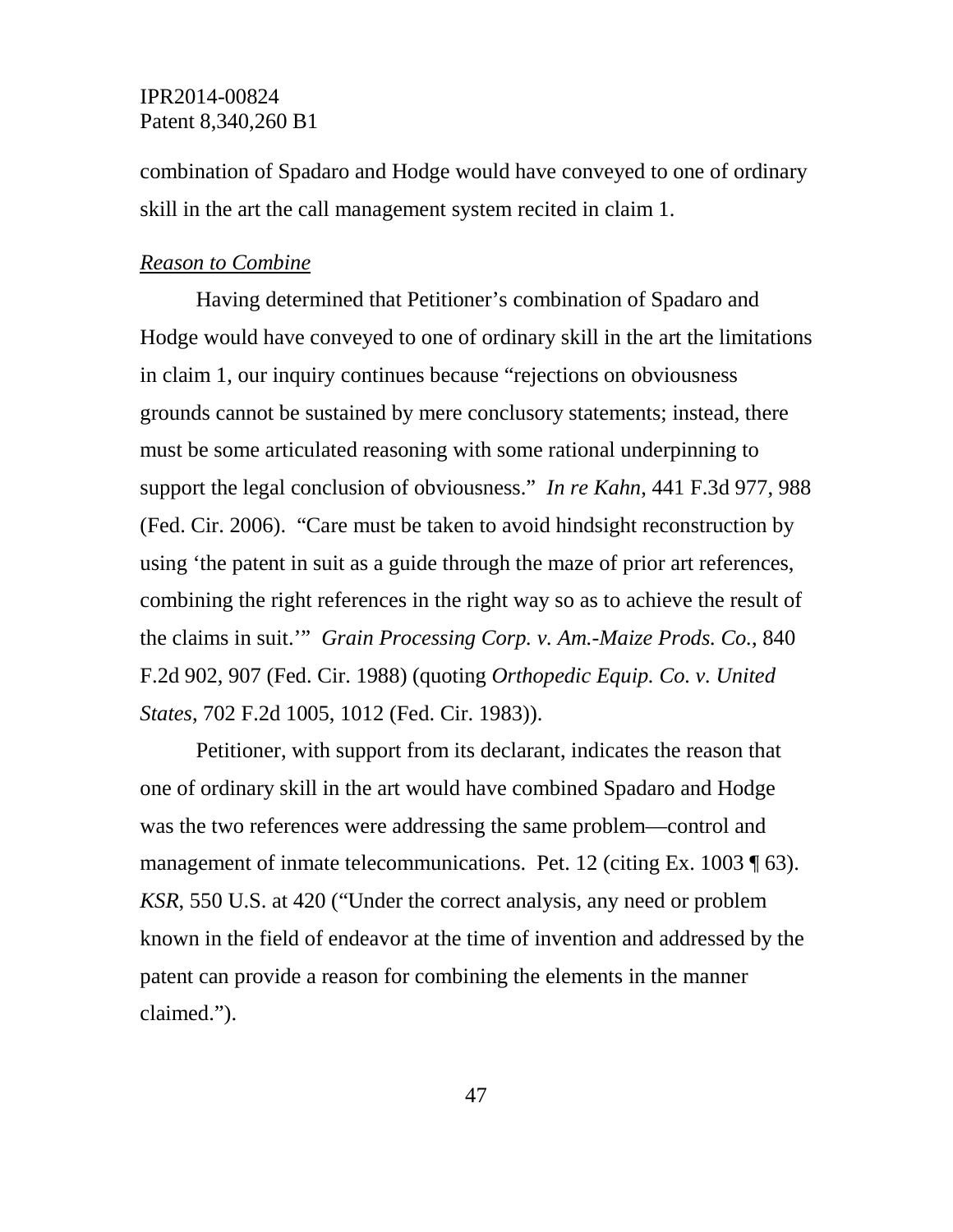Petitioner, also relying on its declarant, contends a one of ordinary skill in the art could have combined the functions of Hodge with the system of Spadaro by known methods and the results of the combination would have been predictable to one of ordinary skill in the art. Pet. 13 (citing Ex. 1003 ¶ 66). Patent Owner disagrees and contends this conclusion of Petitioner's declarant is unsupported and insufficient to articulate the requisite reason to combine. PO Resp. 11. Patent Owner, however, does not provide evidence or argument as to why Petitioner's proposed combination would not yield predictable results, as Petitioner's declarant contends.

As noted by the Court in *KSR*, "[t]he combination of familiar elements according to known methods is likely to be obvious when it does no more than yield predictable results." *KSR*, 550 U.S. at 416. Here, Petitioner relies on the combination of Hodge's teaching of central database for providing shared access to inmate records created with inmate information from two facilities with Spadaro's centrally stored inmate PIN used for authorizing inmate calls. This combination involves the electrical arts, which involve predictable factors and so the record may more readily show a motivation to combine known elements to yield a predictable result. *See In re Fisher*, 427 F.2d at 833 (indicating patents in the mechanical or electrical arts involve predictable factors); *Rothman v. Target Corp*., 556 F.3d 1310, 1319 (Fed. Cir. 2009) ("In the predictable arts, a trial record may more readily show a motivation to combine known elements to yield a predictable result, thus rendering a claimed invention obvious.") (citing *KSR*, 550 U.S. at 418).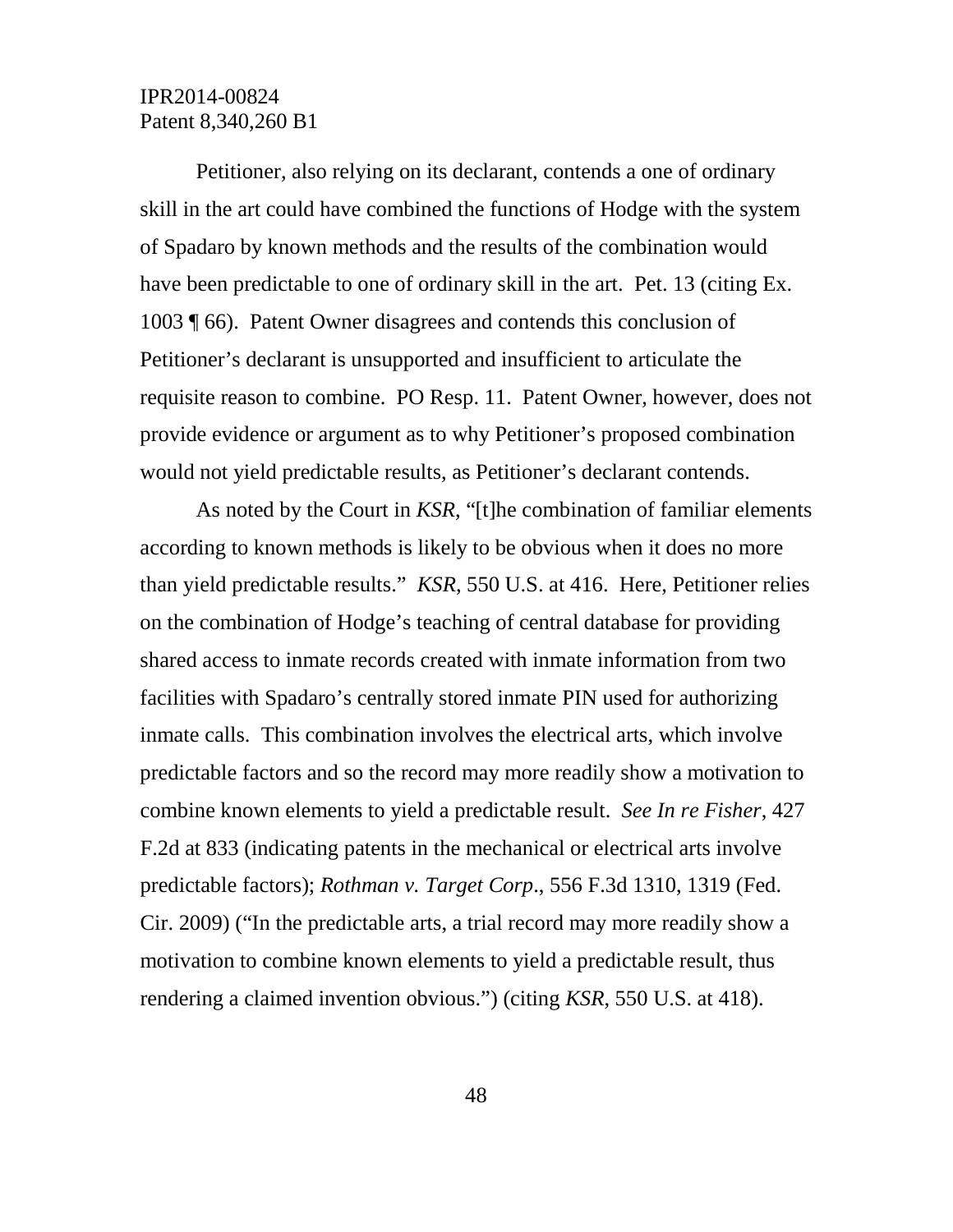Petitioner further contends, with support from its declarant, a person of ordinary skill in the art would have looked to Hodge for how to store and manage the centralized information described by Spadaro. *Id*. at 12–13 (citing Ex. 1003 ¶ 63). As an example, Dr. Forys indicates Spadaro's centralized PIN checking function requires a centrally stored inmate PIN, but "Spadaro does not describe how such information would be created, edited, and/or stored at the central call processing system." *Id*. (citing Ex. 1003 ¶ 63). Thus, according to Dr. Forys, one of ordinary skill in the art would look "to Hodge, which describes how to create and edit inmate information on a centralized call processing system." *Id.* at 13 (citing Ex.  $1003 \text{ } \text{T}$  63).

Patent Owner contends that Petitioner "does not explain the need for a person of ordinary skill in the art to seek the separate teachings of Hodge to understand how to create, edit and/or store information." PO Resp. 12. We disagree. As noted above, Petitioner indicates Spadaro uses centralized information but does not teach how to create and edit inmate information, and so, for that reason, would look to Hodge. Pet. 12–13. The rather high level of ordinary skill in the art also favors a finding of obviousness for the reasons discussed earlier.

For these reasons, we determine that Petitioner has articulated sufficient reasoning with some rational underpinning to support the legal conclusion that the subject matter of claim 1 would have been obvious to one of ordinary skill in the art in view of the teachings of Spadaro and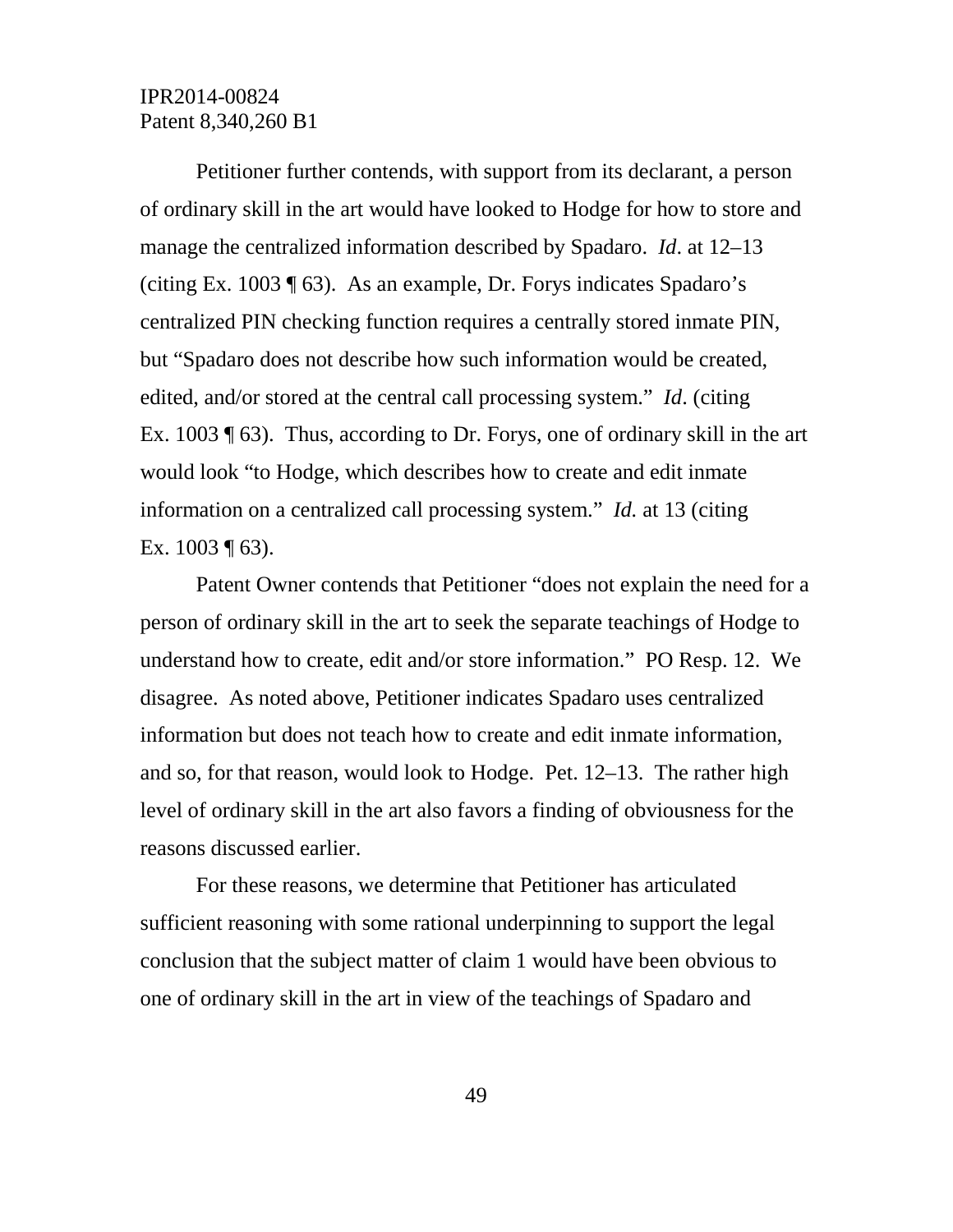Hodge as combined in the manner proposed by Petitioner. *See KSR*, 550 U.S. at 418.

We, therefore, determine that Petitioner has shown, by a preponderance of the evidence, that the subject matter recited in claim 1 as a whole would have been obvious to one of ordinary skill in the art in view of Spadaro and Hodge. *See* 35 U.S.C. § 103(a).

# *4. Adequacy of Petitioner's Claim Chart for Claims 10, 19, and 20*

Petitioner indicates independent claim 10 and its dependent claims 19 and 20 are method claims that include substantially the same limitations as independent claim 1 and its dependent claims 6 and 7. Pet. 23. Petitioner presents a claim chart that maps the limitations of claims 10, 19, and 20 to specific portions of Spadaro and Hodge. *Id.* at 23–29. The cited portions of Spadaro and Hodge in the claim chart correspond to portions of Spadaro and Hodge used in Petitioner's analysis of claims 1, 6, and 7 and refer back to previous sections of analysis in the Petition. *Id.*

Patent Owner repeats, in its Patent Owner Response, its argument in its Preliminary Response that the Petition is in inadequate to establish obviousness of claims 10, 19, and 20 because 37 C.F.R.  $\S$  42.22(a)(2) requires a petition to contain a "full statement of the reasons for the relief requested, including a detailed explanation of the significance of the evidence" and 37 C.F.R.  $\S$  42.6(a)(3) prohibits incorporation of arguments from another document. *Compare* PO Resp. 26–28, *with* Paper 8 (Patent Owner's Preliminary Response to Petition), 24–25.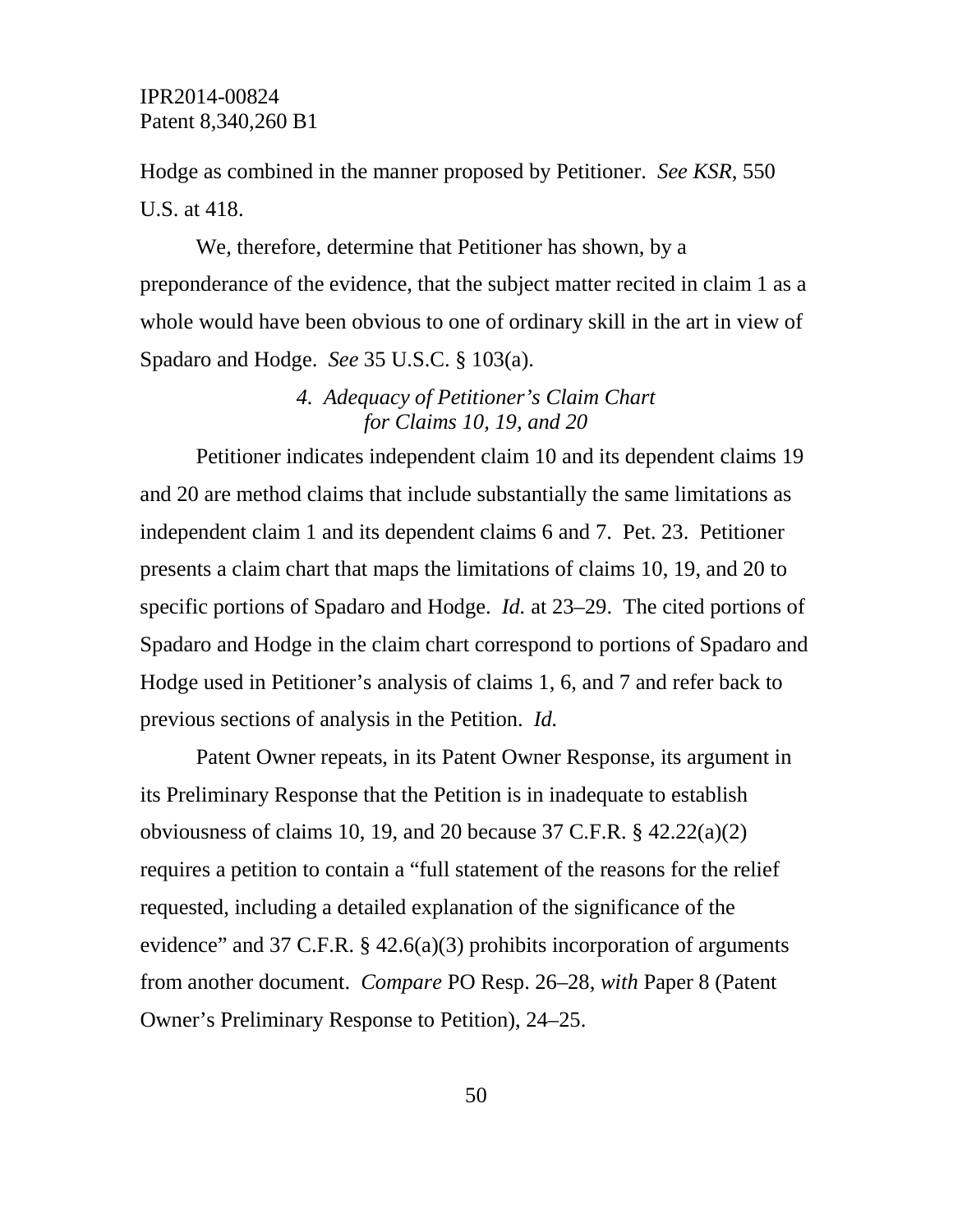As explained in our Decision to Institute, Petitioner's claim charts are adequate and do not violate 37 C.F.R. § 42.22(a)(2). Inst. Dec. 23–25.

#### *5. Independent Claim 10*

Independent method claim 10 recites various steps that are similar to the functions recited by the independent system claim 1. For example, claim 1 recites "inmate records created with first inmate information collected from a first computer terminal at a first facility of the plurality of facilities and second inmate information from a second computer terminal at a second facility of the plurality of facilities," whereas claim 10 recites "receiving, from a first computer terminal at the first facility, first inmate information associated with an inmate; receiving, from a second computer terminal at the second facility, second inmate information associated with the inmate; and generating an inmate record based on the first inmate information and the second inmate information."

In another example, claim 1 recites "an inmate management system . . . for providing shared data access of inmate records to computer terminals at said plurality of facilities," whereas claim 10 recites "storing the inmate record in the computer-based system for shared access across to the inmate record computer terminals in the multiple facilities." In yet another example, claim 1 recites "connecting a call . . . responsive to . . . the call being authorized based on the inmate records provided by the inmate management system," whereas claim 10 recites "connecting the call . . . responsive to authorizing the call based on the inmate records stored in the computer-based system."

51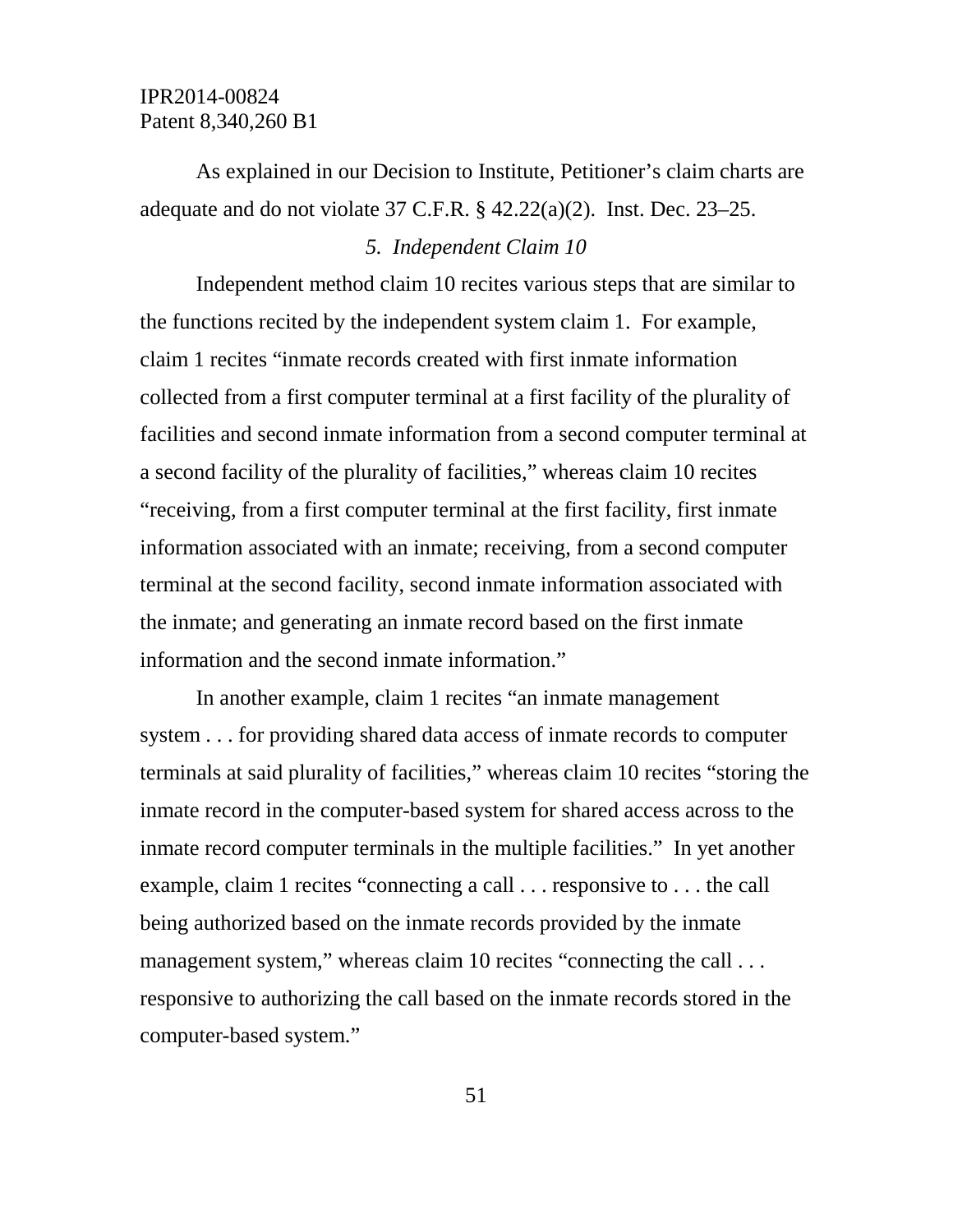In contending the subject matter of claim 10 would have been obvious to one of ordinary skill in the art, Petitioner relies on cited portions of Spadaro and Hodge that substantially correspond to portions of Spadaro and Hodge used in Petitioner's analysis of claim 1 and relies on substantially the same arguments. Pet. 23–27.

Patent Owner contends that Hodge does not disclose "storing the inmate record in the computer-based system for shared access across to the inmate record computer terminals in the multiple facilities," as recited by independent claim 10. PO Resp. 28–29. Patent Owner relies on substantially the same arguments made regarding the "inmate management system . . . for providing shared data access of inmate records to computer terminals at [multiple] facilities," recited in claim 1. *Compare* PO Resp. 28– 29, *with id.* at 20–21. For the reasons indicated previously with respect to claim 1, we do not agree with Patent Owner.

For the reasons previously discussed with respect to claim 1, we determine that Petitioner by a preponderance of the evidence has demonstrated that the subject matter recited in claim 10 as a whole would have been obvious to one of ordinary skill in the art in view of Spadaro and Hodge. *See* 35 U.S.C. § 103(a).

### *6. Dependent Claims 3, 4, 6, 7, 19, and 20*

Claim 3, which depends from independent claim 1, additionally recites "wherein said inmate records comprise a call record associated with inmates." For this feature, Petitioner relies on Hodge's teaching of logging data about each call and "call detail records" that are generated for inmate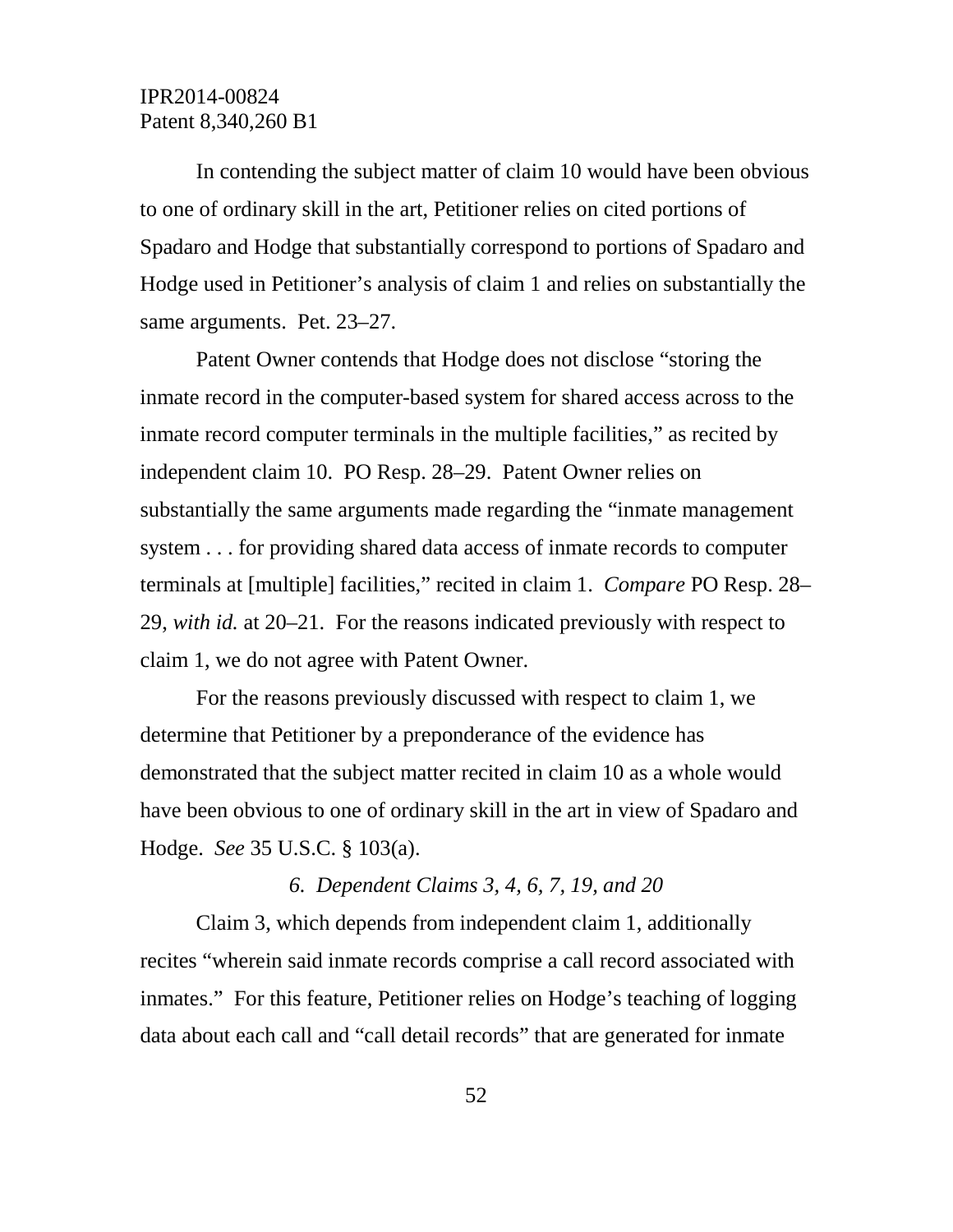calls and stored in a server database on the central site server. Pet. 21 (citing Ex. 1005, 11:32, 25:49–52).

Claim 4, which depends from independent claim 1, additionally recites "wherein said records comprise a call recording associated with inmates." For this feature, Petitioner relies on Hodge's teaching recording the telephone calls and storing the recordings in a database. Pet. 21 (citing Ex. 1005, 10:28–31).

Claims 6 and 19, which respectively depend from independent claim 1 and independent claim 10, each additionally recite the facilities comprise different types of facilities. For this feature, Petitioner relies on Hodge's teaching that "[i]t is common to utilize a controlled telephone system capable of monitoring outgoing telephone connections in many types of institutional environments." Pet. 21, 29 (emphasis omitted) (citing Ex. 1005, 1:19–24). Hodge continues by providing examples, including "penal institutions, military institutions, . . . or specific types of government institutions." *Id.* Petitioner's declarant testifies that:

[because] the claimed computer system is 'for managing inmate information,' [it would have been obvious to a person of ordinary skill in the art that  $\cdots$  two different types of institutions associated with managing inmate information would likely have interests in the same information and call processing functions (e.g., three way call detection, PIN checking, etc.).

Ex. 1003 ¶ 94 (emphasis omitted); *see also* Pet. 21 (discussing and citing Ex. 1003 ¶ 94). Petitioner's declarant then concludes that "it would have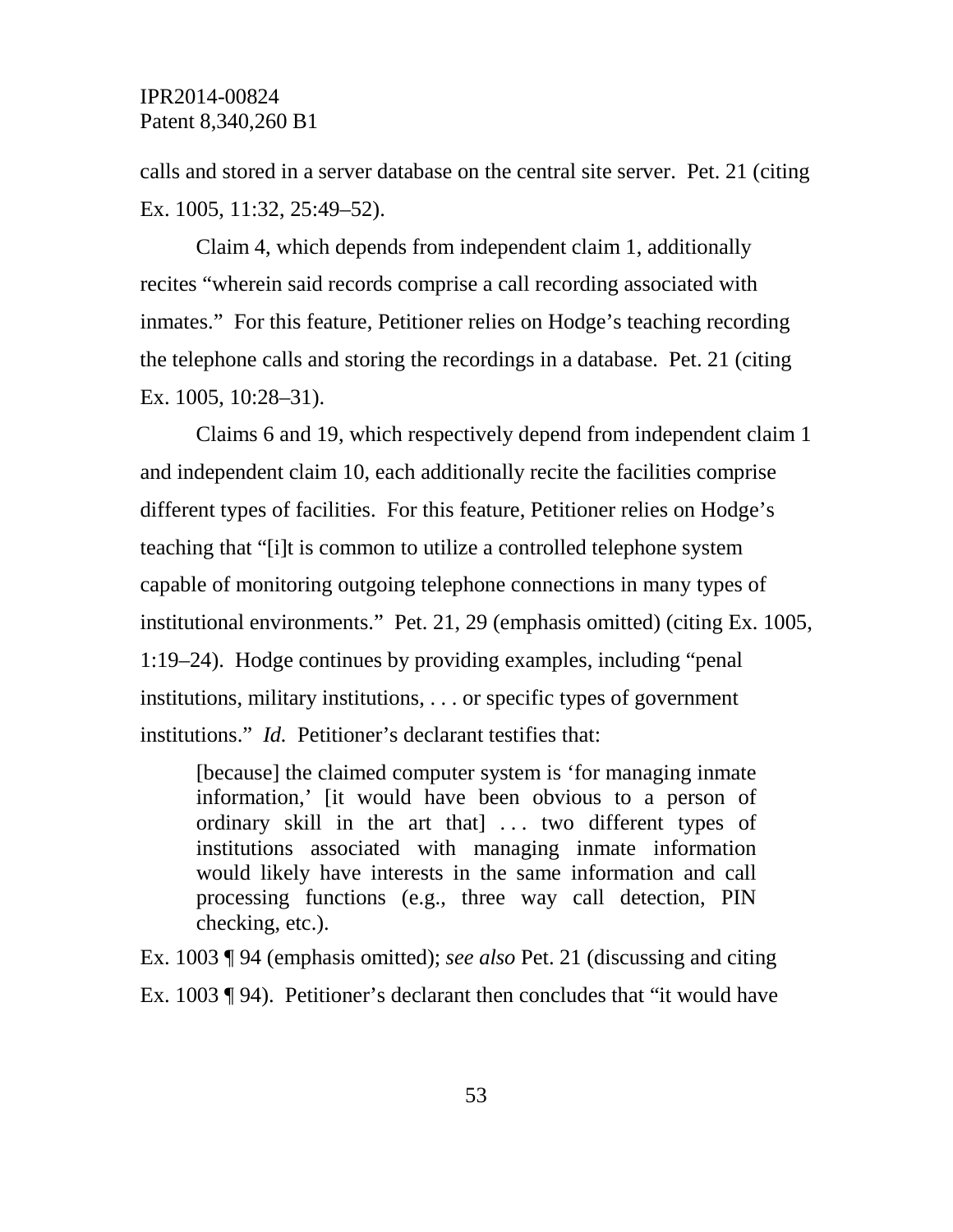been obvious for a government institution (e.g., police, Court system) to share data with prison facilities." *Id.* 

Claims 7 and 20, which respectively depend from independent claim 1 and independent claim 10, each require controlling access to the inmate records based on logon information received from the computer terminals. For this feature, Petitioner, with support of its declarant, relies on Hodge's teaching that "only authorized staff members may have access to customize system settings, based upon individual staff member security levels" and the staff member levels may be "determined when a user first logs into the system . . . based on username and the access level that has been set for each user name by a user manager." Pet. 22 (quoting Ex. 1005, 36:19–24) (citing Ex.  $1003 \text{ } \text{T}$  96).

Patent Owner does not advance arguments particular to the subject matter additionally recited in claims 3, 4, 6, 7, 19, and 20. Having reviewed the papers submitted by Petitioner and Patent Owner and the evidence cited therein, we determine that Petitioner has demonstrated by a preponderance of the evidence that the combination of Spadaro and Hodge would have conveyed to one of ordinary skill in the art the subject matter of claims 3, 4, 6, 7, 19, and 20.

### *7. Conclusion of Obviousness over Spadaro and Hodge*

We have resolved the question of obviousness based on factual determinations of (1) the scope and content of Spadaro and Hodge; (2) differences between the subject matter of claims 1, 3, 4, 6, 7, 10, 19, and 20 and the teachings of Spadaro; (3) the level of ordinary skill in the art;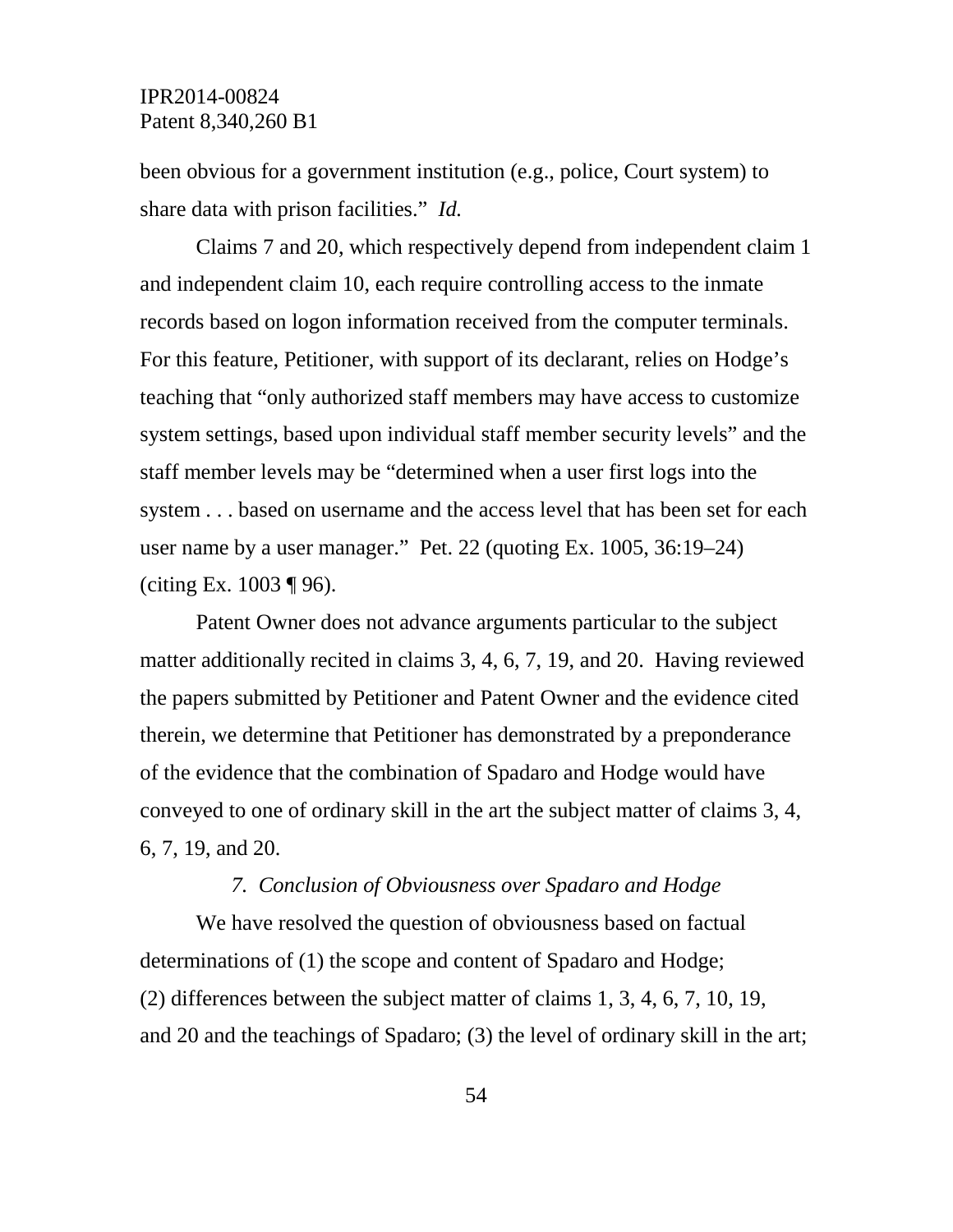and (4) objective evidence of nonobviousness. *Graham*, 383 U.S. at 17–18. Patent Owner has not put forth any evidence of secondary considerations for us to consider.

For the foregoing reasons, we determine that Petitioner has established, by a preponderance of the evidence, that the subject matter recited in each of claims 1, 3, 4, 6, 7, 10, 19, and 20 as a whole would have been obvious to one of ordinary skill in the art in view of Spadaro. *See* 35 U.S.C. § 103(a).

### *F. Obviousness over Spadaro, Hodge, and Cree*

Petitioner contends claim 13 is unpatentable under 35 U.S.C. § 103(a) as obvious over Spadaro, Hodge, and Cree relying on declaration testimony of Dr. Forys. Pet. 31–32 (citing Ex. 1003). Patent Owner opposes, relying on declaration testimony of Dr. Akl. PO Resp. 40–43 (citing Ex. 2002).

Cree is a patent that describes an inmate messaging system for notifying an inmate in a prison facility of messages received from a caller outside the prison facility. Ex. 1008, Abstract. Cree also describes "an active list of inmates" that may be contacted by a remote caller. *Id.* at 5:51– 52. An active list of inmates is included for each account in an account database. *Id.* at 5:50–51. The active list is updated regularly "to account for the release or transfer of inmates." *Id.* at 5:55–58.

Claim 13, depends from independent claim 10 and additionally recites "modifying said inmate record responsive to transferring the inmate from one facility of the multiple facilities to another facility of the multiple facilities." For the reasons discussed previously regarding independent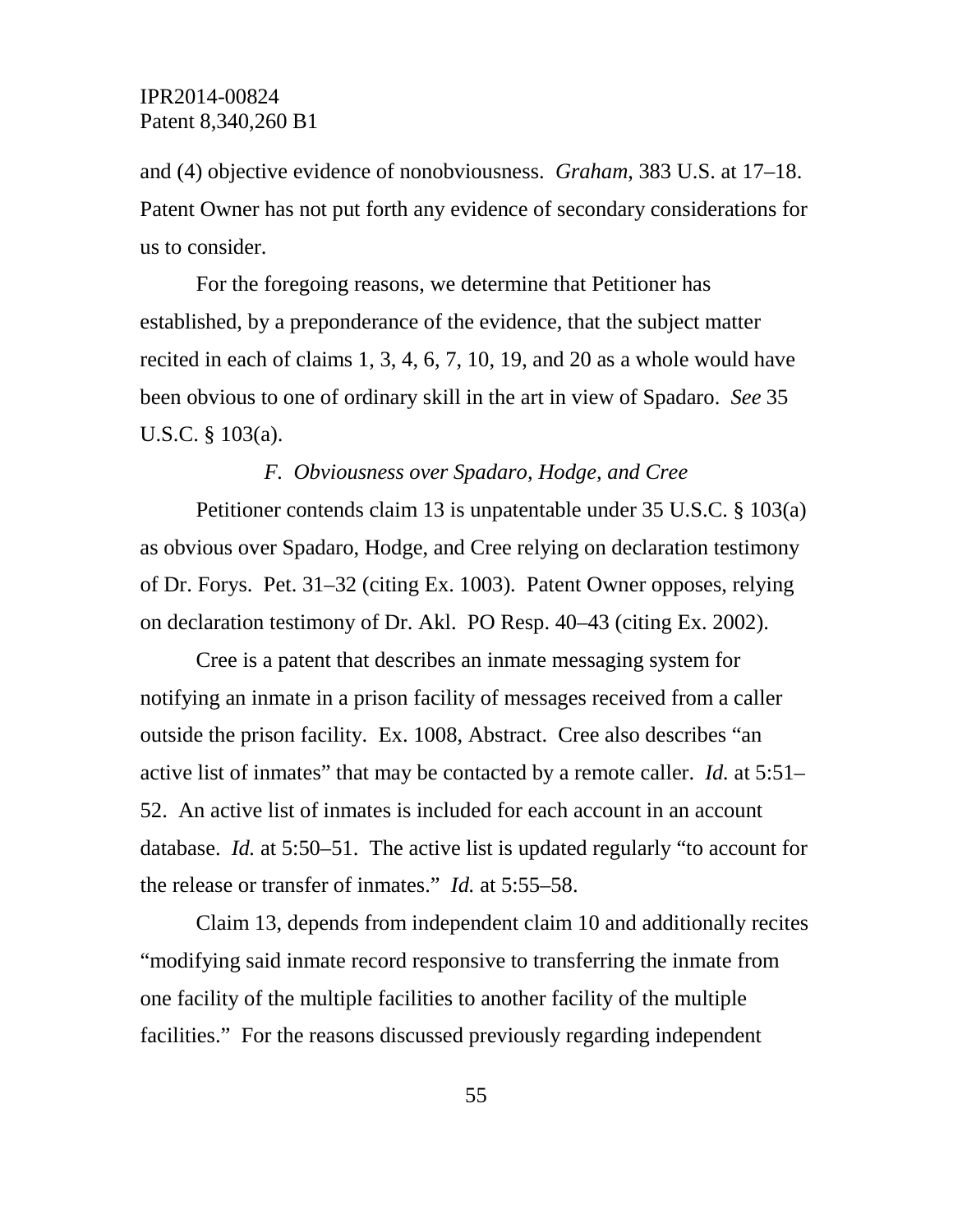claim 10, we determined that Petitioner had demonstrated by a preponderance of the evidence that the combination of Spadaro and Hodge would have conveyed to one of ordinary skill in the art the limitations recited in independent claim 10. Notably with regard to claim 13, Petitioner relies on Hodge as teaching creating and editing inmate records, as required by independent claim 10. *See, e.g.*, Pet. 25–26 (citing Ex. 1005, 10:19–22, 10:35–37, 10:41–48, 19:37–44).

#### *1. Modifying Said Inmate Records Responsive to Inmate Transfer*

Petitioner contends that Cree's disclosure of an active list of inmates stored in a database that is updated when inmates are transferred, in combination with Spadaro and Hodge, would have rendered obvious claim 13. Pet. 32. Petitioner also relies on Hodge's description that inmate account information is transferred when the inmate is transferred to another facility. *Id.* at 31–32 (citing Ex. 1005, 42:17–20).

Patent Owner opposes, contending that Cree does not disclose an inmate record that is modified responsive to the transfer of an inmate. PO Resp. 42. Rather, according to Patent Owner, Cree only discloses updating information associated with a remote caller, not an inmate, upon transfer of an inmate. *Id.*

Patent Owner's contentions unduly focus on only capabilities described in Cree. First, this is inconsistent with Petitioner's asserted ground, which also relies on Hodge for teaching inmate records. Patent Owner does not acknowledge, much less address sufficiently, that the "said inmate records" recited in dependent claim 13 are the inmate records for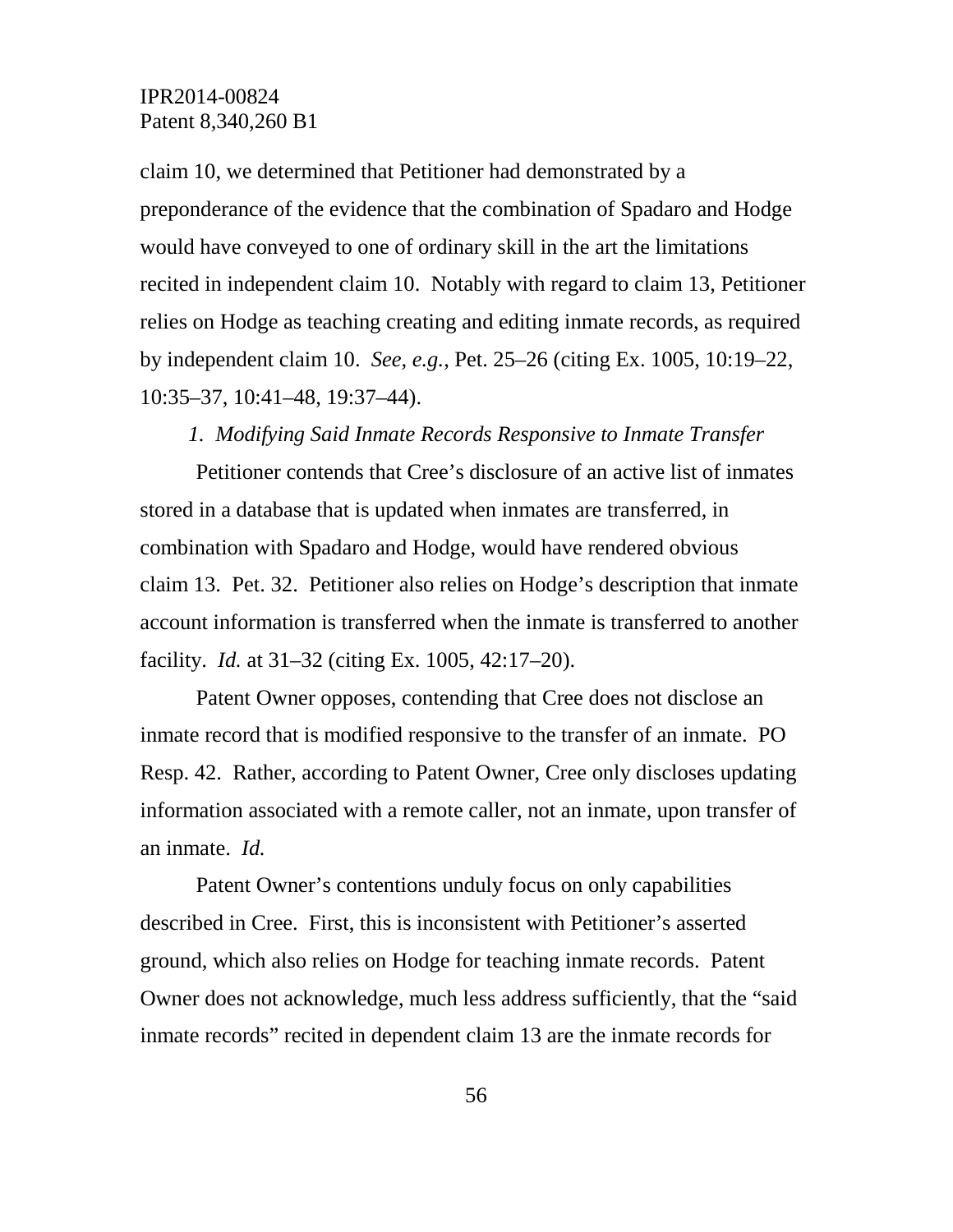which Petitioner relies on Hodge. Specifically, Petitioner relies on Hodge for the teaching creating and editing inmate records and transferring inmate information to the new facility when an inmate is transferred. Pet. 31; *see also id.* at 25–26 (citing Ex. 1005, 10:19–22, 10:35–37, 10:41–48, 19:37– 44); Reply 23 (reiterating its combination of Hodge and Cree as relying on Hodge for the creation and modification of inmate records (citing Ex. 1005, 10:35–46) and relying on Cree for modifying records based on transfer of inmates (citing Ex. 1008, 5:55–58)). Petitioner relies on Cree as teaching updating inmate information responsive to the transfer of an inmate. Pet. 31.

Second, Patent Owner's contention amounts to an attack on the teaching of Cree alone, without sufficient consideration of what the teaching of Cree in combination with the teaching of Hodge would have suggested to one of ordinary skill in the art regarding the claimed subject matter as a whole. We find this approach unpersuasive. *In re Mouttet,* 686 F.3d 1322, 1333 (Fed. Cir. 2012) (citing *In re Keller*, 642 F.2d 413, 425 (CCPA 1981)) ("[T]he test for obviousness is what the combined teachings of the references would have suggested to those having ordinary skill in the art.").

Nor do we agree with Patent Owner's assertion (PO Resp. 42) that, during his deposition, Petitioner's declarant, Dr. Forys, "confirmed that he did not base his analysis on an accurate understanding of [Cree's] active list" (citing Ex. 2003, 255:1–5) and "Petitioner's theory regarding the obviousness of [claim 13] is misled by the false understanding of Dr. Forys" (citing Ex. 2002 ¶ 92). Dr. Forys explains that he did not base his analysis on an inaccurate understanding of Cree's active list. Rather, as Dr. Forys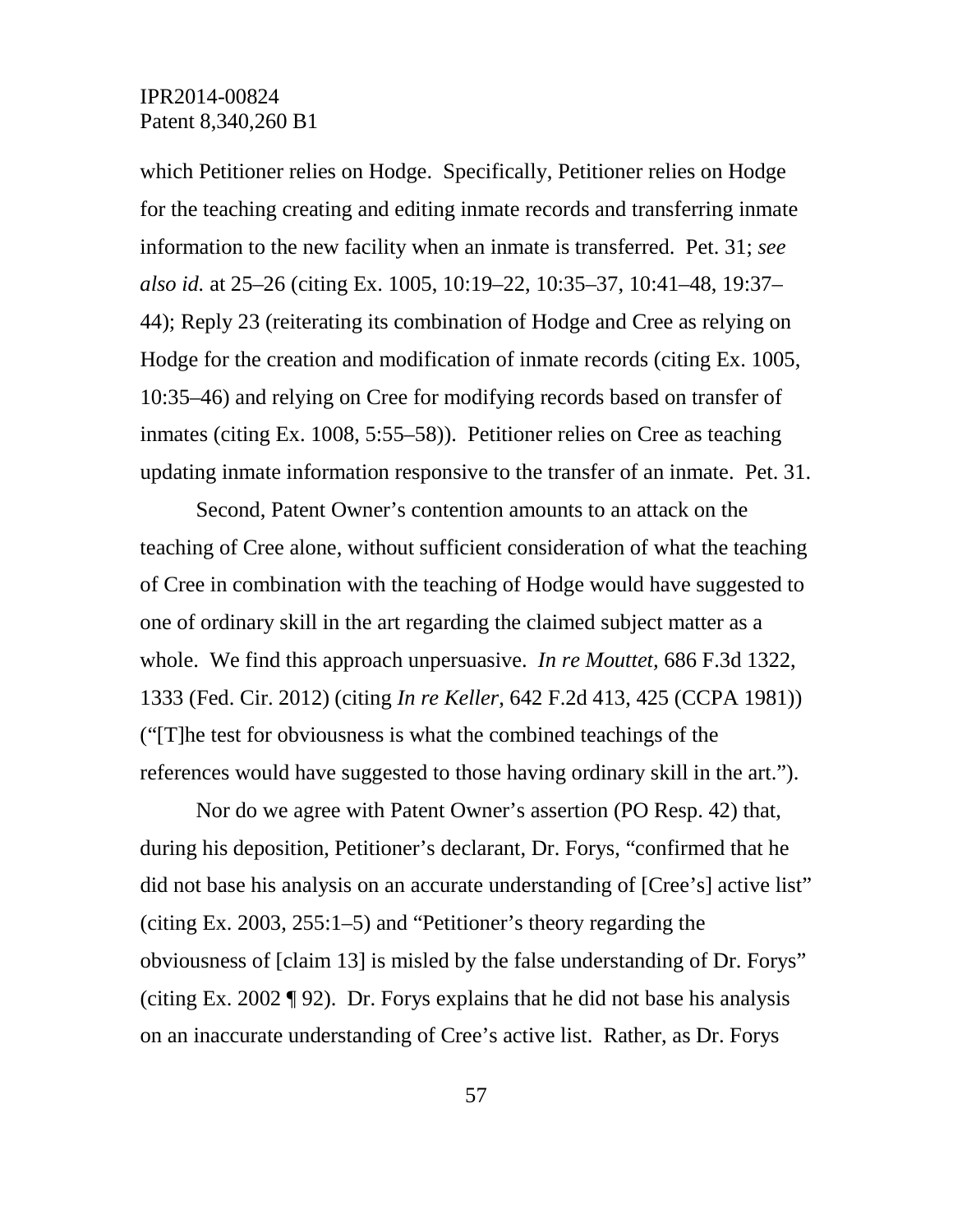explains in the same sentence of which a fragment was cited by Patent Owner that his theory relies only on Cree for the "cell block telephone number, which is the contact number of the inmate." Ex. 2003, 255:5–7 (Declarant's complete answer reads: "That's my understanding, yes, but again -- but really, all I use it for is a cell block telephone number, which is the contact number of the inmate."). Thus, Dr. Forys does not rely on Cree's active list as being associated with an inmate. Rather, Dr. Forys relies on Cree's active list for including inmate information (cell block telephone number) that is updated to account for the transfer of inmates. *See* Pet. 32 (citing Ex. 1008, 5:55–58). This is an accurate understanding of Cree and is not disputed by Patent Owner. *See id.* Accordingly, Petitioner's theory regarding the obviousness of claim 13 is not undermined by Dr. Forys' understanding of the entity with which an active list is associated (i.e., a remote caller).

Patent Owner also contends that we should defer to the Examiner's findings regarding Cree in the prosecution history of the '357 patent. PO Resp. 40–41 (citing Ex. 2006 "Excerpts from Prosecution History of [the '357 Patent]"). Patent Owner indicates that "[e]ssentially, the Examiner considered the exact same prior art reference for the exact same claim, citing almost identical sections of Cree and found the claim, as allowed, was patentable." *Id*.

Patent Owner is correct that the Examiner relied on Cree in rejecting the limitation "modifying said inmate record responsive to transferring the inmate from one facility of the multiple facilities to another facility of the

58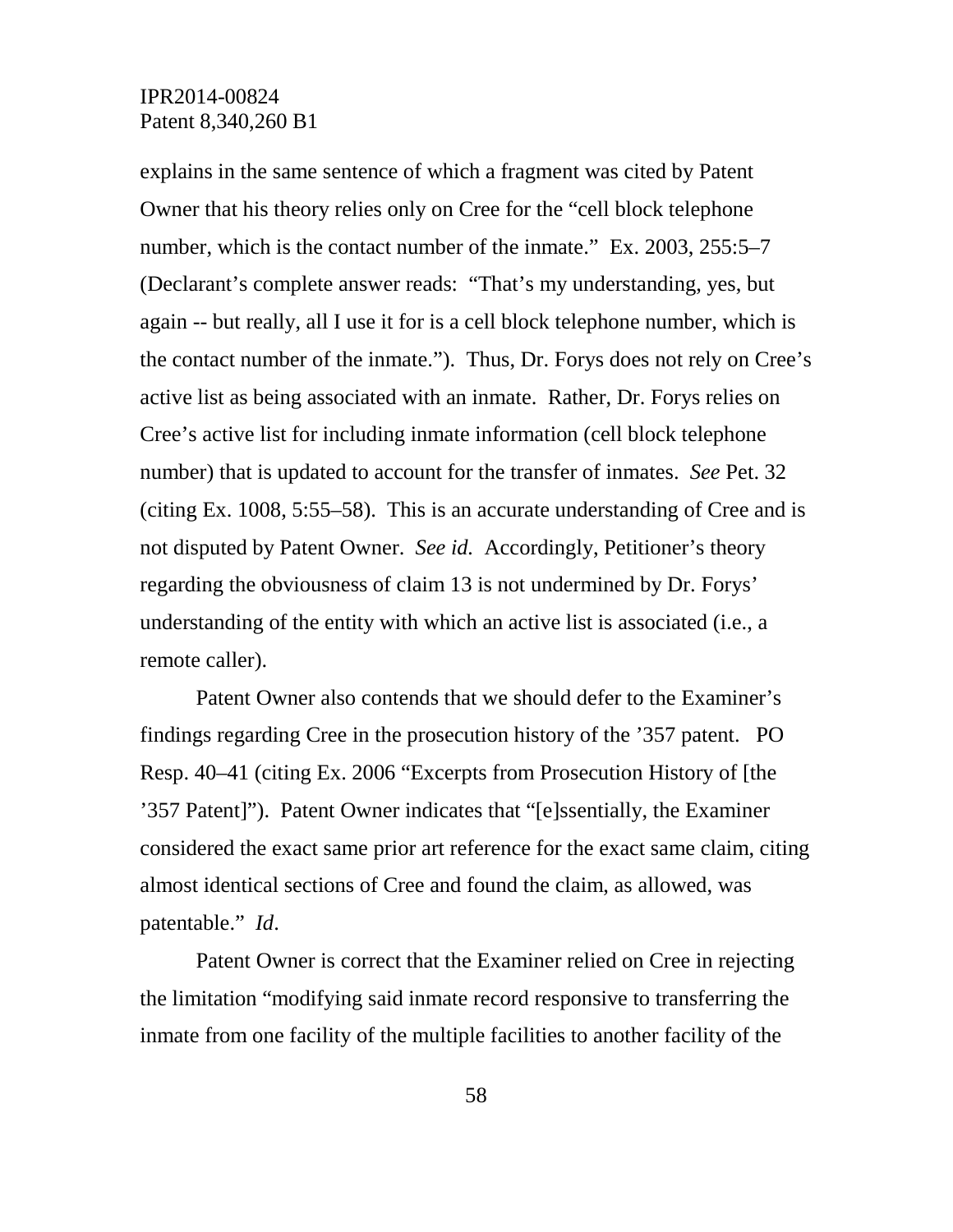multiple facilities," which is the same as the additional limitation recited in claim 13. As explained previously, however, Petitioner's combination relies on Hodge for teaching modifying inmate records and on Cree for teaching modifying inmate information when an inmate is transferred to another facility. This combination was not before the Examiner and thus, the Examiner did not consider "the exact same prior art reference for the exact same claim."

### *2. Reason to Combine*

Petitioner contends, with support from its declarant, that one of ordinary skill in the art would have combined the functions of Spadaro and Hodge with those of Cree because both address inmate communications in a prison environment and deal with the transfer of inmates between facilities. Pet. 31–32 (citing Ex. 1003 ¶ 150); *see also KSR*, 550 U.S. at 420 ("Under the correct analysis, any need or problem known in the field of endeavor at the time of invention and addressed by the patent can provide a reason for combining the elements in the manner claimed."). Petitioner contends the functions of Spadaro and Hodge could have been combined with those of Cree by using known data management and networking methods, which would have had predictable results. *Id.* at 32 (citing Ex. 1003 ¶ 150). This combination involves the electrical arts, which involve predictable factors and, thus, the record may more readily show a motivation to combine known elements to yield a predictable result. *See In re Fisher*, 427 F.2d at 833 (indicating patents in the mechanical or electrical arts involve predictable factors); *see Rothman v. Target Corp*., 556 F.3d at 1310 ("In the predictable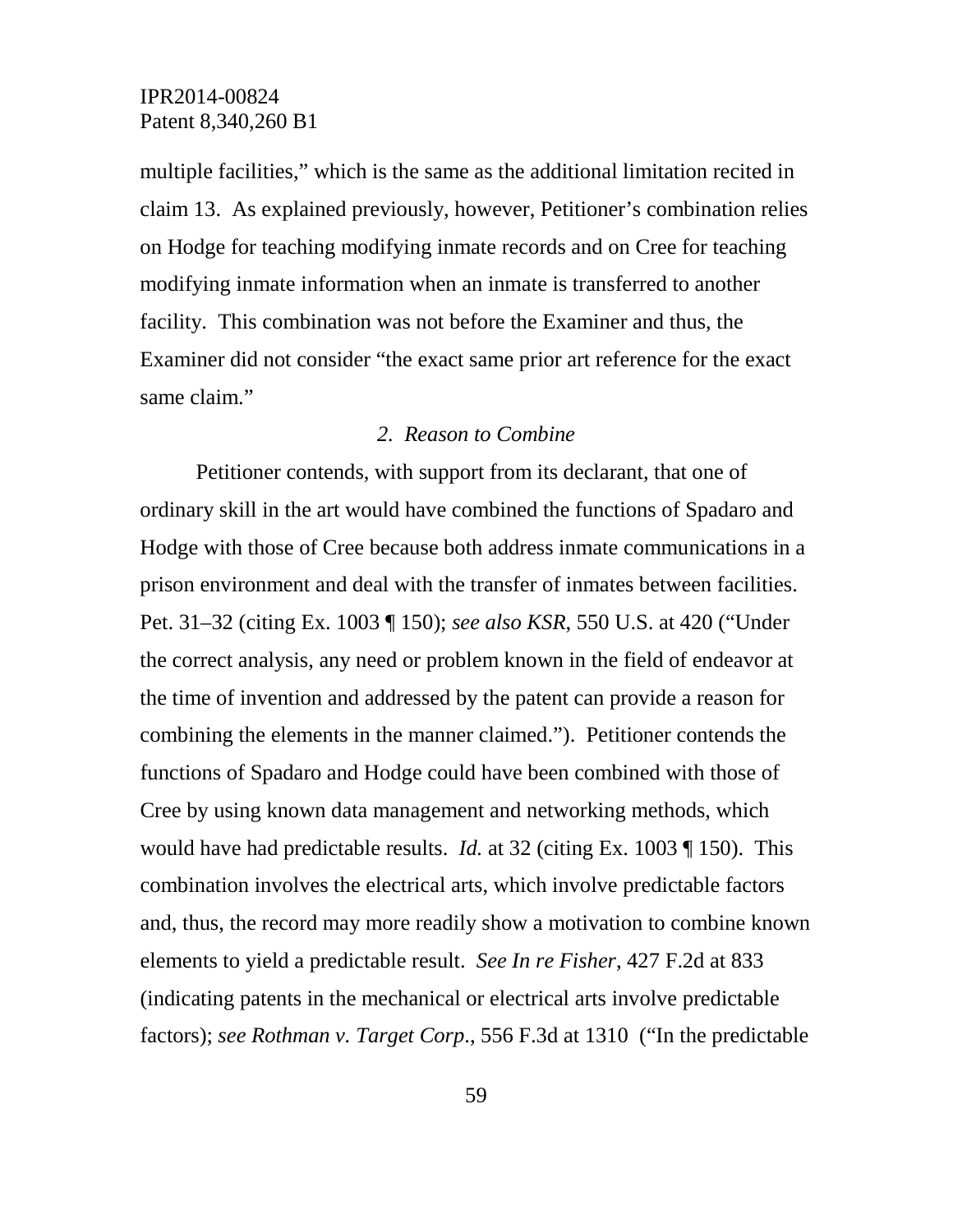arts, a trial record may more readily show a motivation to combine known elements to yield a predictable result, thus rendering a claimed invention obvious.") (citing *KSR*, 550 U.S. at 418). Another factor favoring a finding of obviousness is the rather high level of ordinary skill in the art for the reasons discussed earlier.

For these reasons, we determine that Petitioner has articulated sufficient reasoning with some rational underpinning to support the legal conclusion that the subject matter of claim 13 would have been obvious to one of ordinary skill in the art in view of the teachings of Spadaro, Hodge, and Cree as combined in the manner proposed by Petitioner. *See KSR*, 550 U.S. at 418.

### *3. Conclusion*

We, therefore, determine that Petitioner has demonstrated, by a preponderance of the evidence, that the subject matter recited in claim 13 as a whole would have been obvious to one of ordinary skill in the art in view of the combination of Spadaro, Hodge, and Cree. *See* 35 U.S.C. § 103(a).

## III. PATENT OWNER'S MOTION FOR OBSERVATION REGARDING CROSS-EXAMINATION TESTIMONY

Patent Owner's observations are directed to the cross-examination testimony of Dr. Forys obtained on May 7, 2015 and concerning his second declaration (Ex. 1020), which was provided in support of Petitioner's Reply. Paper 22; Ex. 2008 (Deposition Transcript). We have considered Patent Owner's observations and Petitioner's responses (Paper 27, "Obs. Resp.") in rendering our decision, and have accorded the testimony appropriate weight.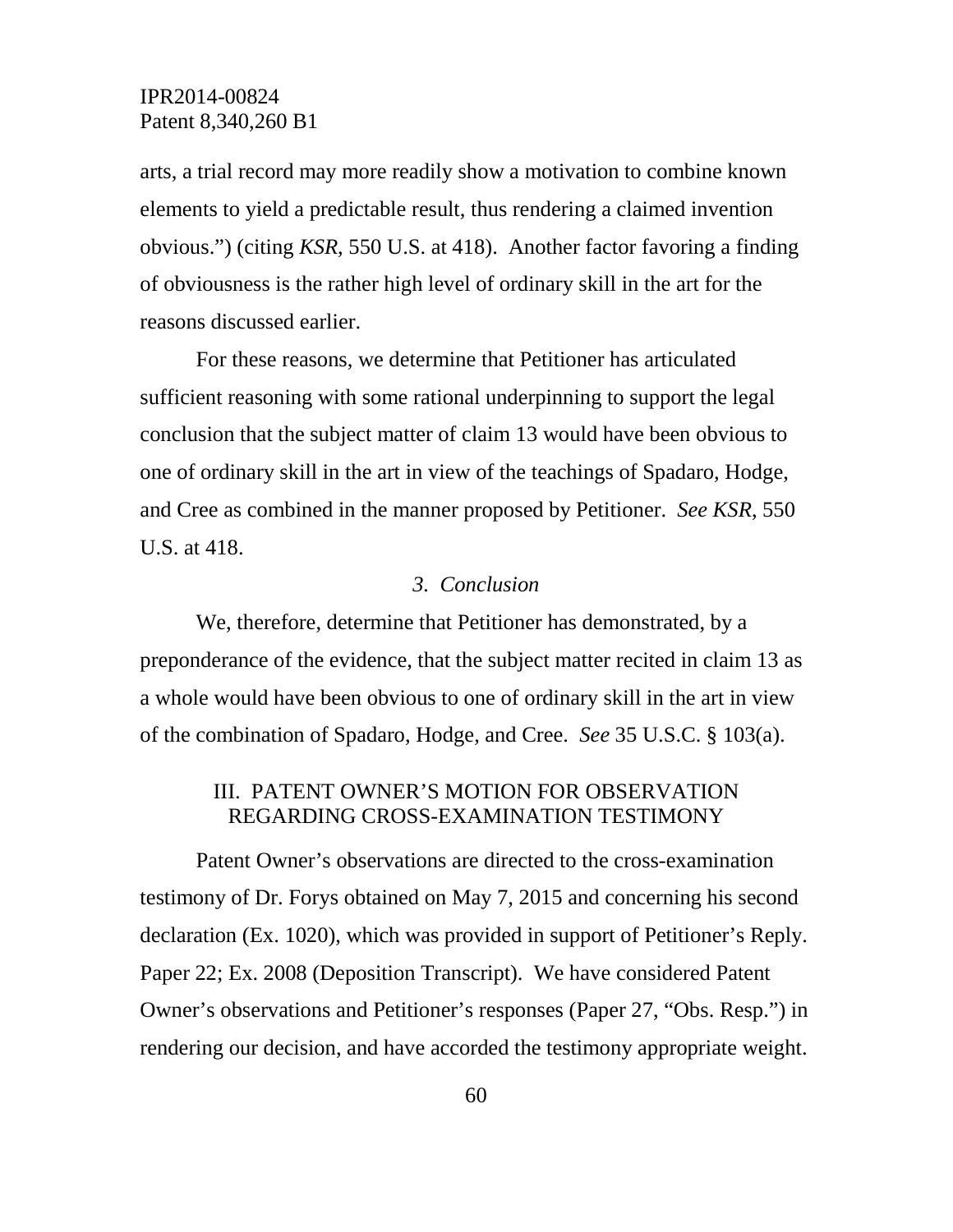*See, e.g., Yorkey v. Diab,* 601 F.3d 1279, 1284 (Fed. Cir. 2010) (holding the Board has discretion to give more weight to one item of evidence over another "unless no reasonable trier of fact could have done so"); *In re Am. Acad. of Sci. Tech Ctr*., 367 F.3d 1359, 1368 (Fed. Cir. 2004) ("[T]he Board is entitled to weigh the declarations and conclude that the lack of factual corroboration warrants discounting the opinions expressed in the declarations.").

### IV. CONCLUSION

Petitioner has proven by a preponderance of the evidence that claims 1, 3, 4, 6, 7, 10, 19, and 20 of the '260 patent are unpatentable under 35 U.S.C. § 103(a) as obvious over Spadaro and Hodge, and claim 13 is unpatentable as obvious over Spadaro, Hodge, and Cree. Petitioner has not shown that claims  $2, 5, 8, 9, 11, 12$ , or  $14-18$  are unpatentable.

#### V. ORDER

Accordingly, it is hereby

ORDERED that, based on a preponderance of the evidence, claims 1, 3, 4, 6, 7, 10, 13, 19, and 20 of U.S. Patent No. 8,340,260 B1 are held unpatentable; and

FURTHER ORDERED that, because this is a Final Written Decision, the parties to the proceeding seeking judicial review of the decision must comply with the notice and service requirements of 37 C.F.R. § 90.2.